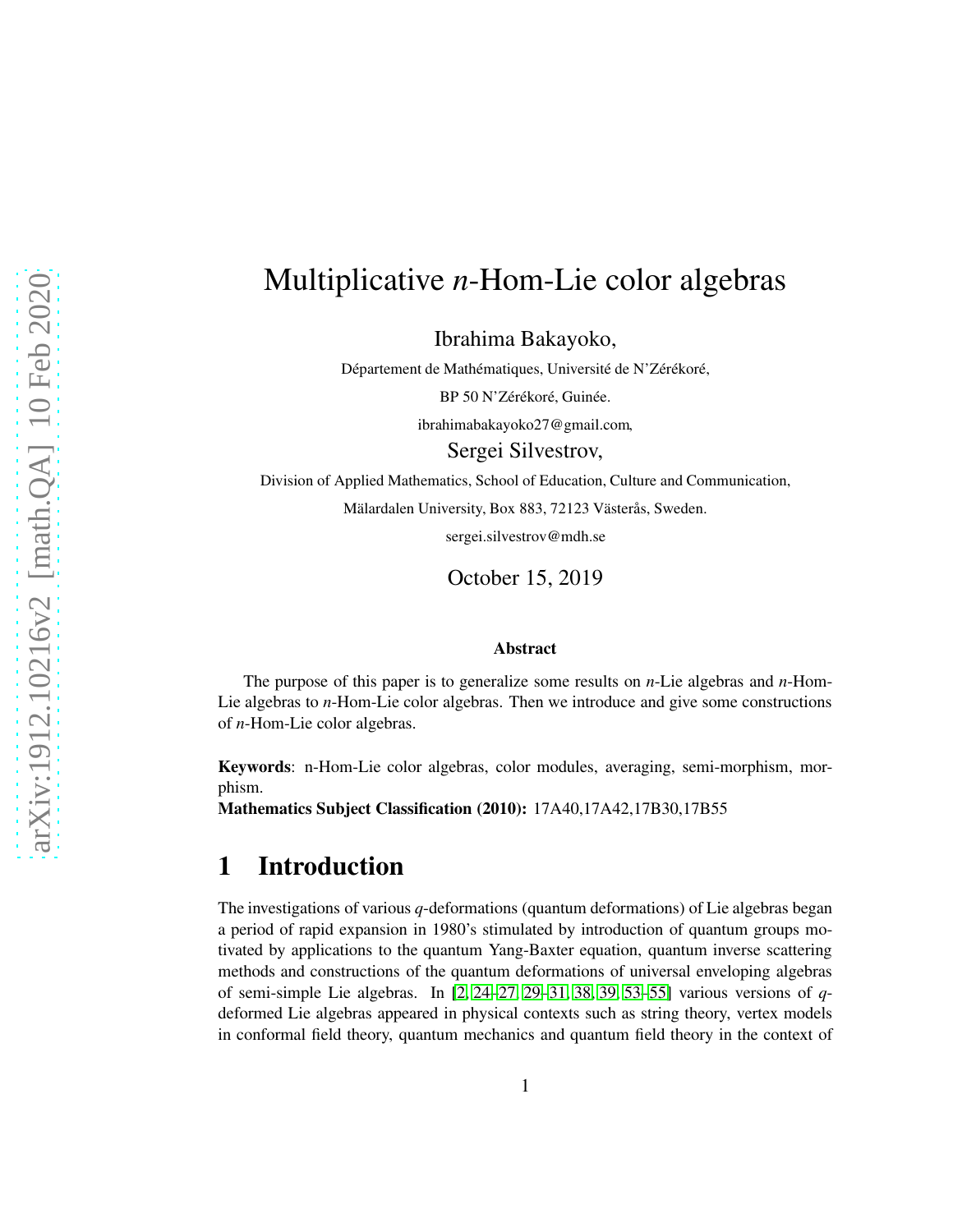*q*-deformations of infinite-dimensional algebras, primarily the *q*-deformed Heisenberg algebras [\[37\]](#page-29-2), *q*-deformed oscillator algebras and *q*-deformed Witt and *q*-deformed Virasoro algebras, and some interesting *q*-deformations of the Jacobi identity for Lie algebras in these *q*-deformed algebras were observed.

Hom-Lie algebras and more general quasi-hom-Lie algebras were introduced first by Larsson, Hartwig and Silvestrov [\[36\]](#page-28-4), where the general quasi-deformations and discretizations of Lie algebras of vector fields using more general  $\sigma$ -derivations (twisted derivations) and a general method for construction of deformations of Witt and Virasoro type algebras based on twisted derivations have been developed, initially motivated by the *q*deformed Jacobi identities observed for the *q*-deformed algebras in physics, along with *q*-deformed versions of homological algebra and discrete modifications of differential calculi. The general abstract quasi-Lie algebras and the subclasses of quasi-Hom-Lie algebras and Hom-Lie algebras as well as their general color (graded) counterparts have been introduced in [\[36,](#page-28-4) [48](#page-29-3)[–50,](#page-29-4) [63\]](#page-30-2). Subsequently, various classes of hom-Lie admissible algebras have been considered in [\[57\]](#page-30-3). In particular, in [\[57\]](#page-30-3), the hom-associative algebras have been introduced and shown to be hom-Lie admissible, that is leading to hom-Lie algebras using commutator map as new product, and in this sense constituting a natural generalization of associative algebras, as Lie admissible algebras leading to Lie algebras via commutator map as new product. In [\[57\]](#page-30-3), moreover several other interesting classes of hom-Lie admissible algebras generalising some classes of non-associative algebras, as well as examples of finite-dimensional hom-Lie algebras have been described. Since these pioneering works [\[36,](#page-28-4) [48](#page-29-3)[–51,](#page-30-4) [57\]](#page-30-3), hom-algebra structures have developed in a popular broad area with increasing number of publications in various directions. In hom-algebra structures, defining algebra identities are twisted by linear maps. This same idea was then generalized to various types of algebras in [\[57\]](#page-30-3). Hom-algebra structures of a given type include their classical counterparts and open more possibilities for deformations, extensions of cohomological structures and representations (see for example [\[3,](#page-26-1) [22,](#page-28-5) [48,](#page-29-3) [60\]](#page-30-5) and references therein).

Ternary algebras and more generally *n*-ary Lie algebras first appeared in Nambu's generalization of Hamiltonian mechanics, using a ternary generalization of Poisson algebras. The mathematical algebraic foundations of Nambu mechanics have been developed by Takhtajan and Daletskii in [\[32,](#page-28-6) [64,](#page-30-6) [65\]](#page-30-7). Filippov, in [\[34\]](#page-28-7) introduced *n*-Lie algebras and then Kasymov [\[40\]](#page-29-5) deeper investigated their properties. This approach uses the interpretation of Jacobi identity expressing the fact that the adjoint map is a derivation. There is also another type of *n*-ary Lie algebras, in which the *n*-ary Jacobi identity is the sum over *S*2*n*−<sup>1</sup> instead of *S*<sup>3</sup> in the binary case. One reason for studying such algebras was that *n*-Lie algebras introduced by Filippov were mostly rigid, and these algebras offered more possibilities to this regard. Besides Nambu mechanics, *n*-Lie algebras revealed to have many applications in physics.

The *n*-Lie algebras found their applications in many fields of mathematics and Physics. For instance, Takhtajan has developed the foundations of the theory of Nambu-Poisson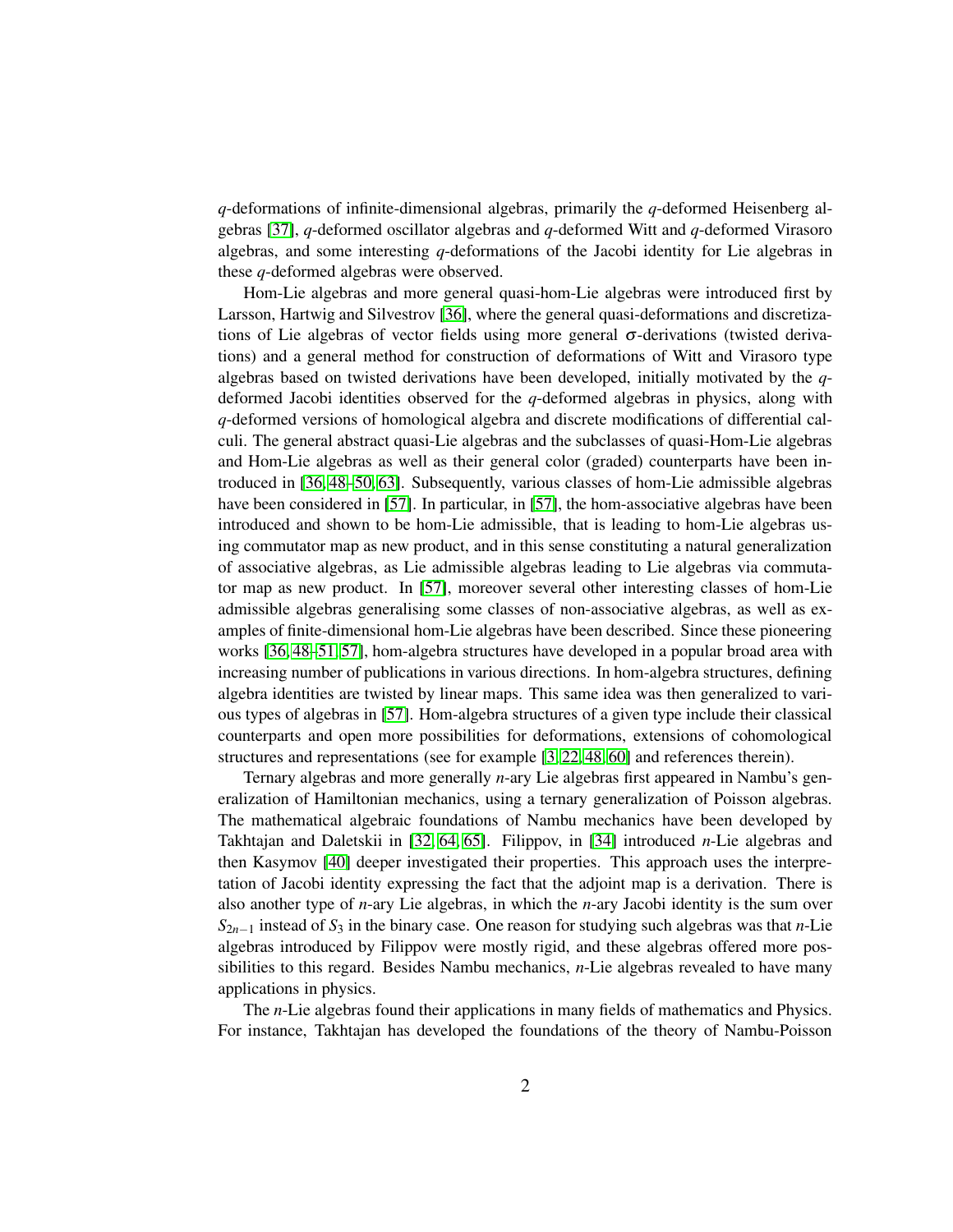manifolds [\[64\]](#page-30-6). The general cohomology theory for *n*-Lie algebras and Leibniz n-algebras was established in [\[61\]](#page-30-8). The structure and classification theory of finite dimensional *n*-Lie algebras was given by Ling [\[52\]](#page-30-9) and many other authors. For more details of the theory and applications of *n*-Lie algebras, see [\[33\]](#page-28-8) and references therein. Generalized derivations of Lie color algebras and *n*-ary (color) algebras have been studied in [\[28,](#page-28-9) [41–](#page-29-6)[44\]](#page-29-7), and generalizations of derivations in connection with extensions and enveloping algebras of hom-Lie color algebras have been considered in [\[5,](#page-27-0) [6\]](#page-27-1). Derivations, L-modules, L-comodules and Hom-Lie quasi-bialgebras have been considered in [\[20,](#page-28-10) [21\]](#page-28-11). In [\[23\]](#page-28-12), Leibnitz *n*-algebras have been studied.

Hom-type generalization of *n*-ary algebras, such as *n*-Hom-Lie algebras and other *n*ary Hom algebras of Lie type and associative type, were introduced in [\[10\]](#page-27-2), by twisting the identities defining them using a set of linear maps, together with the particular case where all these maps are equal and are algebra morphisms. A way to generate examples of such algebras from non Hom-algebras of the same type is introduced. Further properties, construction methods, examples, cohomology and central extensions of *n*-ary Hom-algebras have been considered in  $[7-9, 45, 46, 66, 69]$  $[7-9, 45, 46, 66, 69]$  $[7-9, 45, 46, 66, 69]$  $[7-9, 45, 46, 66, 69]$  $[7-9, 45, 46, 66, 69]$  $[7-9, 45, 46, 66, 69]$ . The construction of  $(n + 1)$ -Lie algebras induced by *n*-Lie algebras using combination of bracket multiplication with a trace, motivated by the work of Awata et al. [\[11\]](#page-27-5) on the quantization of the Nambu brackets, was generalized using the brackets of general Hom-Lie algebra or *n*-Hom-Lie and trace-like linear forms depending on the linear maps defining the Hom-Lie or *n*-Hom-Lie algebras [\[8,](#page-27-6) [9\]](#page-27-4).

Properties and classification of *n*-ary algebras, including solvability and nilpotency, were studied in [\[12](#page-27-7)[–19,](#page-27-8) [40\]](#page-29-5). Kasymov [\[40\]](#page-29-5) pointed out that *n*-ary multiplication allows for several different definitions of solvability and nilpotency in *n*-Lie algebras, and studied their properties. The aim of this paper is to extend these definitions and properties to *n*-Hom-Lie algebras and to apply them to the case of  $(n+1)$ -Hom-Lie algebras induced by *n*-Hom-Lie algebras.

The purpose of this paper is to generalize some results on either *n*-Lie algebras or *n*-Hom-Lie algebras to the case of *n*-Hom-Lie color algebras. Then we introduce and give some constructions *n*-Hom-Lie color algebras. Section [2](#page-3-0) contains some necessary important basic notions and notations on graded spaces and algebras and *n*-ary algebras and used in other sections. Section [3](#page-6-0) presents some useful methods for construction of *n*-Hom-Lie color algebras. In Section [4,](#page-13-0) Hom-modules over *n*-Hom-Lie color algebras are considered. Section [5](#page-15-0) is devoted to generalized derivation of color Hom-algebras and their color Hom-subalgebras.

Throughout this paper, all graded linear spaces are assumed to be over a field **K** of characteristic different from 2.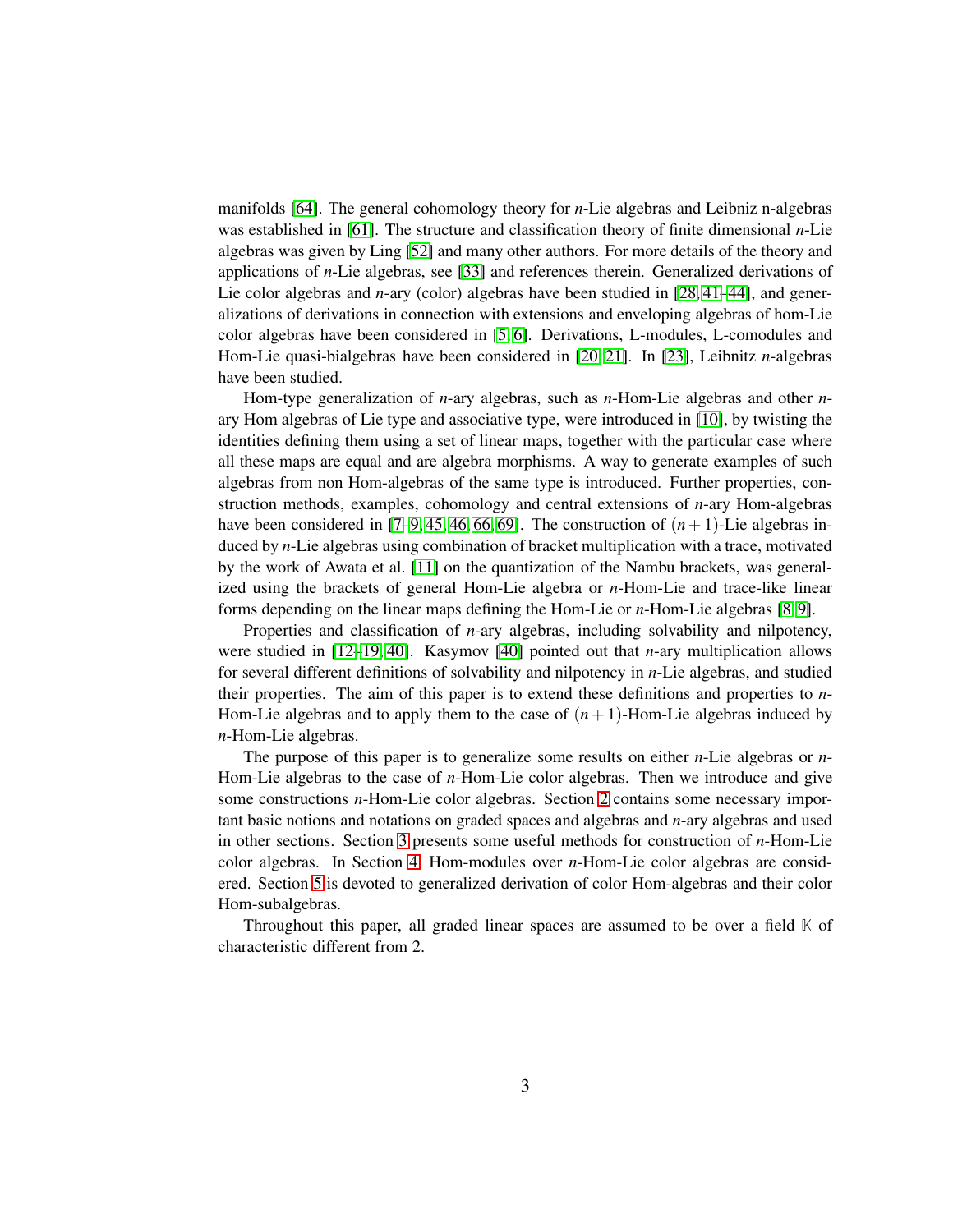#### <span id="page-3-0"></span>2 Preliminaries

This section contains necessary important basic notions and notations on graded spaces and algebras and *n*-ary algebras used in other sections.

Definition 2.1. *Let G be an abelian group.*

*1)* A linear space V is said to be a G-graded if, there exists a family  $(V_a)_{a \in G}$  of linear *subspaces of V such that*

$$
V=\bigoplus_{a\in G}V_a.
$$

- *2)* An element  $x \in V$  is said to be homogeneous of degree  $a \in G$  if  $x \in V_a$ . We denote  $\mathcal{H}(V)$  the set of all homogeneous elements in V.
- *3)* Let  $V = \bigoplus_{a \in G} V_a$  and  $V' = \bigoplus_{a \in G} V'_a$  be two G-graded linear spaces. A linear mapping  $f: V \to V'$  is said to be homogeneous of degree b if

$$
f(V_a) \subseteq V'_{a+b}
$$
, for all  $a \in G$ .

*If, f is homogeneous of degree zero i.e.*  $f(V_a) \subseteq V'_a$  *holds for any*  $a \in G$ *, then f is said to be even.*

Definition 2.2. *1) An algebra* (*A*,·) *is said to be G-graded if its underlying linear space is* G-graded *i.e.*  $A = \bigoplus_{a \in G} A_a$ *, and if furthermore* 

 $A_a \cdot A_b \subseteq A_{a+b}$ , *for all a,b* ∈ *G*.

2) A morphism  $f : A \rightarrow A'$  of G-graded algebras A and A' is by definition an algebra *morphism from A to A*′ *which is, in addition an even mapping.*

**Definition 2.3.** Let G be an abelian group. A map  $\varepsilon$  :  $G \times G \rightarrow \mathbb{K}^*$  is called a skew*symmetric bicharacter on G if the following identities hold for all*  $a, b, c \in G$ *:* 

- $\epsilon(i) \epsilon(a,b) \epsilon(b,a) = 1$
- *(ii)*  $\varepsilon(a,b+c) = \varepsilon(a,b)\varepsilon(a,c)$ ,
- $(iii)$   $\varepsilon$  $(a+b,c) = \varepsilon$  $(a,c) \varepsilon$  $(b,c)$ *,*

If *x* and *y* are two homogeneous elements of degree *a* and *b* respectively and  $\varepsilon$  is a skewsymmetric bicharacter, then we shorten the notation by writing  $\varepsilon(x, y)$  instead of  $\varepsilon(a, b)$ .

Example 2.4. *Some standard examples of skew-symmetric bicharacters are:*

*I*) 
$$
G = \mathbb{Z}_2
$$
,  $\varepsilon(i, j) = (-1)^{ij}$ , or more generally

$$
G = \mathbb{Z}_2^n = \{(\alpha_1, \ldots, \alpha_n) | \alpha_i \in \mathbb{Z}_2\},
$$
  

$$
\varepsilon((\alpha_1, \ldots, \alpha_n), (\beta_1, \ldots, \beta_n)) := (-1)^{\alpha_1 \beta_1 + \cdots + \alpha_n \beta_n}.
$$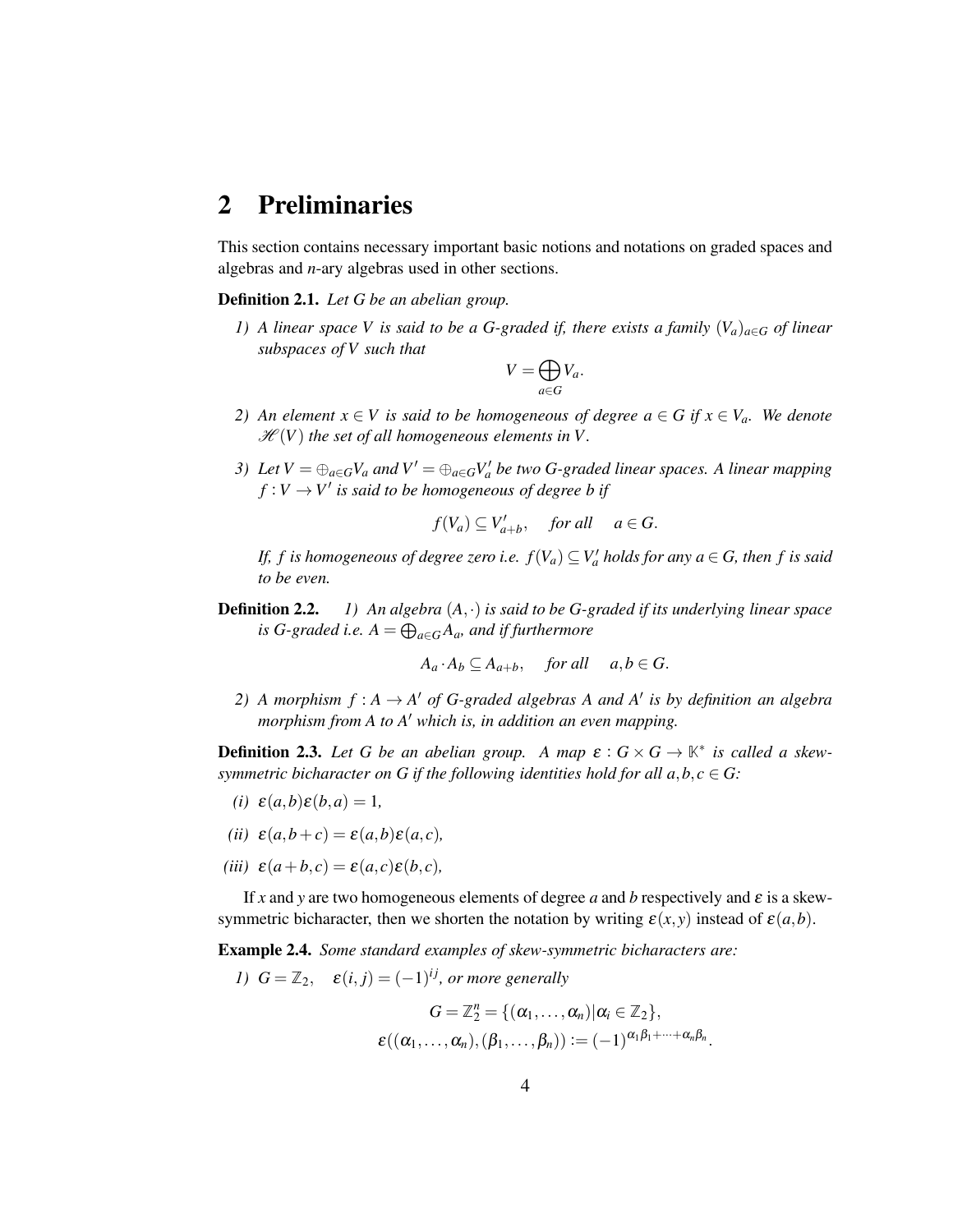- 2)  $G = \mathbb{Z}_2 \times \mathbb{Z}_2$ ,  $\varepsilon((i_1, i_2), (j_1, j_2) = (-1)^{i_1 j_2 i_2 j_1}$ ,
- *3*)  $G = \mathbb{Z} \times \mathbb{Z}, \quad \varepsilon((i_1, i_2), (j_1, j_2)) = (-1)^{(i_1 + i_2)(j_1 + j_2)},$

4) 
$$
G = \{-1,+1\}, \quad \varepsilon(i,j) = (-1)^{(i-1)(j-1)/4}.
$$

Definition 2.5. *An n-Lie algebra is a linear spaces V equipped with n-ary operation which is skew-symmetric for any pair of variables and satisfies the following identity:*

$$
[x_1, \ldots, x_{n-1}, [y_1, \ldots, y_n]] =
$$
  
= 
$$
\sum_{i=1}^n [y_1, \ldots, y_{i-1}, [x_1, \ldots, x_{n-1}, y_i], y_{i+1}, \ldots, y_n].
$$
 (1)

**Definition 2.6.** An n-Hom-Lie color algebra is a graded linear space  $L = \bigoplus L_a, a \in G$  with *an n-linear map*  $[\cdot \dots, \cdot] : L \times \dots \times L \rightarrow L$ , *a bicharacter*  $\varepsilon : G \times G \rightarrow \mathbf{K}^*$  *and an even linear map*  $\alpha: L \to L$  *such that* 

$$
[x_1, \ldots, x_i, x_{i+1}, \ldots, x_n] = -\varepsilon(x_i, x_{i+1}) [x_1, \ldots, x_{i+1}, x_i, \ldots, x_n],
$$
  
\n $i = 1, 2, \ldots n - 1.$  (2)

$$
[\alpha(x_1),..., \alpha(x_{n-1}), [y_1, y_2,..., y_n]] =
$$
  
= 
$$
\sum_{i=1}^n \varepsilon(X, Y_i) [\alpha(y_1),..., \alpha(y_{i-1}), [x_1,..., x_{n-1}, y_i], \alpha(y_{i+1}),..., \alpha(y_n)]
$$
 (3)

*where*  $x_i, y_j \in \mathcal{H}(L)$ ,  $X = \sum_{i=1}^{n-1} x_i$ ,  $Y_i = \sum_{j=1}^{i} y_{j-1}$  *and*  $y_0 = e$ .

**Remark 2.7.** *Whenever*  $n = 2$  *(resp.*  $n = 3$ *) we recover Hom-Lie color algebras (resp. ternairy Hom-Lie color algebras).*

**Remark 2.8.** *1)* When  $\alpha = id$ , we get n-Lie color algebra.

- *2)* When  $G = \{e\}$  *and*  $\alpha = id$ , we get *n*-Lie algebra.
- *3)* When  $G = \{e\}$  *and*  $\alpha \neq id$ , we get *n*-Hom-Lie algebra.

**Definition 2.9.** A morphism  $f : (L, [\cdot, \ldots, \cdot], \varepsilon, \alpha) \to (L', [\cdot, \ldots, \cdot]', \varepsilon, \alpha')$  of an n-Hom-Lie *color algebras is an even linear map*  $f : L \to L$  such that  $f \circ \alpha = \alpha \circ f$  and for any  $x_i \in$  $\mathscr{H}(L)$ ,

$$
f([x_1,\ldots,x_n]) = [f(x_1),\ldots,f(x_n)]'
$$

**Definition 2.10.** *1) An n-Hom-Lie color algebra*  $(L, [\cdot, \ldots, \cdot], \varepsilon, \alpha)$  *is said to be multiplicative if* <sup>α</sup> *is an endomorphism, i.e. a linear map on L which is also a homomorphism with respect to multiplication*  $[\cdot, \ldots, \cdot]$ *).* 

2) An n-Hom-Lie color algebra  $(L, [\cdot, \ldots, \cdot], \varepsilon, \alpha)$  *is said to be regular if*  $\alpha$  *is an automorphism.*

*3*) An n-Hom-Lie color algebra  $(L, [\cdot, \ldots, \cdot], \varepsilon, \alpha)$  is said to be involutive if  $\alpha^2 = id$ .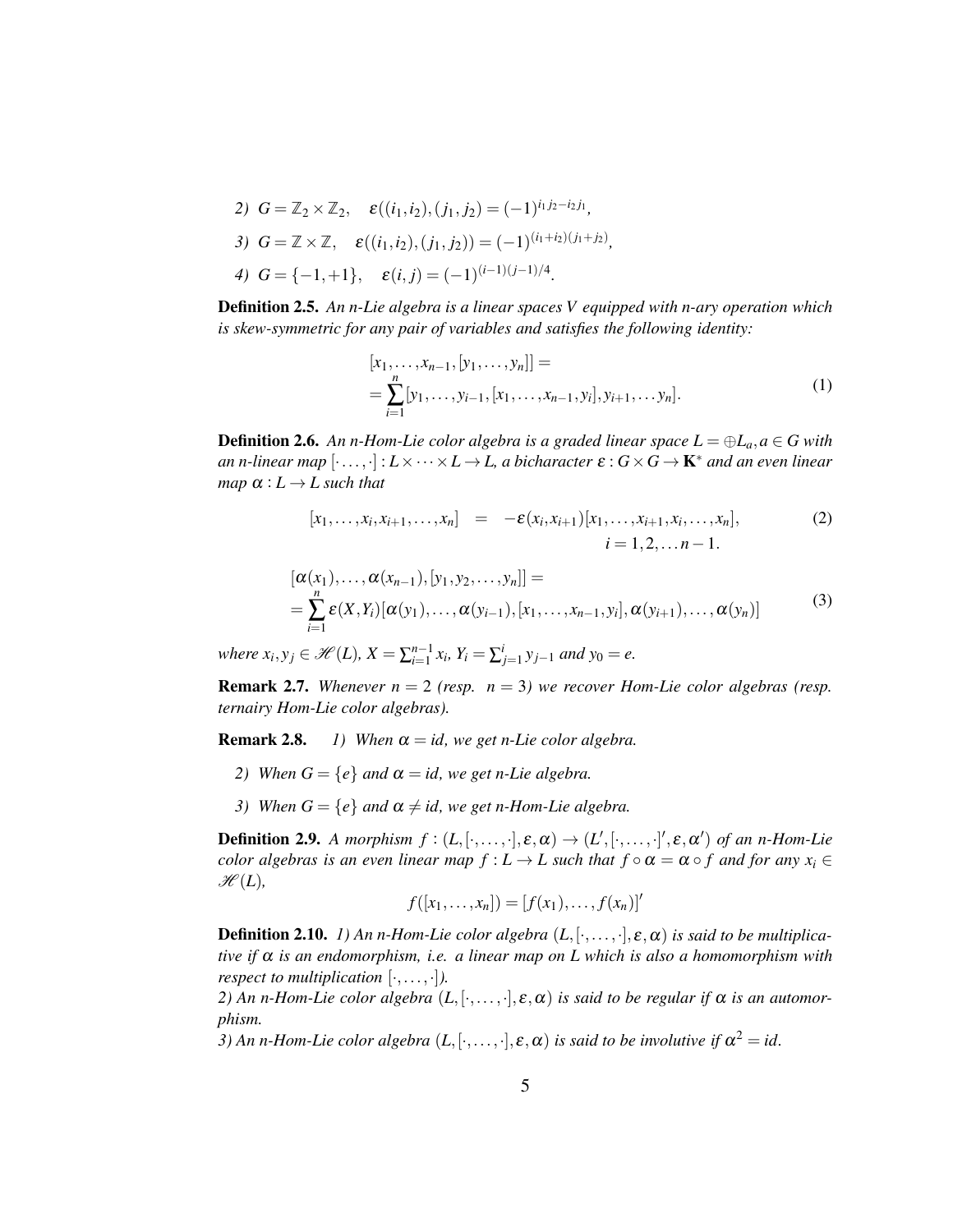**Example 2.11.** *Let*  $G = \mathbb{Z}_2$ ,  $\varepsilon(i, j) = (-1)^{ij}$ ,  $L = L_0 \oplus L_1 = \langle e_2, e_4 \rangle \oplus \langle e_1, e_3 \rangle$ ,

$$
[e_1, e_2, e_3] = e_2
$$
,  $[e_1, e_2, e_4] = e_1$ ,  $[e_1, e_3, e_4] = [e_2, e_3, e_4] = 0$ ,

*and*  $\alpha(e_1) = e_3$ ,  $\alpha(e_2) = e_4$ ,  $\alpha(e_3) = \alpha(e_4) = 0$ . *Then*  $(L, [\cdot, \cdot, \cdot], \varepsilon, \alpha)$  *is a* 3*-Hom-Lie color algebra.*

Example 2.12. *Let L be a graded linear space*

$$
L\!=\!L_{(0,0)}\!\oplus\!L_{(0,1)}\!\oplus\!L_{(1,0)}\!\oplus\!L_{(1,1)}
$$

*with*  $L_{(0,0)} = \langle e_1, e_2 \rangle$ ,  $L_{(0,1)} = \langle e_3 \rangle$ ,  $L_{(1,0)} = \langle e_4 \rangle$ ,  $L_{(1,1)} = \langle e_5 \rangle$ . *The* 4*-ary even linear multiplication*  $[\cdot,\cdot,\cdot,\cdot]$  :  $L \times L \times L \times L \to L$  *defined for basis*  $\{e_i \mid i = 1,\ldots,5\}$  *by* 

$$
[e_2,e_3,e_4,e_5]=e_1,[e_1,e_3,e_4,e_5]=e_2,[e_1,e_2,e_4,e_5]=e_3,
$$
  

$$
[e_1,e_2,e_3,e_4]=0,[e_1,e_2,e_3,e_5]=0
$$

*makes L into the five dimensional* 4*-Lie color algebra.*

*Now define on*  $(L, [\cdot, \cdot, \cdot], \varepsilon)$  *an even endomorphism*  $\alpha : L \to L$  *by* 

$$
\alpha(e_1) = e_2, \quad \alpha(e_2) = e_1, \quad \alpha(e_i) = e_i, \quad i = 3, 4, 5.
$$

*Then*  $L_{\alpha} = (L, [\cdot, \cdot, \cdot, \cdot]_{\alpha}, \varepsilon, \alpha)$  *is a* 4*-Hom-Lie color algebra. Observe that*  $\alpha$  *is involutive (hence bijective).*

Definition 2.13. *A graded subspace H of an n-Hom-Lie color algebra L is a color Homsubalgebra of L if*

- *i*)  $\alpha(H) \subset H$ ,
- *ii*)  $[H,H,\ldots,H]$  ⊆ *H*.

Definition 2.14. *Let L*1,*L*2,...,*L<sup>n</sup> be Hom-subalgebras of an n-Hom-Lie color algebra L. Denote by*  $[L_1, L_2, \ldots, L_n]$  *the Hom-subalgebra of L generated by all elements*  $[x_1, x_2, \ldots, x_n]$ *, where*  $x_i \in L_i, i = 1, 2, ..., n$ .

*i*) The sequence  $L_1, L_2, \ldots, L_n, \ldots$  *defined by* 

$$
L_0 = L, \quad L_1 = [L_0, L_0, \dots, L_0], \quad L_2 = [L_1, L_1, \dots, L_1], \dots,
$$

$$
L_n = [L_{n-1}, L_{n-1}, \dots, L_{n-1}], \dots
$$

*is called the derived sequence.*

*ii*) The sequence  $L^1, L^2, \ldots, L^n, \ldots$  defined by

$$
L^0 = L
$$
,  $L^1 = [L^0, L, ..., L]$ ,  $L^2 = [L^1, L, ..., L]$ , ...,  
 $L^n = [L^{n-1}, L, ..., L]$ , ...

*is called the descending central sequence.*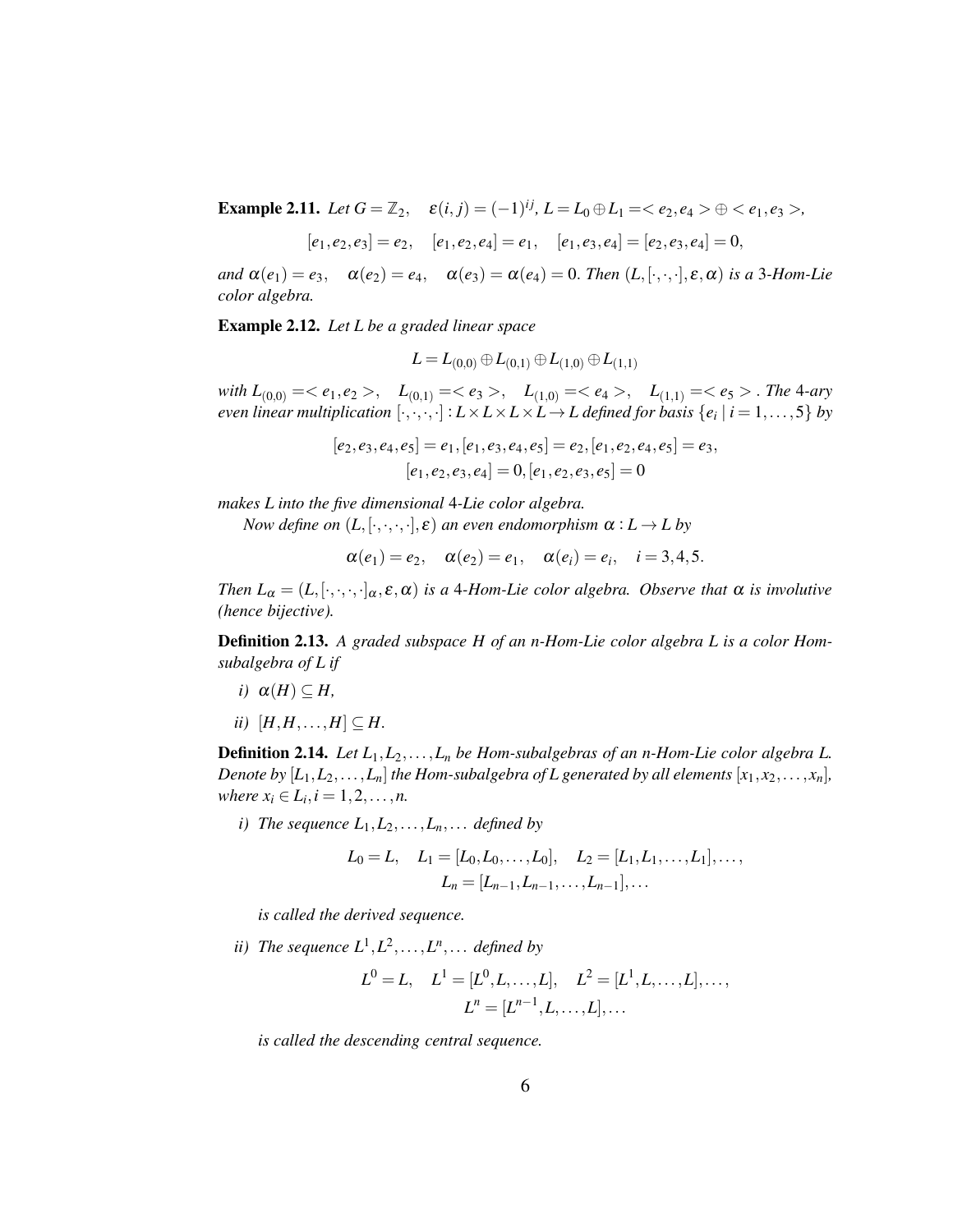*iii) The graded subspace Z*(*L*) *defined by*

<span id="page-6-1"></span>
$$
Z(L) = \{x \in L|[x, L, L, \dots, L] = 0\}
$$
\n(4)

*is called the center of L.*

Definition 2.15. *A Hom-ideal I of an n-Hom-Lie color algebra L is a graded subspace of L* such that  $\alpha(I) \subseteq I$  and  $[I, L, \ldots, L] \subseteq I$ .

**Theorem 2.16.** Let  $(L, [\cdot, \ldots, \cdot], \varepsilon, \alpha)$  be an *n*-Hom-Lie color algebra with surjective twist*ing map*  $\alpha: L \to L$ . Then,  $I_n, I^n$  and  $Z(L)$  are Hom-ideals of L.

*Proof.* We only prove, by induction, that  $I_n$  is a Hom-ideal. For this, suppose, first, that  $I_{n-1}$ is a Hom-subalgebra of *L* and show that  $I_n$  is a Hom-subalgebra of *L*. For any  $y \in \mathcal{H}(I_n)$ , there exist  $y_1, y_2,..., y_n \in \mathcal{H}(I_{n-1})$ , such that

$$
y=[y_1,y_2,\ldots,y_n].
$$

So,  $\alpha(y) = \alpha([y_1, y_2, \ldots, y_n]) = [\alpha(y_1), \alpha(y_2), \ldots, \alpha(y_n)]$ , which belong to  $I_n$  because  $I_{n-1}$ is a Hom-subalgebra. That is  $\alpha(I_n) \subseteq I_n$ .

For any  $y_i \in \mathcal{H}(I_n)$ , there exist  $y_i^1, y_i^2, \ldots, y_i^n \in I_{n-1}, i = 1, 2, \ldots, n$  such that

$$
[y_1, y_2, \dots, y_n] = [[y_1^1, y_1^2, \dots, y_1^n], [y_2^1, \dots, y_2^n], \dots, [y_n^1, \dots, y_n^n]].
$$

*I*<sub>*n*−1</sub> being a Hom-subalgebra, by hypotheses,  $[y_i^1, y_i^2, \ldots, y_i^n]$  ∈ *I<sub>n−1</sub>* for  $1 \le i \le n$ , and so  $[y_1, y_2, \ldots, y_n] \in I_n$ . Thus  $I_n$  is a Hom-subalgebra.

Now, suppose that  $I_{n-1}$  is a Hom-ideal. Let  $x'_1, \ldots, x'_{n-1} \in L, y \in I_n$ , then there exist *x*<sub>1</sub>,...,*x*<sub>*n*−1</sub> ∈ *L*, *y*<sub>1</sub>,..., *y*<sub>*n*</sub> ∈ *I*<sub>*n*−1</sub> such that

$$
[x'_1, ..., x'_{n-1}, y] = [\alpha(x_1), ..., \alpha(x_{n-1}), [y_1, ..., y_n]]
$$
  
= 
$$
\sum_{i=1}^n \varepsilon(X, Y_i) [\alpha(y_1), ..., \alpha(y_{i-1}), [x_1, ..., x_{n-1}, y_i], \alpha(y_{i+1}), \alpha(y_n)]
$$

 $\Box$ 

As  $[x_1, \ldots, x_{n-1}, y_i] \in I_{n-1}$ , then  $[x'_1, \ldots, x'_{n-1}, y] \in I_n$ . So,  $I_n$  is a Hom-ideal of *L*.

#### <span id="page-6-0"></span>3 Constructions of *n*-Hom-Lie color algebras

In this section we present some useful methods for construction of *n*-Hom-Lie color algebras.

**Proposition 3.1.** Let  $(L, [\cdot, \ldots, \cdot], \varepsilon, \alpha)$  be an *n*-Hom-Lie color algebra and  $\xi \in L_e$  such that  $\alpha(\xi) = \xi$ . Then  $(L, \{\cdot, \ldots, \cdot\}, \varepsilon, \alpha)$  *is an* (*n* − 1)*-Hom-Lie color algebra with* 

$$
\{x_1,\ldots,x_{n-1}\}=[\xi,x_1,\ldots,\ldots,x_{n-1}].
$$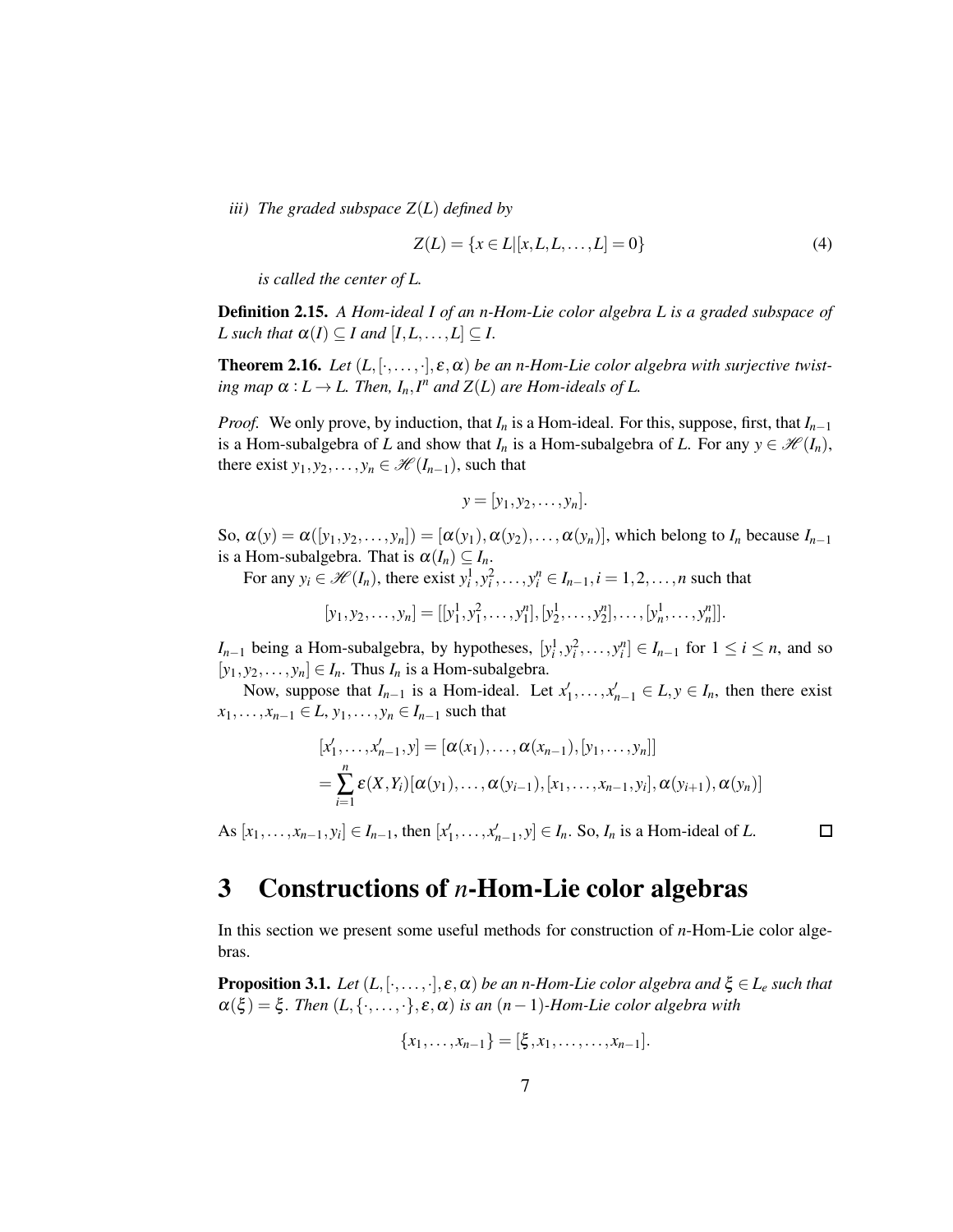*Proof.* With conditions in the statement,

$$
\{\alpha(x_1),..., \alpha(x_{n-2}), \{y_1,...,y_{n-1}\}\} = [\xi, \alpha(x_1),..., \alpha(x_{n-2}), [\xi, y_1,...,y_{n-1}]]
$$
  
\n
$$
= [\alpha(\xi), \alpha(x_1),..., \alpha(x_{n-2}), [\xi, y_1,...,y_{n-1}]]
$$
  
\n
$$
= [[\xi, x_1,...,x_{n-2}, \xi], \alpha(y_1),..., \alpha(y_{n-1})]
$$
  
\n
$$
+ \sum_{i=i}^{n-1} \varepsilon(X, Y_i) [\xi, \alpha(y_1),..., \alpha(y_{i-1}), [\xi, x_1,...,x_{n-2}, y_i], \alpha(y_{i+1}),..., \alpha(y_{n-1})]
$$
  
\n
$$
= \sum_{i=i}^{n-1} \varepsilon(X, Y_i) {\alpha(y_1),..., \alpha(y_{i-1}), \{x_1,...,x_{n-2}, y_i\}, \alpha(y_{i+1}),..., \alpha(y_{n-1})\}}.
$$

which completes the proof.

**Corollary 3.2.** *Let*  $(L, [\cdot, \ldots, \cdot], \varepsilon, \alpha)$  *be an n-Hom-Lie color algebra and*  $\xi_i \in L_e$  *such that*  $\alpha(\xi_i) = \xi_i, i = 1, 2, \ldots, k$ . Then  $L_k = (L, \{\cdot, \ldots, \cdot\}_k, \varepsilon, \alpha)$  is an  $(n-k)$ -Hom-Lie color alge*bra with*  $\{x_1, \ldots, x_{n-k}\}_k = [\xi_1, \ldots, \xi_k, x_1 \ldots, x_{n-k}].$ 

 $\Box$ 

Corollary 3.3. *Let*  $(L, [\cdot, \ldots, \cdot], \varepsilon)$  *be an n-Lie color algebra and*  $\xi \in L_e$ *. Then*  $(L, \{ \cdot, \ldots, \cdot \}, \varepsilon)$  *is an*  $(n-1)$ *-Lie color algebra with* 

$$
\{x_1,\ldots,x_{n-1}\}=[\xi,x_1,\ldots,\ldots,x_{n-1}].
$$

**Theorem 3.4.** *Let*  $(L, [\cdot, \ldots, \cdot], \varepsilon, \alpha)$  *be an n-Hom-Lie color algebra and*  $\beta$  *be an even endomorphism of L. Then*  $L_{\beta} = (L, \{\cdot, \ldots, \cdot\} = \beta[\cdot, \ldots, \cdot], \varepsilon, \beta \alpha)$  *is an n-Hom-Lie color algebra. Moreover suppose that* (*L* ′ ,[·,...,·] ′ ,ε,<sup>α</sup> ′ ) *is another n-Hom-Lie color algebra and*  $\beta'$  *be an even endomorphism of L'. If*  $f$  :  $(L, [\cdot, \ldots, \cdot], \varepsilon, \alpha) \to (L', [\cdot, \ldots, \cdot]', \varepsilon, \alpha')$  *is a morphism such that*  $f\beta = \beta' f$ , then  $f: L_{\beta} \to L_{\beta'}$  *is also a morphism.* 

*Proof.* First part is proved as follows:

$$
\{\beta \alpha(x_1),..., \beta \alpha(x_{n-1}), \{y_1,...,y_n\}\} = \beta([\beta \alpha(x_1),..., \beta \alpha(x_{n-1}), \beta[y_1,...,y_n]])
$$
  
\n
$$
= \beta^2 ([\alpha(x_1),..., \alpha(x_{n-1}), [y_1, y_2,...,y_n]])
$$
  
\n
$$
= \beta^2 (\sum_{i=1}^n \varepsilon(x, Y_i) [\alpha(y_1),..., \alpha(y_{i-1}), [x_1,...,x_{n-1}, y_i], \alpha(y_{i+1}),..., \alpha(y_n)])
$$
  
\n
$$
= \sum_{i=1}^n \varepsilon(x, Y_i) \beta^2 ([\alpha(y_1),..., \alpha(y_{i-1}), [x_1,...,x_{n-1}, y_i], \alpha(y_{i+1}),..., \alpha(y_n)])
$$
  
\n
$$
= \sum_{i=1}^n \varepsilon(x, Y_i) \beta [\beta \alpha(y_1),..., \beta \alpha(y_{i-1}), \beta[x_1,...,x_{n-1}, y_i], \beta \alpha(y_{i+1}),..., \beta \alpha(y_n)]
$$
  
\n
$$
= \sum_{i=1}^n \varepsilon(x, Y_i) {\beta \alpha(y_1),..., \beta \alpha(y_{i-1}), [x_1,...,x_{n-1}, y_i], \beta \alpha(y_{i+1}),..., \beta \alpha(y_n)].
$$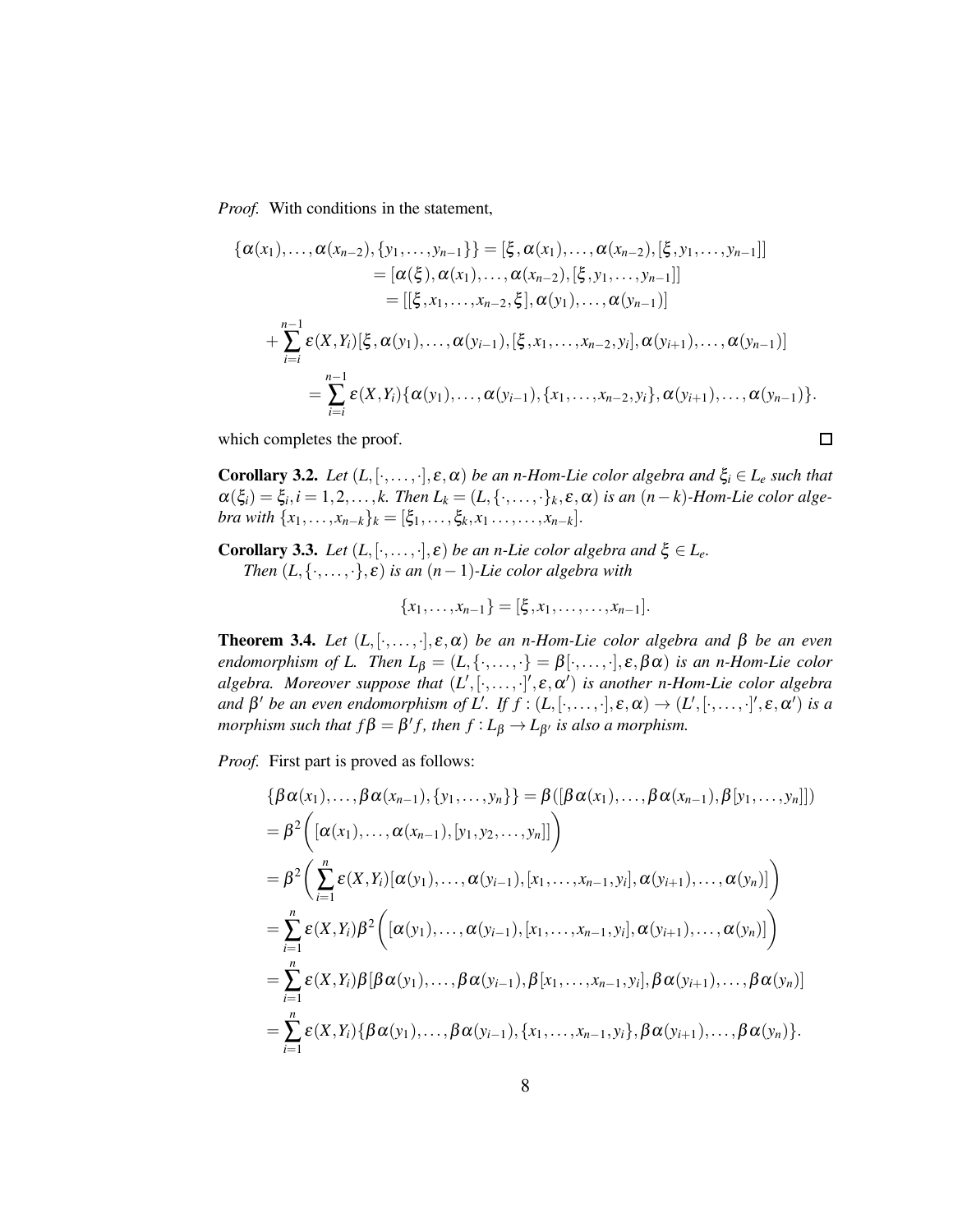Second part is proved as follows:

$$
f(\{x_1,...,x_n\}) = f([x_1,...,x_n]_\beta) = f\beta[x_1,...,x_n] = f[\beta(x_1),..., \beta(x_n)]
$$
  
\n
$$
= [f\beta(x_1),...,f\beta(x_n)]' = [\beta' f(x_1),..., \beta' f(x_n)]'
$$
  
\n
$$
= \beta' [f(x_1),..., f(x_n)]' = [f(x_1),..., f(x_n)]'_{\beta'}
$$
  
\n
$$
= \{f(x_1),..., f(x_n)\}'
$$

This completes the proof.

 $\Box$ 

Taking  $\beta = \alpha^n$  leads to the following statement.

**Corollary 3.5.** *Let*  $(L, [\cdot, \ldots, \cdot], \varepsilon, \alpha)$  *be a multiplicative n-Hom-Lie color algebra. Then,* for any positive integer n,  $(L, \alpha^n[\cdot, \dots, \cdot], \varepsilon, \alpha^{n+1})$  is also an n-Hom-Lie color algebra.

Taking  $\beta = \alpha$  and  $\alpha = id$  leads to the following statement.

Corollary 3.6. Let  $(L, [\cdot, \ldots, \cdot], \varepsilon)$  *be an n-Lie color algebra and*  $\alpha$  *be an even endomorphism of L. Then*  $L_{\alpha} = (L, \{\cdot, \ldots, \cdot\} = \alpha[\cdot, \ldots, \cdot], \varepsilon, \alpha)$  *is a multiplicative n-Hom-Lie color algebra.*

Taking  $\beta \in Aut(L), \beta = \alpha^{-1}$  leads to the following statement.

**Corollary 3.7.** *Let*  $(L, [\cdot, \ldots, \cdot], \varepsilon, \alpha)$  *be a regular n-Hom-Lie color algebra. Then* 

$$
L_{\alpha^{-1}}=(L,\{\cdot,\ldots,\cdot\}=\alpha^{-1}[\cdot,\ldots,\cdot],\varepsilon)
$$

*is an n-Lie color algebra.*

Taking  $\beta = \alpha$  leads to the following statement.

**Corollary 3.8.** *Let*  $(L, [\cdot, \ldots, \cdot], \varepsilon, \alpha)$  *be an involutive n-Hom-Lie color algebra. Then* 

$$
L_{\beta} = (L, \{\cdot, \ldots, \cdot\} = \alpha[\cdot, \ldots, \cdot], \varepsilon)
$$

*is an n-Lie color algebra.*

<span id="page-8-0"></span>**Theorem 3.9.** *Let*  $(A, \cdot)$  *be a commutative associative algebra and*  $(L, [\cdot, \ldots, \cdot], \varepsilon, \alpha)$  *be an n*-*Hom-Lie color algebra. The tensor product*  $A \otimes L = \sum_{g \in G} (A \otimes L)_{g} = \sum_{g \in G} A \otimes L_{g}$  *with the bracket*  $[a_1 \otimes x_1, \ldots, a_n \otimes x_n]' = a_1 \ldots a_n \otimes [x_1, \ldots, x_n]$ , *the even linear map*  $\alpha'(a \otimes x) :=$  $a \otimes a(x)$  *and the bicharacter*  $\varepsilon(a+x,b+y) = \varepsilon(x,y), \forall a,b \in A, \forall x,y \in \mathcal{H}(L)$ , *is an n*-*Hom-Lie color algebra.*

*Proof.* It follows from a straightforward computation.

囗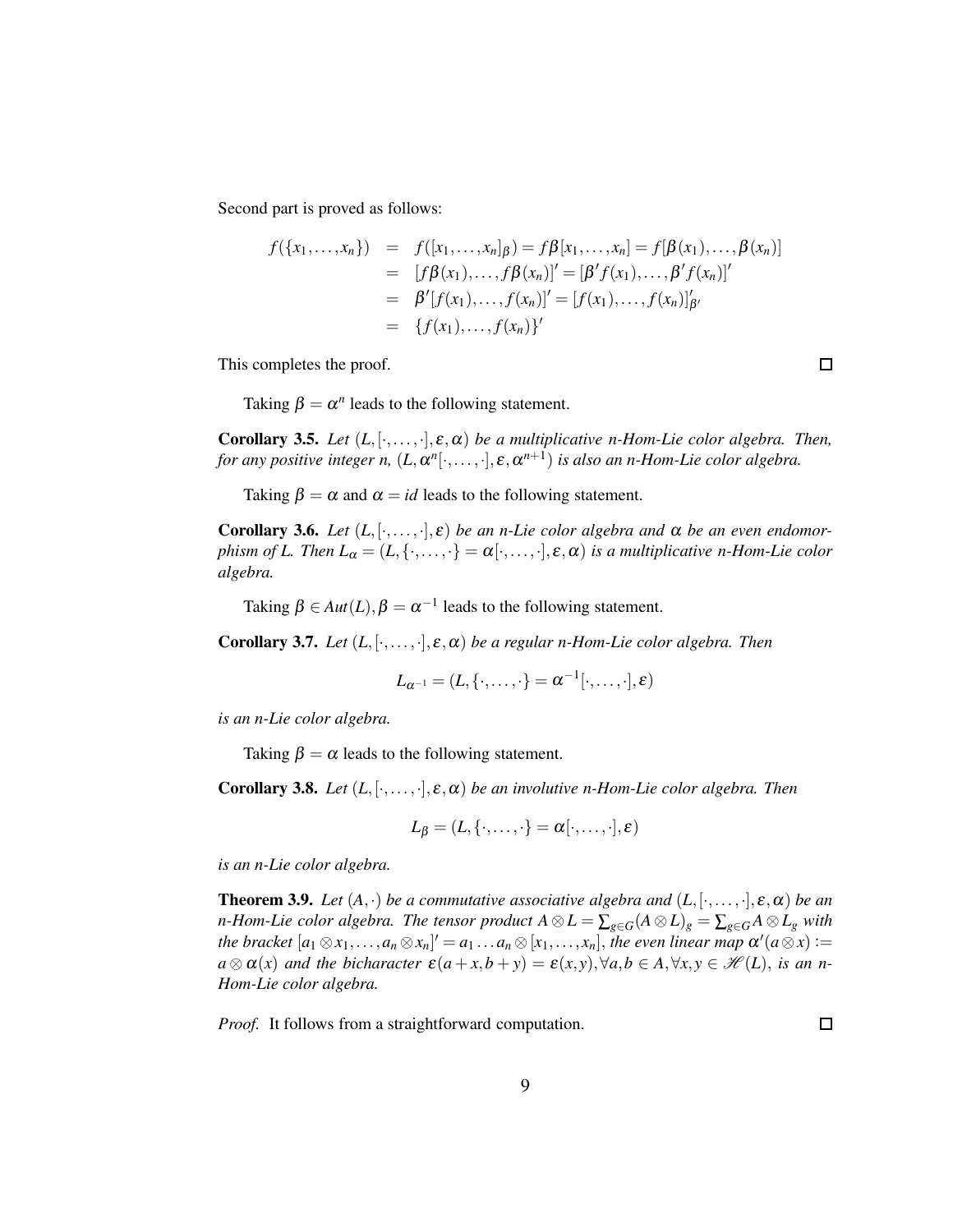In the next definition, we introduce an element of the centroid (or semi-morphism) for *n*-Hom-Lie color algebra.

Definition 3.10. *A semi-morphism of an n-Hom-Lie color algebra* (*L*,[·,...,·],ε,α) *is an even linear map*  $\beta: L \to L$  *such that*  $\beta \alpha = \alpha \beta$  *and*  $\beta[x_1, \ldots, x_n] = [\beta(x_1), x_2, \ldots, x_n]$ .

**Remark 3.11.** *Due to*  $\varepsilon$ *-skew-symmetry,*  $\beta[x_1,\ldots,x_n]=[x_1,\ldots,\beta(x_i),\ldots,x_n].$ 

<span id="page-9-0"></span>**Theorem 3.12.** *Let*  $(L, [\cdot, \ldots, \cdot], \varepsilon, \alpha)$  *be an n-Hom-Lie color algebra and*  $\beta: L \to L$  *a semimorphism of L. Define a new multiplication*  $\{\cdot, \ldots, \cdot\} : L \times \cdots \times L \rightarrow L$  by

$$
\{x_1,\ldots,x_n\}=[x_1,\ldots,\beta(x_i)\ldots,x_n]
$$

*Then*  $(L, \{ \cdot, \ldots, \cdot \}, \varepsilon, \alpha)$  *is also an n-Hom-Lie color algebra.* 

*Proof.* The proof can be obtained as follows:

$$
{\alpha(x_1),..., \alpha(x_{n-1}), {y_1,..., y_n} } =
$$
\n
$$
= [\alpha(x_1),..., \beta \alpha(x_i),..., \alpha(x_{n-1}), [y_1,..., \beta(y_j),..., y_n]]
$$
\n
$$
= [\alpha(x_1),..., \beta \alpha(x_i),..., \alpha(x_{n-1}), [y_1,..., \beta(y_j),..., y_n]]
$$
\n
$$
= \sum_{k < j} \varepsilon(X, Y_k)[\alpha(y_1),..., \alpha(y_{k-1}), [x_1,..., \beta(x_i),..., x_{n-1}, y_k],
$$
\n
$$
\alpha(y_{k+1}),..., \alpha \beta(y_j),... \alpha(y_n)]
$$
\n+
$$
\varepsilon(X, Y_j)[\alpha(y_1),..., \alpha(y_{j-1}), [x_1,..., \beta(x_i),..., x_{n-1}, \beta(y_j)], \alpha(y_{j+1}),..., \alpha(y_n)]
$$
\n+
$$
\sum_{k > j} \varepsilon(X, Y_k)[\alpha(y_1),..., \alpha \beta(y_j),..., \alpha(y_{k-1})[x_1,..., \beta(x_i),..., x_{n-1}, y_k],
$$
\n
$$
\alpha(y_{k+1}),..., \alpha(y_n)]
$$
\n
$$
= \sum_{k < j} \varepsilon(X, Y_k)[\alpha(y_1),..., \alpha(y_{k-1}), {x_1,..., x_i,..., x_{n-1}, y_k},
$$
\n
$$
\alpha(y_{k+1}),..., \beta \alpha(y_j),... \alpha(y_n)]
$$
\n+
$$
\varepsilon(X, Y_j)[\alpha(y_1),..., \alpha(y_{j-1}), \beta({x_1,..., x_i,..., x_{n-1}, y_j}), \alpha(y_{j+1}),..., \alpha(y_n)]
$$
\n+
$$
\varepsilon(X, Y_k)[\alpha(y_1),..., \beta \alpha(y_j),..., \alpha(y_{k-1}), {x_1,..., x_i,..., x_{n-1}, y_k},
$$
\n
$$
\alpha(y_{k+1}),..., \alpha(y_n)]
$$
\n
$$
= \sum_{k < j} \varepsilon(X, Y_k){\alpha(y_1),..., \alpha(y_{k-1}), {x_1,..., x_i,..., x_{n-1}, y_k},
$$
\n
$$
\alpha(y_{k+1}),..., \alpha(y_n)]
$$
\n+
$$
\varepsilon(X, Y_j)[\alpha(y_1),..., \alpha(y_{j-1}), {x_1,...,
$$

This completes the proof.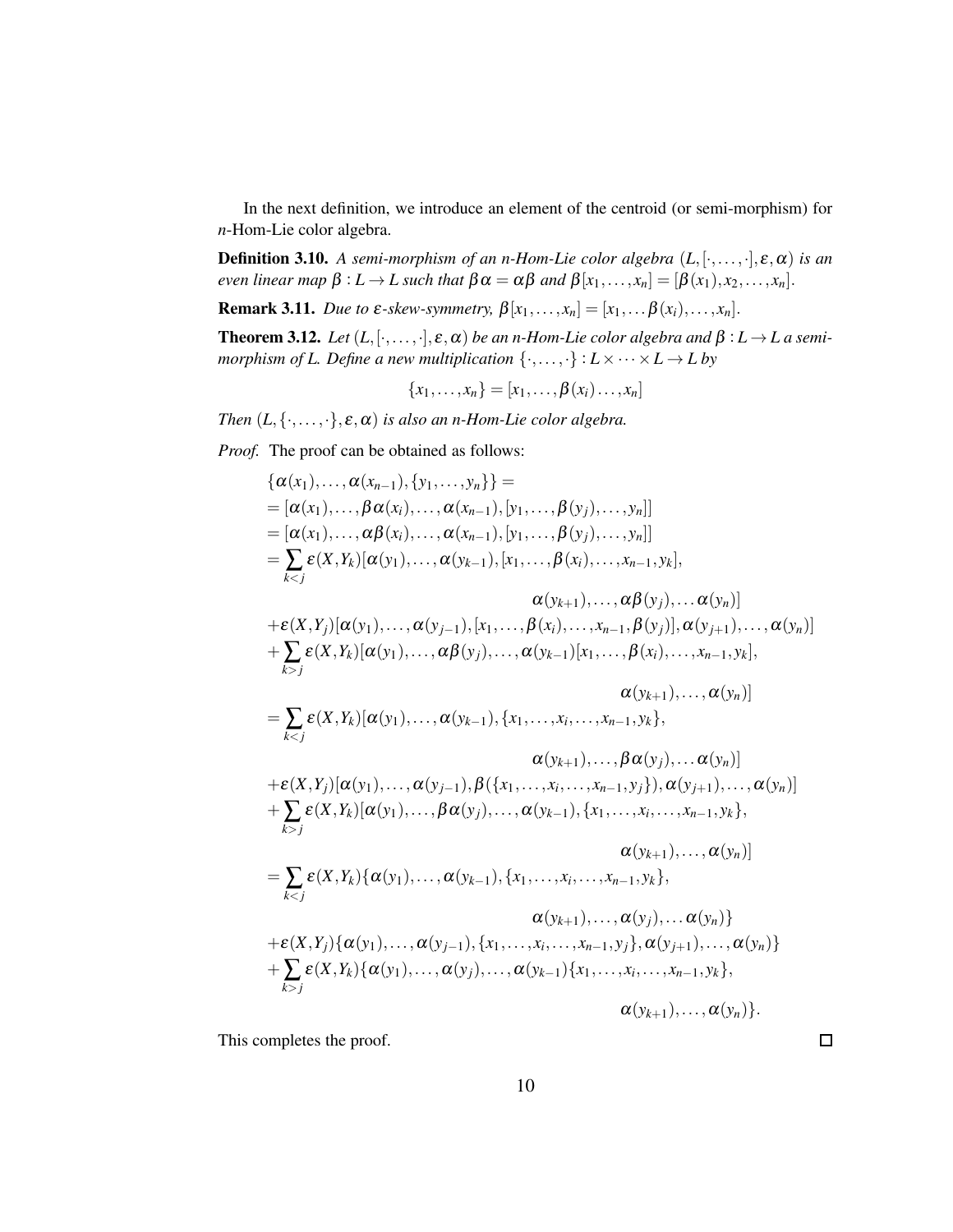**Corollary 3.13.** Let  $(L, [\cdot, \ldots, \cdot], \varepsilon)$  be an *n*-Lie color algebra and  $\alpha : L \to L$  a semi*morphism of L. Then* (*L*,{·,...,·},ε) *is another n-Lie color algebra, with*

$$
\{x_1,\ldots,x_n\}=[x_1,\ldots,\alpha(x_i)\ldots,x_n]
$$

**Definition 3.14.** Let  $(L, [\cdot, \ldots, \cdot], \varepsilon, \alpha)$  be an *n*-Hom-Lie color algebra. An averaging oper*ator of an n-Hom-Lie color algebra L is an even linear map* β : *L* → *L such that*

- *(1)*  $βα = αβ$
- *(2)* β[*x*1,...,β(*xi*),...,*xn*] = [*x*1,...,β(*xi*),...,β(*xj*),...,*xn*]

**Theorem 3.15.** *Let*  $(L, [\cdot, \ldots, \cdot], \varepsilon)$  *be an n-Lie color algebra and*  $\alpha : L \to L$  *an averaging operator of L. Define a new multiplication*  $\{\cdot, \ldots, \cdot\}: L \times \cdots \times L \rightarrow L$  by

 ${x_1, \ldots, x_n} = [x_1, \ldots, \alpha(x_i) \ldots, x_n].$ 

*Then*  $L_{\alpha} = (L, \{ \cdot, \ldots, \cdot \}, \varepsilon, \alpha)$  *is an n-Hom-Lie color algebra.* 

*Proof.* The proof can be obtained as follows:

$$
\{\alpha(x_1),..., \alpha(x_{n-1}), \{y_1,...,y_n\}\} = [\alpha(x_1),..., \alpha^2(x_i),..., \alpha(x_{n-1}), [y_1,..., \alpha(y_j),..., y_n]]
$$
  
\n
$$
= \sum_{k < j} \varepsilon(X, Y_k)[\alpha(y_1),..., \alpha(y_{k-1}), [x_1,..., \alpha(x_i),..., x_{n-1}, y_k],
$$
  
\n
$$
\alpha(y_{k+1}),..., \alpha^2(y_j),... \alpha(y_n)]
$$
  
\n
$$
+ \varepsilon(X, Y_j)[\alpha(y_1),..., \alpha(y_{j-1}), [x_1,..., \alpha(x_i),..., x_{n-1}, \alpha(y_j)],
$$
  
\n
$$
\alpha(y_{j+1}),..., \alpha(y_n)]
$$
  
\n
$$
+ \sum_{k > j} \varepsilon(X, Y_k)[\alpha(y_1),..., \alpha^2(y_j),..., \alpha(y_{k-1})[x_1,..., \alpha(x_i),..., x_{n-1}, y_k],
$$
  
\n
$$
\alpha(y_{k+1}),..., \alpha(y_n)]
$$
  
\n
$$
= \sum_{k < j} \varepsilon(X, Y_k)\{\alpha(y_1),..., \alpha(y_{k-1}), \{x_1,...,x_i,..., x_{n-1}, y_j\},\n\alpha(y_{j+1}),..., \alpha(y_n)\}
$$
  
\n
$$
+ \varepsilon(X, Y_j)[\alpha(y_1),..., \alpha(y_{j-1}), \alpha(\{x_1,...,x_i,..., x_{n-1}, y_j\}), \alpha(y_{j+1}),..., \alpha(y_n)]
$$
  
\n
$$
+ \sum_{k > j} \varepsilon(X, Y_k)[\alpha(y_1),..., \alpha(y_j),..., \alpha(y_{k-1}), \{x_1,...,x_i,..., x_{n-1}, y_k\},
$$
  
\n
$$
\alpha(y_{k+1}),..., \alpha(y_n)]
$$
  
\n
$$
= \sum_{k < j} \varepsilon(X, Y_k)\{\alpha(y_1),..., \alpha(y_{k-1}), \{x_1,...,x_i,..., x_{n-1}, y_j\}, \alpha(y_{j+1}),..., \alpha(y_n)\}
$$
  
\n
$$
+ \varepsilon(X, Y_j)\{\alpha(y_1),..., \alpha(y_{j-1}), \{x_1,...,x_i,..., x_{n-1}, y_j\}, \alpha(y_{j+1}),..., \alpha(y_n)\
$$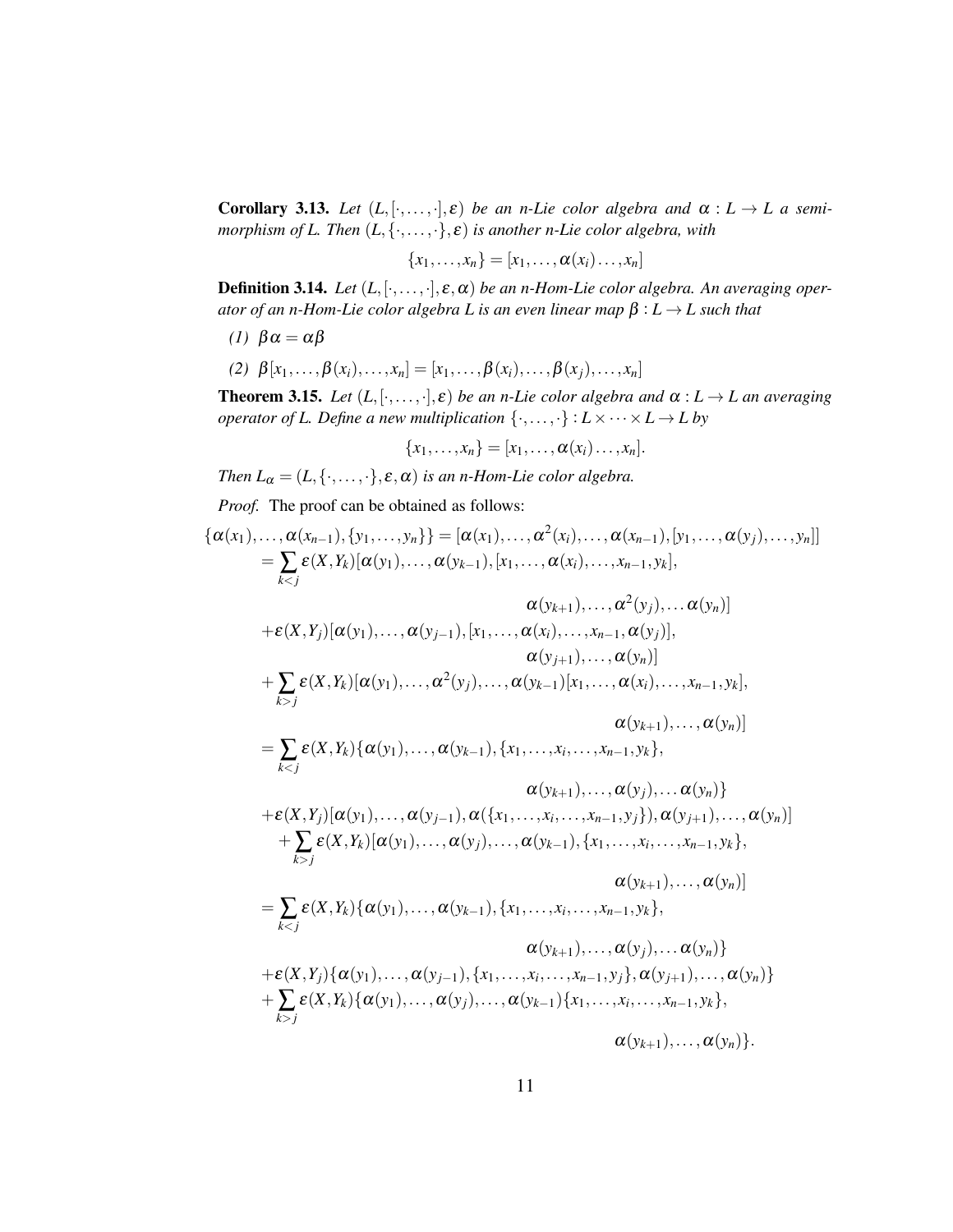This ends the proof.

**Theorem 3.16.** *Let*  $(L, [\cdot, \ldots, \cdot], \varepsilon, \alpha)$  *be an n-Hom-Lie color algebra and*  $\beta : L \to L$  *an averaging operator of L. Define a new multiplication*  $\{\cdot, \ldots, \cdot\} : L \times \cdots \times L \rightarrow L$  by

$$
\{x_1,\ldots,x_n\}=[x_1,\ldots,\beta(x_i)\ldots,x_n]
$$

*Then*  $(L, \{ \cdot, \ldots, \cdot \}, \varepsilon, \alpha)$  *is also an n-Hom-Lie color algebra.* 

*Proof.* It is similar to the one of Theorem [3.12.](#page-9-0)

 $\Box$ 

 $\Box$ 

Taking  $\alpha = id$ , yields the following statement.

**Corollary 3.17.** *Let*  $(L, [\cdot, \ldots, \cdot], \varepsilon)$  *be an n-Lie color algebra and*  $\alpha : L \to L$  *an averaging operator of L. Then* (*L*,{·,...,·},ε) *is another n-Lie color algebra, with*

$$
\{x_1,\ldots,x_n\}=[x_1,\ldots,\alpha(x_i)\ldots,x_n]
$$

Taking  $\alpha = \beta$ , yields the following statement.

**Corollary 3.18.** *Let*  $(L, [\cdot, \ldots, \cdot], \varepsilon, \alpha)$  *be an n-Hom-Lie color algebra and*  $\alpha : L \to L$  *an averaging operator. Define a new multiplication*  $\{\cdot, \ldots, \cdot\} : L \times \cdots \times L \rightarrow L$  by

$$
\{x_1,\ldots,x_n\}=[x_1,\ldots,\alpha(x_i)\ldots,x_n]
$$

*Then*  $(L, \{\cdot, \ldots, \cdot\}, \varepsilon, \alpha)$  *is also an n-Hom-Lie color algebra.* 

**Theorem 3.19.** *Let*  $(L, [\cdot, \ldots, \cdot], \varepsilon, \alpha)$  *be an n-Hom-Lie color algebra and*  $\beta : L \to L$  *an averaging operator of L. Then the new bracket*  $\{\cdot, \ldots, \cdot\} : L \times \cdots \times L \rightarrow L$  makes L into an *n-Hom-Lie color algebra with*

$$
\{x_1,\ldots,x_n\}=[x_1,\ldots,\boldsymbol{\beta}(x_i)\ldots,\boldsymbol{\beta}(x_j),\ldots,x_n].
$$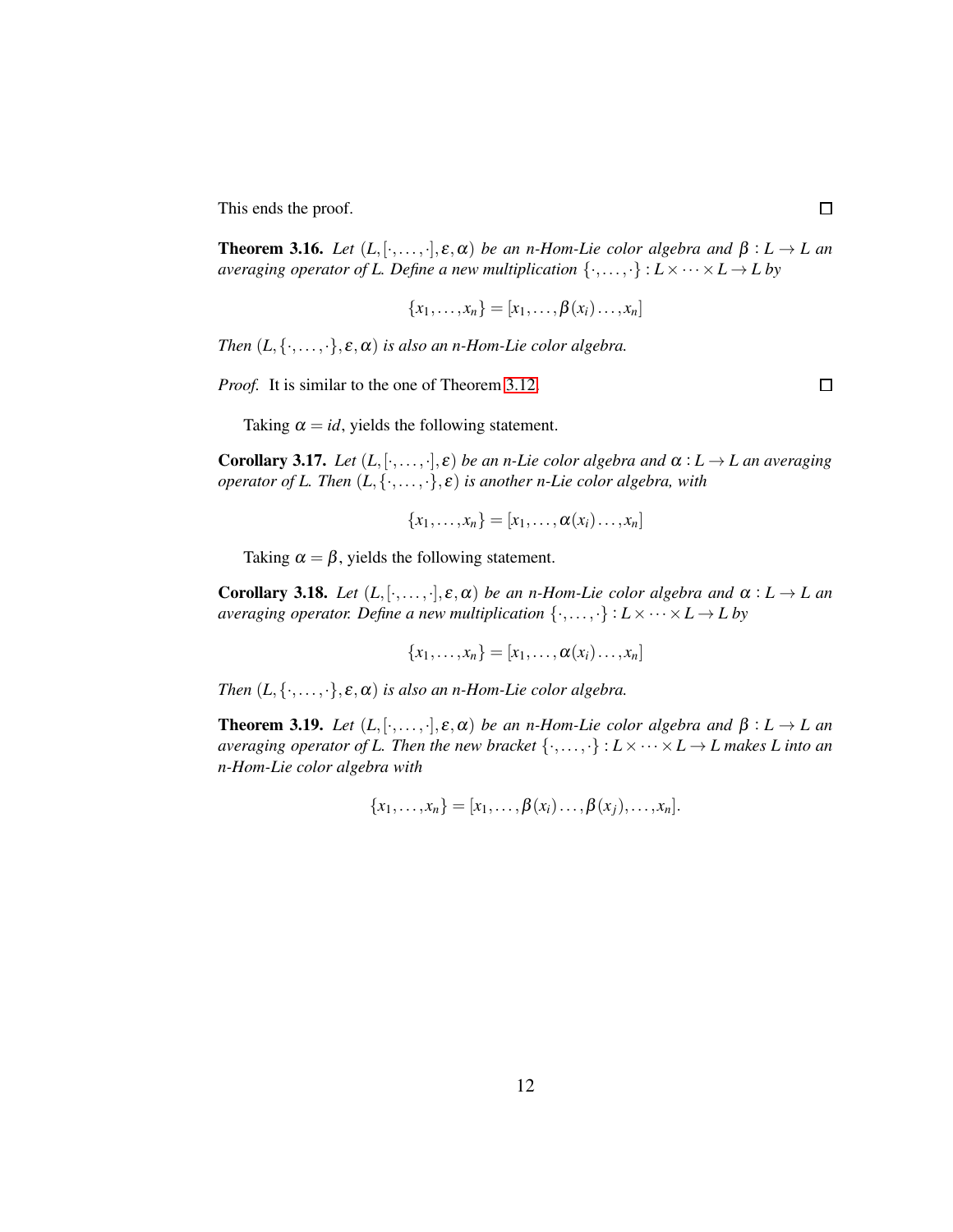*Proof.* The proof is obtained as follows:

{
$$
\{\alpha(x_1), ..., \alpha(x_{n-1}), \{y_1, ..., y_n\}\}
$$
}  
\n= [ $\alpha(x_1), ..., \beta \alpha(x_i), ..., \beta \alpha(x_j), ..., \alpha(x_{n-1}), [y_1, ..., \beta(y_k), ..., \beta(y_l), ..., y_n]$ ]  
\n=  $\sum_{m < k} \varepsilon(X, Y_m)[\alpha(y_1), ..., \alpha(y_{m-1}), [x_1, ..., \beta(x_i), ..., \beta(x_j), ..., x_{n-1}, y_m],$   
\n $\alpha(y_{m+1}), ..., \alpha \beta(y_k), ..., \alpha \beta(y_l), ..., \alpha(y_n)]$   
\n+  $\varepsilon(X, Y_k)[\alpha(y_1), ..., \alpha(y_{k-1}), [x_1, ..., \beta(x_i), ..., \beta(x_j), ..., x_{n-1}, \beta(y_k)],$   
\n $\alpha(y_{k+1}), ..., \alpha \beta(y_1), ..., \alpha(y_n)]$   
\n+  $\sum_{k < m < l} \varepsilon(X, Y_m)[\alpha(y_1), ..., \alpha \beta(y_k), ..., \alpha(y_{l-1}),$   
\n[ $x_1, ..., \beta(x_i), ..., \beta(x_j), ..., x_{n-1}, y_m], \alpha(y_{m+1}), ..., \alpha \beta(y_l), ..., \alpha(y_n)]$   
\n+  $\varepsilon(X, Y_l)[\alpha(y_1), ..., \alpha \beta(y_k), ..., \alpha(y_{l-1}),$   
\n[ $x_1, ..., \beta(x_i), ..., \beta(x_j), ..., x_{n-1}, \beta(y_l)], \alpha(y_{l+1}), ..., \alpha(y_n)]$   
\n+  $\sum_{m \leq l} \varepsilon(X, Y_m)[\alpha(y_1), ..., \alpha \beta(x_k), ..., \alpha(y_{l-1}),$   
\n[ $x_1, ..., \beta(x_i), ..., \beta(x_j), ..., x_{n-1}, y_m], \alpha(y_{n+1}), ..., \alpha(y_n)]$   
\n+  $\varepsilon(X, Y_k)[\alpha(y_1), ..., \alpha(y_{k-1}), \{x_1, ..., x_i, ..., x_j, ..., x_{n-1}, y_m],$   
\n $\alpha(y_{m+1}), ..., \alpha(y_k), ..., \alpha(y_l), ..., \alpha(y_n)]$   
\n+  $\varepsilon(X, Y_k)[\alpha(y_1), ..., \alpha(y_{k-1}), \beta(x_1, ..., \beta(x_i), ..., x_{n-1}, y_m],$   
\n $\alpha(y_{k+1}), ..., \beta(x_j), ..., \alpha(y_l), ..., \alpha$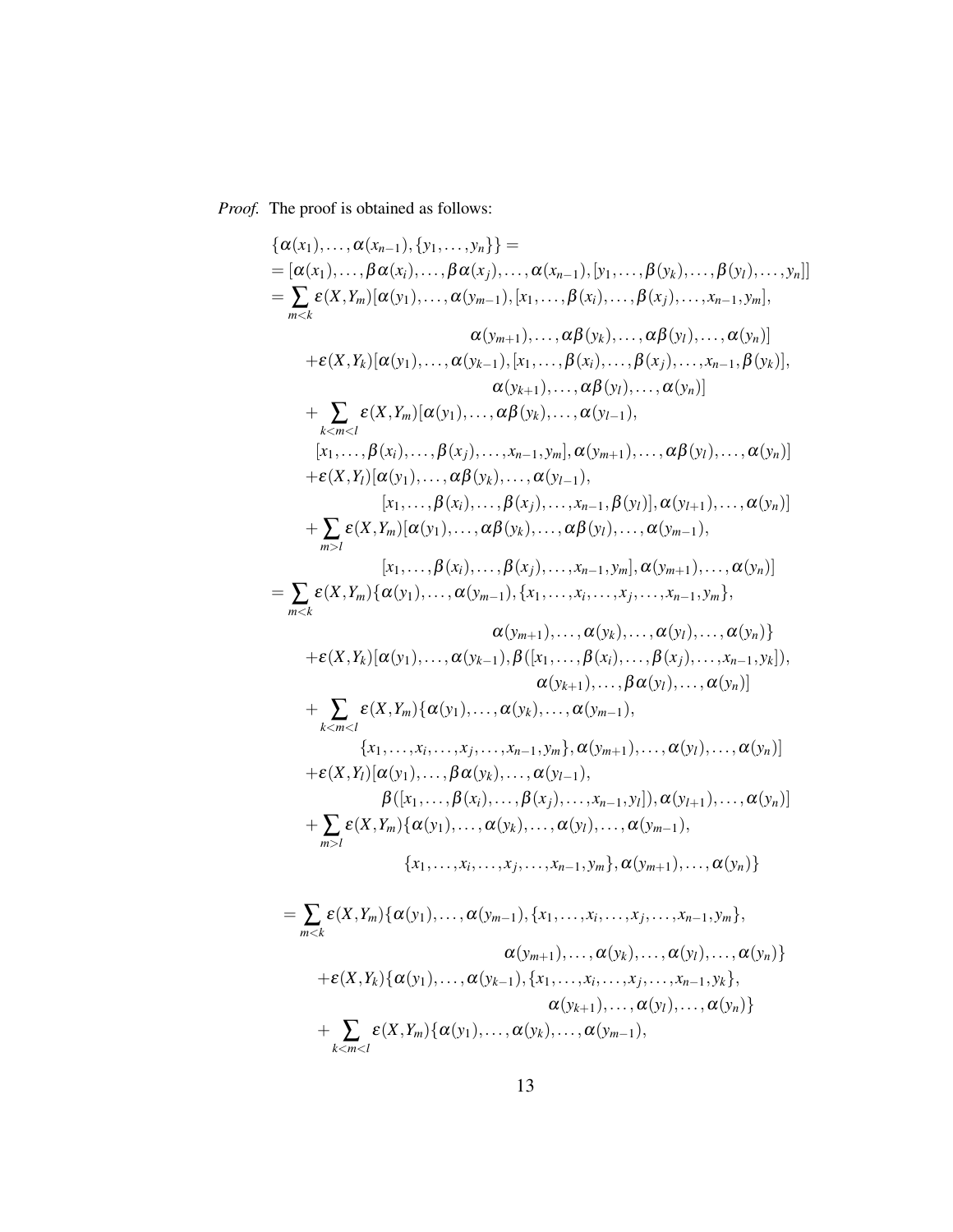{
$$
x_1, ..., x_i, ..., x_j, ..., x_{n-1}, y_m
$$
},  $\alpha(y_{m+1}), ..., \alpha(y_l), ..., \alpha(y_n)$ }  
+ $\varepsilon(X, Y_l)$ { $\alpha(y_1), ..., \alpha(y_k), ..., \alpha(y_{l-1}), \{x_1, ..., x_i, ..., x_j, ..., x_{n-1}, y_l\}$ },  
 $\alpha(y_{l+1}), ..., \alpha(y_n)$ }  
+ $\sum_{m>l} \varepsilon(X, Y_m)$ { $\alpha(y_1), ..., \alpha(y_k), ..., \alpha(y_l), ..., \alpha(y_{m-1}),$   
{ $x_1, ..., x_i, ..., x_j, ..., x_{n-1}, y_m$ },  $\alpha(y_{m+1}), ..., \alpha(y_n)$ }.

 $\Box$ 

<span id="page-13-0"></span>This finishes the proof.

## 4 Hom-modules over *n*-Hom-Lie color algebras

In this section we consider Hom-modules over *n*-Hom-Lie color algebras.

**Definition 4.1.** *Let G be an abelian group. A Hom-module is a pair*  $(M, \alpha_M)$  *in which* M *is a G-graded linear space and*  $\alpha_M : M \longrightarrow M$  *is an even linear map.* 

**Definition 4.2.** *Let*  $(L, [\cdot, \ldots, \cdot], \varepsilon, \alpha)$  *be an n-Hom-Lie color algebra and*  $(M, \alpha_M)$  *a Hommodule. The Hom-module*  $(M, \alpha_M)$  *is called an n-Hom-Lie module over L if there are n polylinear maps:*

$$
\omega_i: L\otimes \ldots L\otimes \underbrace{M}_{i}\otimes L\otimes \cdots \otimes L\to M, \quad i=1,2,\ldots,n
$$

*such that, for any*  $x_i, y_i \in \mathcal{H}(L)$  *and*  $m \in \mathcal{H}(M)$ *,* 

- *a)*  $\omega_i(x_1,\ldots,x_{i-1},m,x_{i+1},\ldots,x_n)$  *is a*  $\varepsilon$ -skew-symmetric by all x-type arguments.
- b)  $\omega_i(x_1,...,x_{i-1},m,x_{i+1},...,x_n) = -\varepsilon(m,x_{i+1})\omega_i(x_1,...,x_{i-1},x_{i+1},m...,x_n)$ *for*  $i = 1, 2, ..., n - 1$ .

$$
c) \quad \omega_n(\alpha(x_1),\ldots,\alpha(x_{n-1}),\omega_n(y_1,\ldots,y_{n-1},m)) =
$$
\n
$$
= \sum_{i=1}^{n-1} \varepsilon(X,Y_i)\omega_n(\alpha(y_1),\ldots,\alpha(y_{i-1}),[x_1,\ldots,x_{n-1},y_i],\alpha(y_{i+1}),\ldots,\alpha_M(m))
$$
\n
$$
+ \varepsilon(X,Y_n)\omega_n(\alpha(y_1),\ldots,\alpha(y_{n-1}),\omega_n(x_1,\ldots,x_{n-1},m)),
$$

where 
$$
x_i, y_j \in \mathcal{H}(L), X = \sum_{i=1}^{n-1} x_i, Y_i = \sum_{j=1}^{i} y_{j-1}, y_0 = e
$$
 and  $m \in \mathcal{H}(M)$ .

$$
d) \quad \omega_{n-1}(\alpha(x_1),\ldots,\alpha(x_{n-2}),\alpha_M(m),[y_1,\ldots,y_n]) =
$$
\n
$$
= \sum_{i=1}^n \varepsilon(X,Y_i)\omega_i(\alpha(y_1),\ldots,\alpha(y_{i-1}),\omega_{n-1}(x_1,\ldots,x_{n-2},m,y_i),\ldots,\alpha(y_{i+1}),\ldots,\alpha(y_n)],
$$

 $where x_i, y_j \in \mathcal{H}(L), X = \sum_{i=1}^{n-2} x_i + m, Y_i = \sum_{j=1}^{i} y_{j-1}, y_0 = e \text{ and } m \in \mathcal{H}(M).$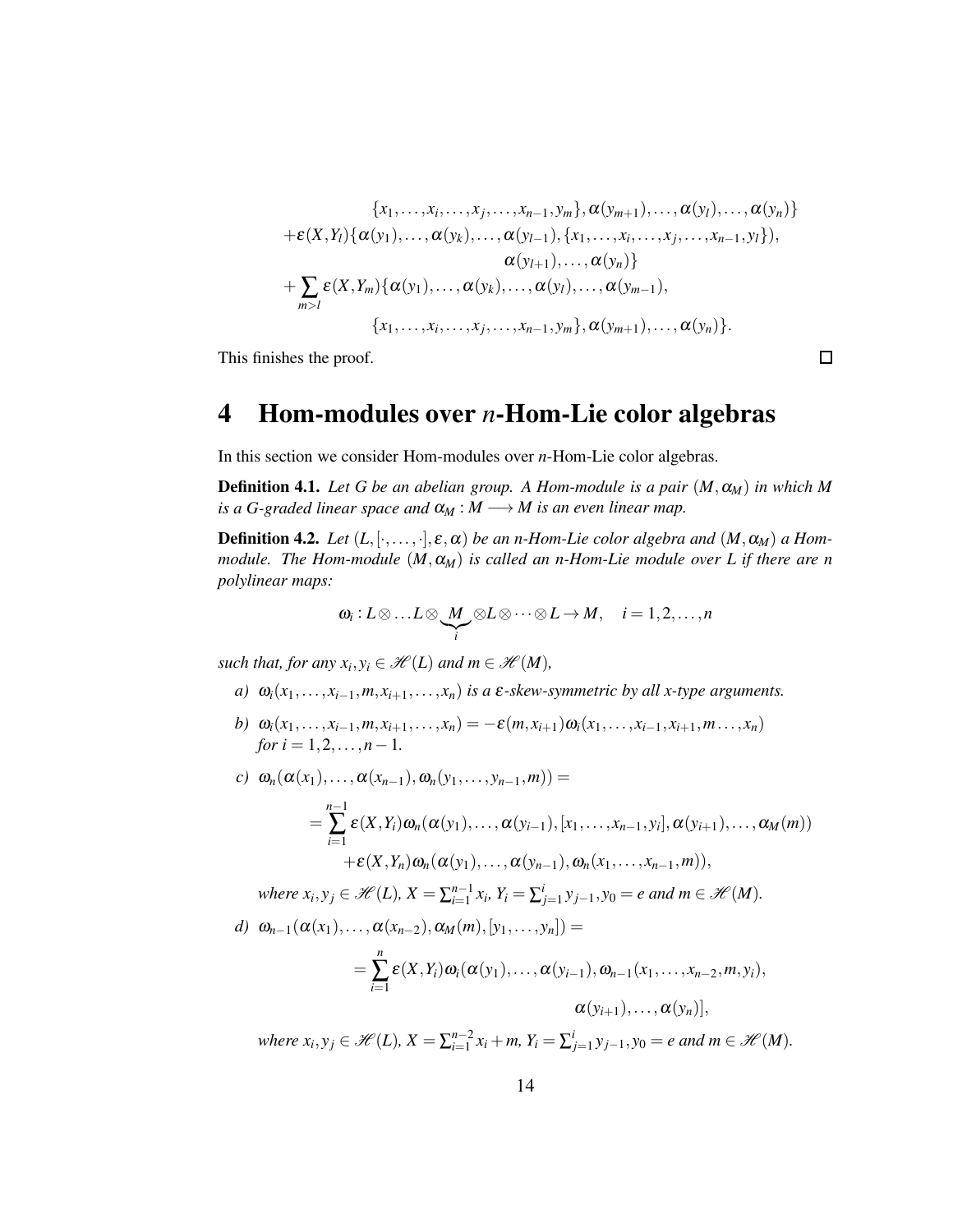Example 4.3. *Any n-Hom-Lie color algebra* (*L*,[·,...,·],ε,α) *is an n-Hom-Lie module over itself by taking*  $M = L$ ,  $\alpha_M = \alpha$  *and*  $\omega_i(\cdot, \dots, \cdot) = [\cdot, \dots, \cdot].$ 

**Theorem 4.4.** *Let*  $(L, [\cdot, \ldots, \cdot], \varepsilon, \alpha)$  *be an n-Hom-Lie color algebra, and let*  $(M, \alpha_M, \omega_i)$  *be an n-Hom-Lie color module and* β : *L* → *L be an endomorphism. Define*

$$
\tilde{\omega}_i=(\beta,\ldots,\beta,\underbrace{id}_{i},\beta,\ldots,\beta), i=1,2,\ldots,n.
$$

*Then*  $(M, \alpha_M, \tilde{\omega}_i)$  *is an n-Hom-Lie color module.* 

*Proof.* The items *a*) and *b*) are obvious. So we only prove *c*), item *d*) being proved similarly.

$$
\tilde{\omega}_{n}(\alpha(x_{1}),..., \alpha(x_{n-1}), \tilde{\omega}_{n}(y_{1},...,y_{n-1},m)) =
$$
\n
$$
= \omega_{n}(\beta \alpha(x_{1}),..., \beta \alpha(x_{n-1}), \omega_{n}(\beta(y_{1}),..., \beta(y_{n-1}),m))
$$
\n
$$
= \omega_{n}(\alpha \beta(x_{1}),..., \alpha \beta(x_{n-1}), \omega_{n}(\beta(y_{1}),..., \beta(y_{n-1}),m))
$$
\n
$$
= \sum_{i=1}^{n-1} \varepsilon(X,Y_{i}) \omega_{n}(\alpha \beta(y_{1}),..., \alpha \beta(y_{i-1}), [\beta(x_{1}),..., \beta(x_{n-1}), \beta(y_{i})],
$$
\n
$$
\alpha \beta(y_{i+1}),..., \alpha_{M}(m))
$$
\n
$$
+ \varepsilon(X,Y_{n}) \omega_{n}(\alpha \beta(y_{1}),..., \alpha \beta(y_{n-1}), \omega_{n}(\beta(x_{1}),..., \beta(x_{n-1}),m))
$$
\n
$$
= \sum_{i=1}^{n-1} \varepsilon(X,Y_{i}) \omega_{n}(\beta \alpha(y_{1}),..., \beta \alpha(y_{i-1}), \beta([x_{1},...,x_{n-1},y_{i}]),
$$
\n
$$
\beta \alpha(y_{i+1}),..., \alpha_{M}(m))
$$
\n
$$
+ \varepsilon(X,Y_{n}) \omega_{n}(\beta \alpha(y_{1}),..., \beta \alpha(y_{n-1}), \omega_{n}(\beta(x_{1}),..., \beta(x_{n-1}),m)),
$$
\n
$$
= \sum_{i=1}^{n-1} \varepsilon(X,Y_{i}) \omega_{n}(\beta \otimes ... \otimes \beta \otimes id)(\alpha(y_{1}),..., \alpha(y_{i-1}), [x_{1},...,x_{n-1},y_{i}],
$$
\n
$$
\alpha(y_{i+1}),..., \alpha_{M}(m))
$$
\n
$$
+ \varepsilon(X,Y_{n}) \omega_{n}(\beta \otimes ... \otimes \beta \otimes id) \Big( id \otimes ... \otimes id \otimes \omega_{n}(\beta \otimes ... \otimes \beta \otimes id) \Big)
$$
\n
$$
(\alpha(y_{1}),..., \alpha(y_{n-1}), x_{1},...,x_{n-1},m)
$$
\n
$$
= \sum_{i=1}^{n-1} \varepsilon(X,Y_{i}) \tilde{\omega
$$

This ends the proof.

**Corollary 4.5.** *Let*  $(L, [\cdot, \ldots, \cdot], \varepsilon, \alpha)$  *be an n-Hom-Lie color algebra and*  $\beta : L \to L$  *be an*  $endomorphism.$  Then  $(L, {\{\cdot, \ldots, \cdot\}}_i, \alpha)$ *, with* 

 $\Box$ 

$$
\{\cdot,\ldots,\cdot\}_i=[\beta,\ldots,\beta,\underbrace{id}_{i},\beta,\ldots,\beta],\quad i=1,2,\ldots,n,
$$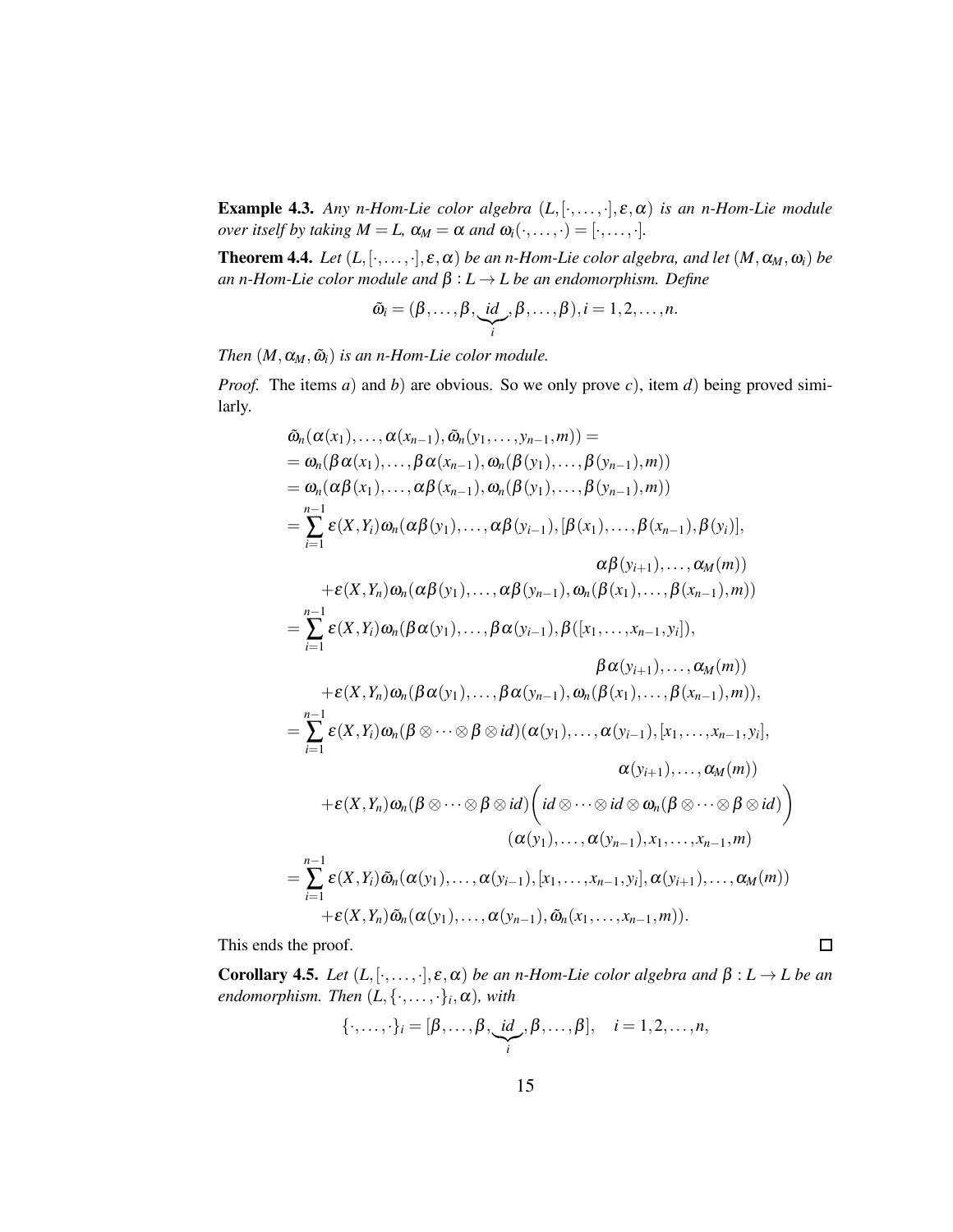*is an n-Hom-Lie color module.*

**Corollary 4.6.** *Let*  $(L, [\cdot, \ldots, \cdot], \varepsilon, \alpha)$  *be a multiplicative n-Hom-Lie color algebra. Then, for nay k*  $\geq$  1,  $(L, \{\cdot, \ldots, \cdot\}^k_i, \alpha)$  *is an n-Hom-Lie color module, with* 

$$
\{\cdot,\ldots,\cdot\}^k_i=[\alpha^k,\ldots,\alpha^k,\underbrace{\textit{id}}_i,\alpha^k,\ldots,\alpha^k],\quad i=1,2,\ldots,n.
$$

We end this section by giving some results for trivial gradation i.e.  $G = \{e\}.$ 

**Proposition 4.7.** *Let*  $(M, \alpha_M, \omega_i)$  *be a module over the n-Hom-Lie algebra*  $(L, [\cdot, \ldots, \cdot], \alpha_L)$ *. Consider the direct sum of linear spaces*  $A = L \oplus M$ *. Let' us define on A the bracket*

- $\{x_1, \ldots, x_n\} = [x_1, \ldots, x_n]$
- {*x*1,...,*xi*−1,...,*m*,*xi*+1,...,*xn*} = <sup>ω</sup>*i*(*x*1,...,*xi*−1,...,*m*,*xi*+1,...,*xn*)*,*
- $\{x_1, \ldots, x_i, \ldots, x_j, \ldots, x_n\} = 0$ , whenever  $x_i, x_j \in M$ .

*Then*  $(A, \alpha_A = \alpha_L + \alpha_M)$  *is an n-Hom-Lie algebra.* 

**Proposition 4.8.** Let  $(M_1, \alpha_M^1, \omega_i^1)$  and  $(M_2, \alpha_M^2, \omega_i^2)$  be two modules over the n-Hom-Lie *algebra*  $(L, [\cdot, \ldots, \cdot], \alpha)$ *. Then*  $(M, \alpha_M, \omega_i)$  *is an n-Hom-Lie module with* 

$$
M = M_1 \oplus M_2
$$
,  $\alpha_M = \alpha_M^1 \oplus \alpha_M^2$  and  $\omega_i = \omega_i^1 \oplus \omega_i^2$ .

# <span id="page-15-0"></span>5 Generalized derivation of color Hom-algebras and their color Hom-subalgebras

This section is devoted to generalized derivation of color Hom-algebras and their color Hom-subalgebras.

Here we give a more general definition of derivation, centroid and related objects.

**Definition 5.1.** *For any*  $k \geq 1$ *, we call*  $D \in End(L)$  *an*  $\alpha^k$ *-derivation of degree d of the multiplicative n-Hom-Lie color algebra*  $(L, [\cdot, \ldots, \cdot], \varepsilon, \alpha)$  *if* 

<span id="page-15-1"></span>
$$
\alpha \circ D = D \circ \alpha,\tag{5}
$$

$$
D([x_1,...,x_n]) =
$$
  
\n
$$
\sum_{i=1}^n \varepsilon(d, X_i) [\alpha^k(x_1), ..., \alpha^k(x_{i-1}), D(x_i), \alpha^k(x_{i+1}), ..., \alpha^k(x_n)].
$$
\n(6)

**Example 5.2** ( [\[20\]](#page-28-10)). *The Laplacian of any Hom-Lie quasi-bialgebra*  $(\mathscr{G}, \mu, \gamma, \phi, \alpha)$  *is an*  $\alpha^2$ -derivation of degree 0 of  $(\Lambda \mathscr{G}, [\cdot, \cdot]^{\mu, \alpha})$ , i.e.

$$
L([X,Y]^{\mu,\alpha}) = [L(X),\alpha^2(Y)]^{\mu,\alpha} + [\alpha^2(X),L(Y)]^{\mu,\alpha}, \quad \forall X,Y \in \Lambda \mathscr{G}.
$$
 (7)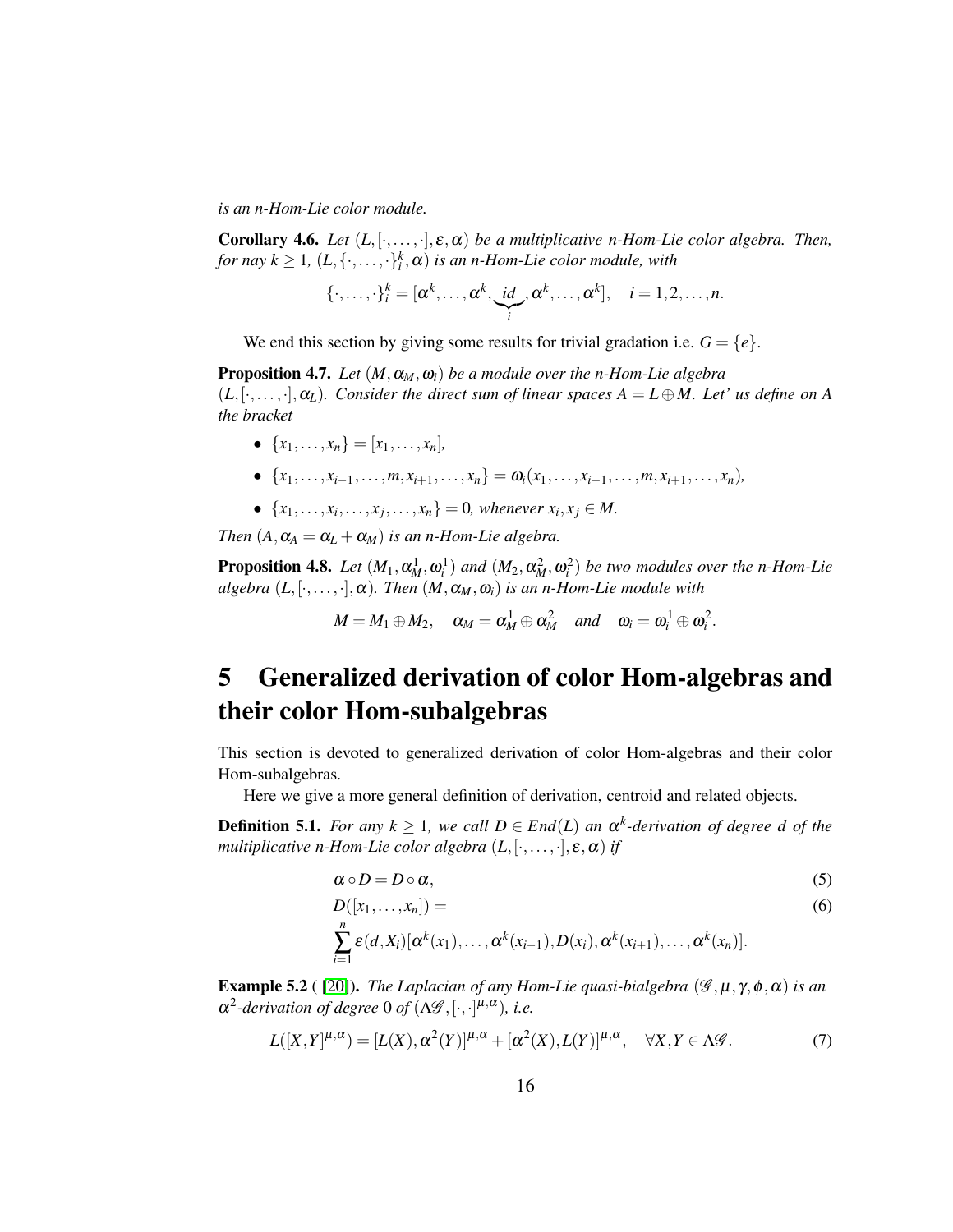**Example 5.3.** *Now, Let*  $(L, [\cdot, \dots, \cdot], \varepsilon, \alpha)$  *be a multiplicative n-Hom-Lie color algebra. For any homogeneous elements*  $x_1, \ldots, x_{n-1}$  *of L and any integer*  $k \geq 1$ *, one defines the adjoint action of* Λ*L on L by*

$$
ad^{[\cdot,\dots,\cdot],\alpha^k}_{x_1,\dots,x_{n-1}}([y_1,y_2,\dots,y_n]):=\sum_{i=1}^k \varepsilon(X,Y_i)[\alpha^k(y_1),\dots,\alpha^k(y_{i-1}),[x_1,\dots,x_{n-1},y_i],\alpha^k(y_{i+1}),\dots,\alpha(y_n)],
$$

*for any*  $y_1, \ldots, y_n \in \mathscr{H}(L)$ . Then  $ad_{x_1, \ldots, x_{n-1}}^{[\cdot, \ldots, \cdot], a^k}$ *x*1,...,*xn*−<sup>1</sup> *is an* <sup>α</sup> *k -derivation of L of degree X. We call*  $ad_{x_1,...,x_{n-1}}^{[\cdot,...,\cdot],\alpha^k}$  an inner  $\alpha^k$ -derivation. Denote by  $Inn(L) = \bigoplus_{k \geq -1} Inn_{\alpha^k}(L)$  the space of all *inner* <sup>α</sup> *k -derivation.*

The following proposition is proved by a straightforward computation.

**Proposition 5.4.** Let D be an  $\alpha^k$ -derivation of an n-Hom-Lie color algebra L and  $\beta: L \rightarrow L$ *an even endomorphism of L such that*  $D \circ \beta = \beta \circ D$ . *Then, for any non-negative integer s,*  $\Delta_s = D \circ \beta^s : L \to L$  is a  $(\beta^s \alpha^k)$ -derivation.

**Corollary 5.5.** If D is an  $\alpha^k$ -derivation of an n-Hom-Lie color algebra L. Then  $\Delta_s$  is an α *k*+*s -derivation of L.*

We denote the set of  $\alpha^k$ -derivations of the multiplicative *n*-Hom-Lie color algebras *L* by  $Der_{\alpha^{k}}(L)$ . For any  $D \in Der_{\alpha^{k}}(L)$  and  $D' \in Der_{\alpha^{k}}(L)$ , let us define their color commutator  $[D, D']$  as usual by  $[D, D'] = D \circ D' - \varepsilon(d, d')D' \circ D$ .

**Lemma 5.6.** *For any*  $D \in Der_{\alpha^k}(L)$  *and*  $D' \in Der_{\alpha^k}(L)$ *,* 

$$
[D, D'] \in Der_{\alpha^{k+s}}(L).
$$

Denote by  $Der(L) = \bigoplus_{k \geq -1} Der_{\alpha^k}(L)$ .

**Proposition 5.7.**  $(Der(L), [\cdot, \cdot], \omega)$  *is a Hom-Lie color algebra, with*  $\omega(D) = D \circ \alpha$ *.* 

Definition 5.8. *An endomorphism D of degree d of a multiplicative n-Hom-Lie color algebra* (*L*,[·,...,·],ε,α) *is called a generalized* <sup>α</sup> *k -derivation if there exist linear mappings*  $D', D'', \ldots, D^{(n-1)}, D^{(n)}$  of degree d such that for any  $x_1, \ldots, x_n \in \mathcal{H}(L)$ :

$$
D \circ \alpha = \alpha \circ D \text{ and } D^{(i)} \circ \alpha = \alpha \circ D^{(i)},
$$
  
\n
$$
D^{(n)}([x_1, ..., x_n]) =
$$
  
\n
$$
\sum_{i=1}^n \varepsilon(d, X_i) [\alpha^k(x_1), ..., \alpha^k(x_{i-1}), D^{(i-1)}(x_i), \alpha^k(x_{i+1}), ..., \alpha^k(x_n)].
$$
\n(9)

*An*  $(n+1)$ -tuple  $(D, D', D'', \ldots, D^{(n-1)}, D^{(n)})$  *is called an*  $(n+1)$ -ary  $\alpha^{k}$ -derivation.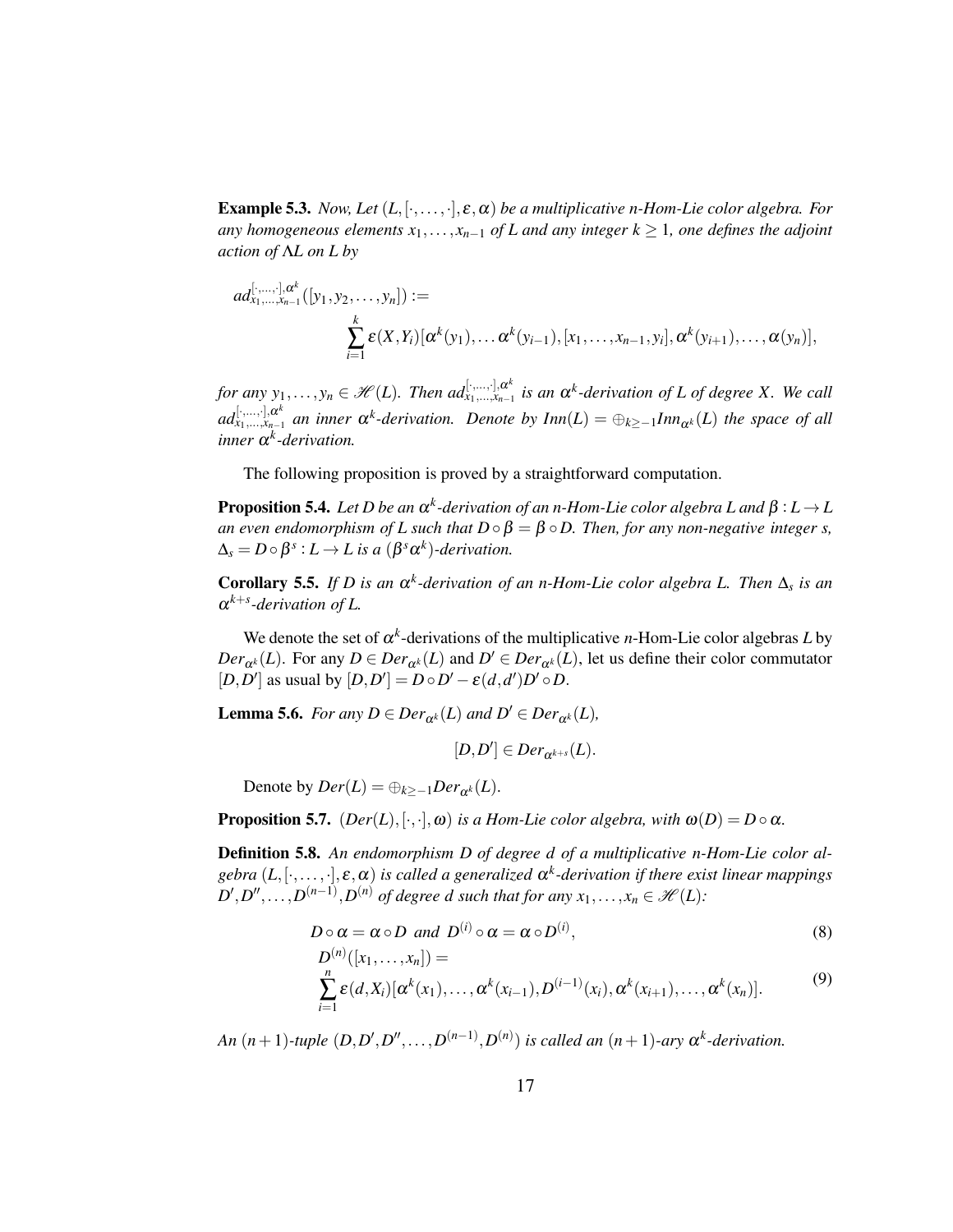The set of generalized  $\alpha^k$ -derivation is denoted by  $GDer_{\alpha^k}$ . Set

$$
GDer(L)=\oplus_{k\geq -1}GDer_{\alpha^k}(L).
$$

**Definition 5.9.** *Let*  $(L, [\cdot, \ldots, \cdot], \varepsilon, \alpha)$  *be a multiplicative n-Hom-Lie color algebra.* A linear *mapping*  $D \in End(L)$  *is said to be an*  $\alpha^{k}$ -quasiderivation of degree d if there exists a  $D' \in$ *End*(*L*) *of degree d such that*

$$
D'([x_1,...,x_n]) =
$$
  
\n
$$
\sum_{i=1}^n \varepsilon(d, X_i) [\alpha^k(x_1),..., \alpha^k(x_{i-1}), D(x_i), \alpha^k(x_{i+1}),..., \alpha^k(x_n)]
$$
\n(10)

*for all*  $x_1, \ldots, x_n \in \mathcal{H}(L)$ 

We call  $D'$  the endomorphism associated to the  $\alpha^k$ -quasiderivation *D*. The set of  $\alpha^k$ -quasiderivations will be denoted  $QDer(L)$ . Set  $QDer(L) = \bigoplus_{k \geq -1} QDer_{\alpha^k}(L)$ .

**Definition 5.10.** *Let*  $(L, [\cdot, \ldots, \cdot], \varepsilon, \alpha)$  *be a multiplicative n-Hom-Lie color algebra. The set*  $C_{\alpha^k}(L)$  *consisting of linear mapping D of degree d with the property* 

$$
D([x_1,...,x_n]) =
$$
  
\n
$$
\varepsilon(d, X_i)[\alpha^k(x_1),..., \alpha^k(x_{i-1}), D(x_i), \alpha^k(x_{i+1}),..., \alpha^k(x_n)]
$$
\n(11)

*for all*  $x_1, \ldots, x_n \in \mathcal{H}(L)$ , *is called the*  $\alpha^k$ -centroid of L.

We recover the definition of the centroid when  $k = 0$ .

**Definition 5.11.** *Let*  $(L, [\cdot, \ldots, \cdot], \varepsilon, \alpha)$  *be a multiplicative n-Hom-Lie color algebra. The set QC*α*<sup>k</sup>* (*L*) *consisting of linear mapping D of degree d with the property*

$$
[D(x_1),...,x_n] =
$$
  
\n
$$
\varepsilon(d,X_i)[\alpha^k(x_1),..., \alpha^k(x_{i-1}), D(x_i), \alpha^k(x_{i+1}),..., \alpha^k(x_n)],
$$
\n(12)

*for all*  $x_1, \ldots, x_n \in \mathcal{H}(L)$ , is called the  $\alpha^k$ -quasicentroid of L.

**Definition 5.12.** *Let*  $(L, [\cdot, \ldots, \cdot], \varepsilon, \alpha)$  *be a multiplicative n-Hom-Lie color algebra. The set ZDer*<sub>α</sub>*k*(*L*) *consisting of linear mappings <i>D of degree d, such that for all*  $x_1, \ldots, x_n \in \mathcal{H}(L)$ *:* 

<span id="page-17-0"></span>
$$
D([x_1, ..., x_n]) =
$$
  
\n
$$
\varepsilon(d, X_i)[\alpha^{k}(x_1), ..., \alpha^{k}(x_{i-1}), D(x_i), \alpha^{k}(x_{i+1}), ..., \alpha^{k}(x_n)] = 0,
$$
  
\n
$$
i = 1, 2, ..., n,
$$
\n(13)

*is called the set of central* <sup>α</sup> *k -derivations of L.*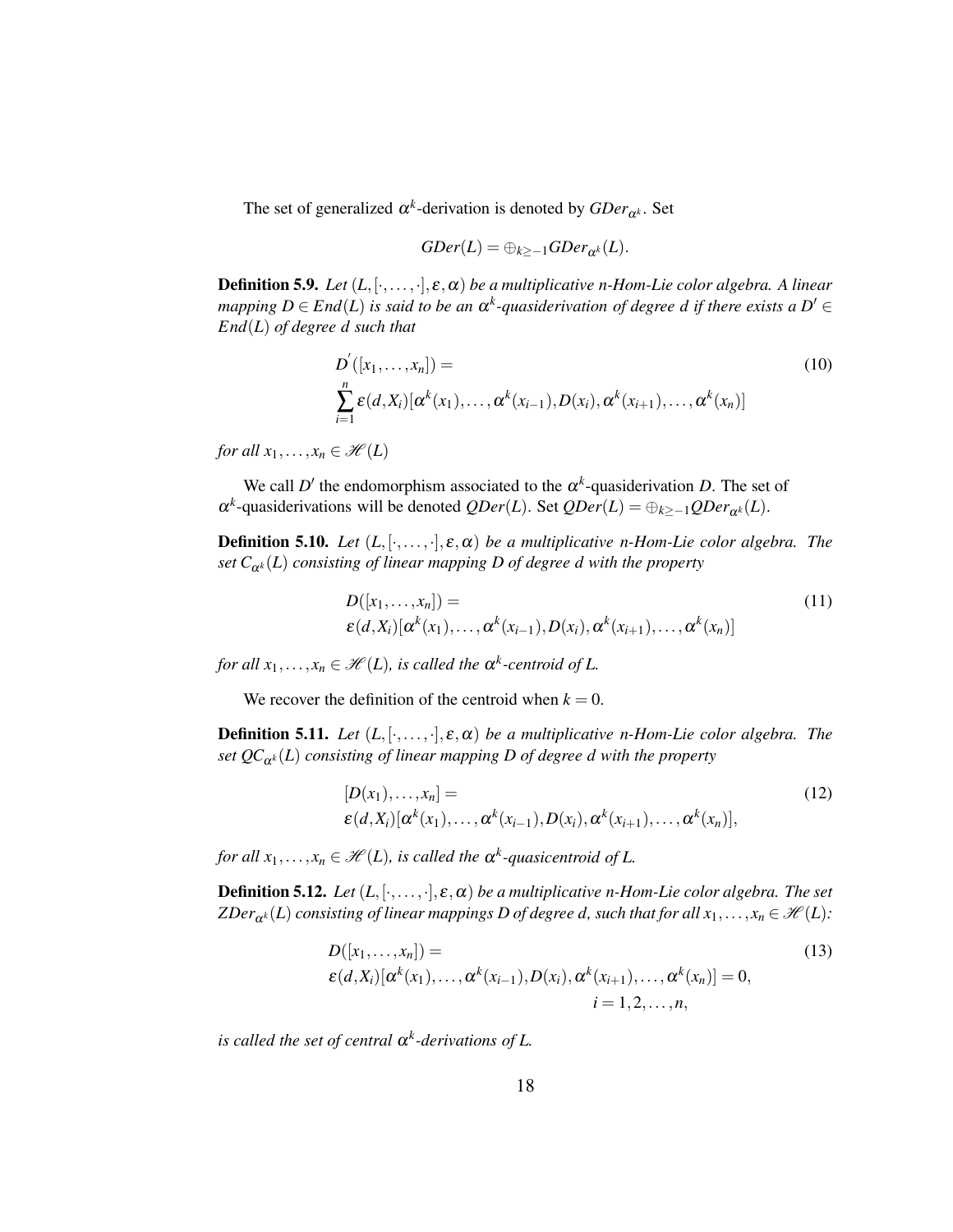It is easy to see that

$$
ZDer(L) \subseteq Der(L) \subseteq QDer(L) \subseteq GDer(L) \subseteq End(L).
$$

**Proposition 5.13.** *Let*  $(L, [\cdot, \ldots, \cdot], \varepsilon, \alpha)$  *be a multiplicative n-Hom-Lie color algebra.* 

- *1)*  $GDer(L), QDer(L), C(L)$  are color Hom-subalgebras of  $(End(L), [\cdot, \cdot], \omega)$ :
	- *1a)*  $\omega(GDer(L)) \subseteq GDer(L)$  *and*  $[GDer(L), GDer(L)] \subseteq GDer(L)$ *.*
	- *2b*)  $\omega(QDer(L)) \subseteq QDer(L)$  *and*  $[QDer(L), QDer(L)] \subseteq QDer(L)$ *.*
	- *3c)*  $\omega(C(L)) \subseteq C(L)$  *and*  $[C(L), C(L)] \subseteq C(L)$ *.*
- *2) ZDer*(*L*) *is a color Hom-ideal of Der*(*L*):  $\omega(ZDer(L)) \subseteq ZDer(L)$  and  $[ZDer(L),Der(L)] \subseteq ZDer(L)$ .

*Proof.* 1a) Let us prove that if  $D \in GDer(L)$ , then  $\omega(D) \in GDer(L)$ . For any  $x_1, \ldots, x_n \in \mathcal{H}(L)$ ,

$$
(\omega(D^{(n)}))([x_1,...,x_n]) = (D^{(n)} \circ \alpha)([x_1,...,x_i,...,x_n])
$$
  
\n
$$
= D^{(n)}([\alpha(x_1),..., \alpha(x_i),..., \alpha(x_n)])
$$
  
\n
$$
= \sum_{i=1}^n \varepsilon(d, X_i)[\alpha^{k+1}(x_1),..., \alpha^{k+1}(x_{i-1}), D^{(i-1)}\alpha(x_i), \alpha^{k+1}(x_{i+1}),..., \alpha^{k+1}(x_n)]
$$
  
\n
$$
= \sum_{i=1}^n \varepsilon(d, X_i)[\alpha^{k+1}(x_1),..., \alpha^{k+1}(x_{i-1}), (D^{(i-1)} \circ \alpha)(x_i),
$$
  
\n
$$
\alpha^{k+1}(x_{i+1}),..., \alpha^{k+1}(x_n)]
$$
  
\n
$$
= \sum_{i=1}^n \varepsilon(d, X_i)[\alpha^{k+1}(x_1),..., \alpha^{k+1}(x_{i-1}), \omega(D^{(i-1)})(x_i), \alpha^{k+1}(x_{i+1}),..., \alpha^{k+1}(x_n)].
$$

This means that  $\omega(D)$  is an  $\alpha^{k+1}$ -derivation i.e.  $\omega(D) \in GDer(L)$ . Now let  $D_1 \in GDer_{\alpha^k}(L)$ and  $D_2 \in GDer_{\alpha^s}(L)$ , we have

$$
(D_2^{(n)}D_1^{(n)})([x_1,\ldots,x_n]) = D_2^{(n)}(D_1^{(n)}([x_1,\ldots,x_n])) =
$$
  
\n
$$
= \sum_{i=1}^n \varepsilon(d_1,X_i)D_2^{(n)}([\alpha^k(x_1),\ldots,\alpha^k(x_{i-1}),D_1^{(i-1)}(x_i),\alpha^k(x_{i+1}),\ldots,\alpha^k(x_n)])
$$
  
\n
$$
= \sum_{i=1}^n \sum_{j  
\n
$$
\alpha^{k+s}(x_{i+1}),\ldots,\alpha^{k+s}(x_n)])
$$
  
\n+
$$
\sum_{i=1}^n \varepsilon(d_1+d_2,X_i)([\alpha^{k+s}(x_1),\ldots,\alpha^{k+s}(x_{i-1}),D_2^{(i-1)}D_1^{(i-1)}(x_i),
$$
$$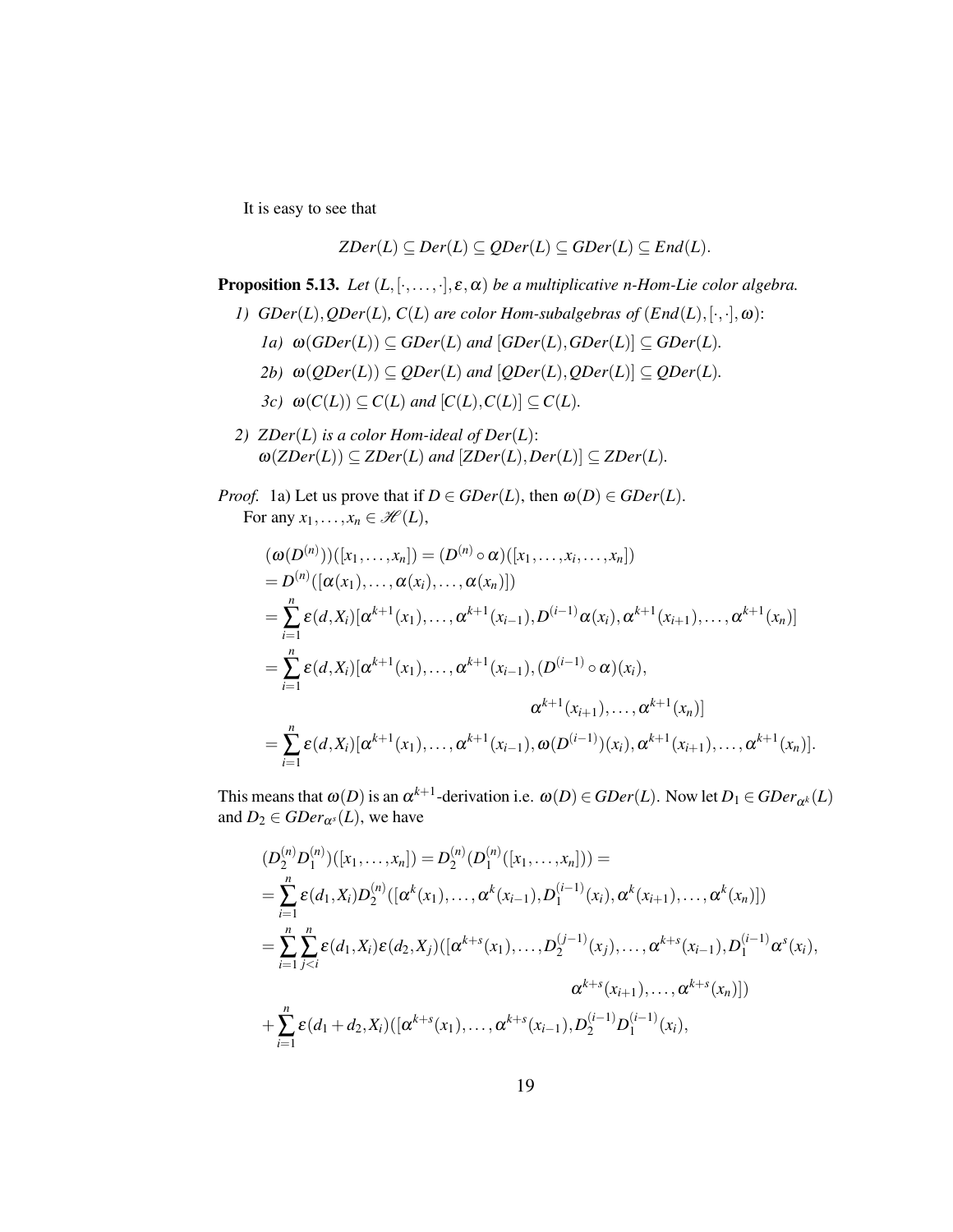$$
\alpha^{k+s}(x_{i+1}), \ldots, \alpha^k(x_n)])
$$
  
+
$$
\sum_{i=1}^n \sum_{j>i}^n \varepsilon(d_1, X_i) \varepsilon(d_2, d_1 + X_j) ([\alpha^{k+s}(x_1), \ldots, \alpha^{k+s}(x_{i-1}), D_1^{(i-1)} \alpha^s(x_i),
$$
  

$$
\alpha^{k+s}(x_{i+1}), \ldots, D_2^{(j-1)}(x_j), \ldots, \alpha^{k+s}(x_n)]).
$$

It follows that

$$
([D_1^{(n)}, D_2^{(n)}])([x_1, ..., x_n]) = (D_1^{(n)}D_2^{(n)} - \varepsilon(d_1, d_2)D_2^{(n)}(D_1^{(n)})([x_1, ..., x_n])) =
$$
  
\n
$$
= \sum_{i=1}^n \varepsilon(d_1 + d_2, X_i)([\alpha^{k+s}(x_1), ..., \alpha^{k+s}(x_{i-1}),
$$
  
\n
$$
(D_1^{(i-1)}D_2^{(i-1)} - \varepsilon(d_1, d_2)D_2^{(i-1)}D_1^{(i-1)}](x_i), \alpha^{k+s}(x_{i+1}), ..., \alpha^{k+s}(x_n)])
$$
  
\n
$$
= \sum_{i=1}^n \varepsilon(d_1 + d_2, X_i)([\alpha^{k+s}(x_1), ..., \alpha^{k+s}(x_{i-1}),
$$
  
\n
$$
[D_1^{(i-1)}, D_2^{(i-1)}](x_i), \alpha^{k+s}(x_{i+1}), ..., \alpha^{k+s}(x_n)]).
$$

Thus we obtain that  $[D_1, D_2] \in GDer_{\alpha^{k+s}}(L)$ .

- 1b) That  $QDer(L)$  is a color Hom-subalgebra of  $(End(L), [\cdot, \cdot], \omega)$  is proved in the similar way.
- 1c) Let  $D_1 \in C_{\alpha^k}(L)$  and  $D_2 \in C_{\alpha^s}(L)$ . Then

$$
\begin{aligned} &\omega(D_1)([x_1,x_2,\ldots,x_n]) = \alpha D_1([x_1,x_2,\ldots,x_n]) \\ &= \varepsilon(d_1,X_i)\alpha([ \alpha^k(x_1),\alpha^k(x_2),\ldots,D_1(x_i),\ldots,\alpha^k(x_n]) \\ &= \varepsilon(d_1,X_i)[ \alpha^{k+1}(x_1),\alpha^{k+1}(x_2),\ldots,D_1(x_i),\ldots,\alpha^{k+1}(x_n]). \end{aligned}
$$

Thus  $\omega(D) \in C_{\alpha^{k+1}}(L)$ . Moreover,

$$
[D_1, D_2]([x_1, ..., x_n]) = D_1D_2([x_1, ..., x_n]) - \varepsilon(d_1, d_2)D_2D_1([x_1, ..., x_n])
$$
  
\n
$$
= \varepsilon(d_2, X_i)D_1[\alpha^k(x_1), \alpha^k(x_2), ..., D_2(x_i), ..., \alpha^k(x_n)]
$$
  
\n
$$
- \varepsilon(d_1, d_2)\varepsilon(d_1, X_i)D_2[\alpha^s(x_1), \alpha^s(x_2), ..., D_1(x_i), ..., \alpha^s(x_n)]
$$
  
\n
$$
= \varepsilon(d_1 + d_2, X_i)[\alpha^{k+s}(x_1), \alpha^{k+s}(x_2), ..., D_1D_2(x_i), ..., \alpha^{k+s}(x_n)]
$$
  
\n
$$
- \varepsilon(d_1 + d_2, X_i)[\alpha^{k+s}(x_1), \alpha^{k+s}(x_2), \varepsilon(d_1, d_2) ..., D_2D_1(x_i), ..., \alpha^{k+s}(x_n)]
$$
  
\n
$$
= \varepsilon(d_1 + d_2, X_i)[\alpha^{k+s}(x_1), \alpha^{k+s}(x_2), ..., [D_1D_2](x_i), ..., \alpha^{k+s}(x_n)].
$$

So,  $[D_1, D_2] \in C_{\alpha^{k+s}}(L)$  and finally  $[D_1, D_2] \in C(L)$ .

2) By the same method as previously one can show that  $\omega(D) \in ZDer_{\alpha^{k+1}}(L)$  and  $[D_1, D_2] \in \mathbb{Z}$ *Der*<sub> $\alpha^{k+s}(L)$ , where  $D_1 \in \mathbb{Z}$ *Der*<sub> $\alpha^k}(L)$  and  $D_2 \in \mathbb{Z}$ *Der*<sub> $\alpha^s(L)$ .</sub></sub></sub>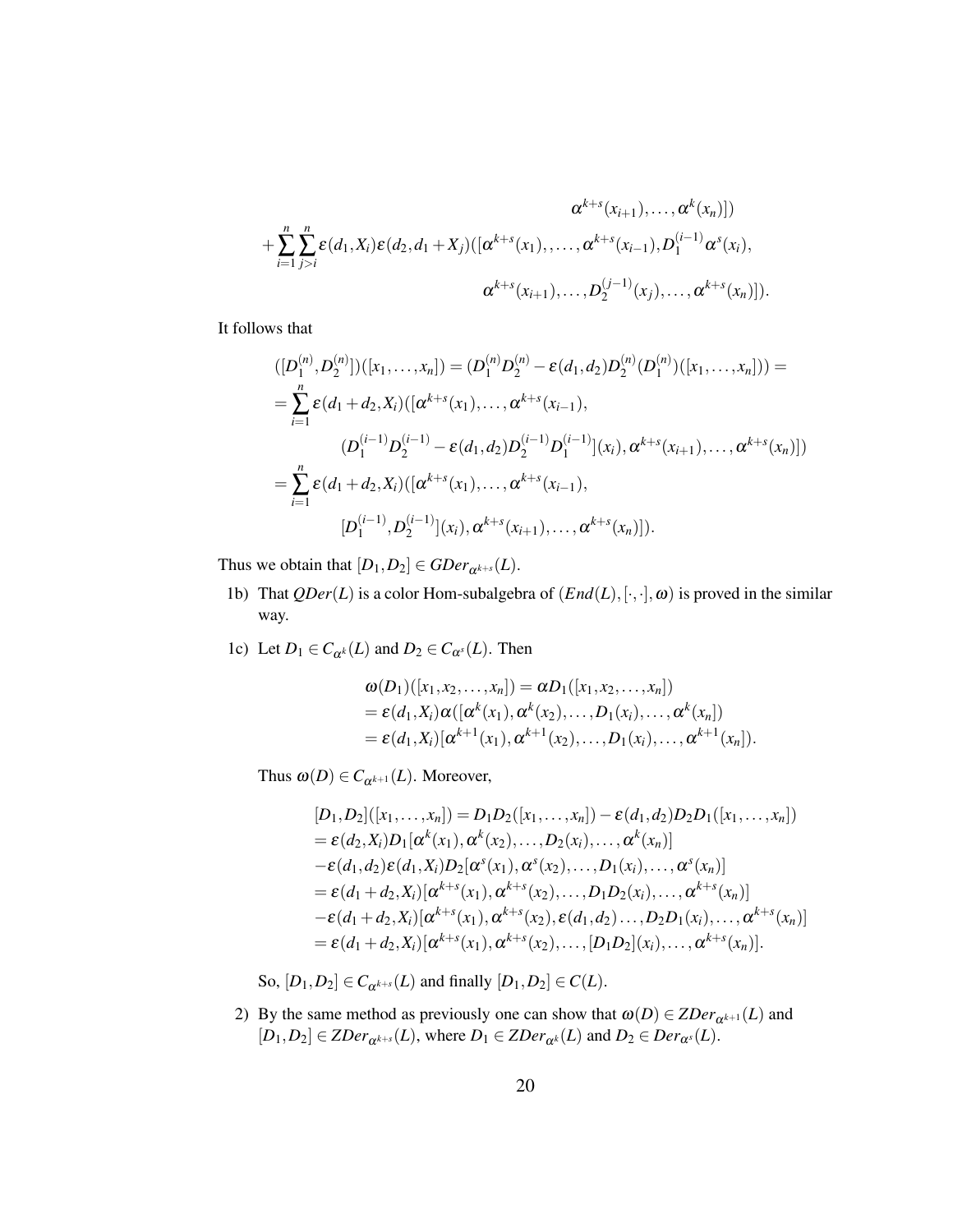**Proposition 5.14.** *Let*  $(L, [\cdot, \ldots, \cdot], \varepsilon, \alpha)$  *be a multiplicative n-Hom-Lie color algebra.* 

*1)* If  $\varphi \in C(L)$  and  $D \in Der(L)$ , then  $\varphi D$  is a derivation i.e.

$$
C(L) \cdot Der(L) \subseteq Der(L).
$$

*2) Any element of centroid is a quasiderivation i.e.*

$$
C(L) \subseteq QDer(L).
$$

*Proof.* 1) For any  $x_1, \ldots, x_n \in \mathcal{H}(L)$ ,

$$
\varphi D([x_1,\ldots,x_n]) = \sum_{i=1}^n \varepsilon(d,X_i) \varphi([\alpha^k(x_1),\ldots,D(x_i),\ldots,\alpha^k(x_n)])
$$
  

$$
= \sum_{i=1}^n \varepsilon(d,X_i) \varepsilon(\varphi,X_i) [\alpha^{k+s}(x_1),\ldots,\varphi D(x_i),\ldots,\alpha^{k+s}(x_n)])
$$
  

$$
= \sum_{i=1}^n \varepsilon(d+\varphi,X_i) [\alpha^{k+s}(x_1),\ldots,\varphi D(x_i),\ldots,\alpha^{k+s}(x_n)]).
$$

Thus  $\varphi D$  is an  $\alpha^{k+s}$ -derivation of degree  $d + \varphi$ .

2) Let *D* be an  $\alpha^k$ -centroid, then for any  $x_1, \ldots, x_n \in \mathcal{H}(L)$ ,

$$
D([x_1, ..., x_n]) = \varepsilon(d, X_i) [\alpha^k(x_1), ... D(x_i), ..., \alpha^k(x_n)], i = 1, 2, ..., n.
$$
 (14)

It follows that

$$
\sum_{i=1}^n \varepsilon(d, X_i) [\alpha^k(x_1), \dots D(x_i), \dots, \alpha^k(x_n)] = nD([x_1, \dots, x_n]).
$$
\n(15)

It suffises to take  $D' = nD$ .

<span id="page-20-0"></span>**Lemma 5.15.** *Let*  $(L, [\cdot, \ldots, \cdot], \varepsilon, \alpha)$  *be a multiplicative n-Hom-Lie color algebra. Then* 

*1) The* <sup>ε</sup>*-commutator of two elements of quasicentroid is a quasiderivation i.e.*

$$
[QC(L), QC(L)] \subseteq QDer(L).
$$

2)  $QDer(L) + QC(L) \subseteq GDer(L)$ .

*Proof.* For any  $x_1, x_2, \ldots, x_n \in \mathcal{H}(L)$ ,

 $\Box$ 

 $\Box$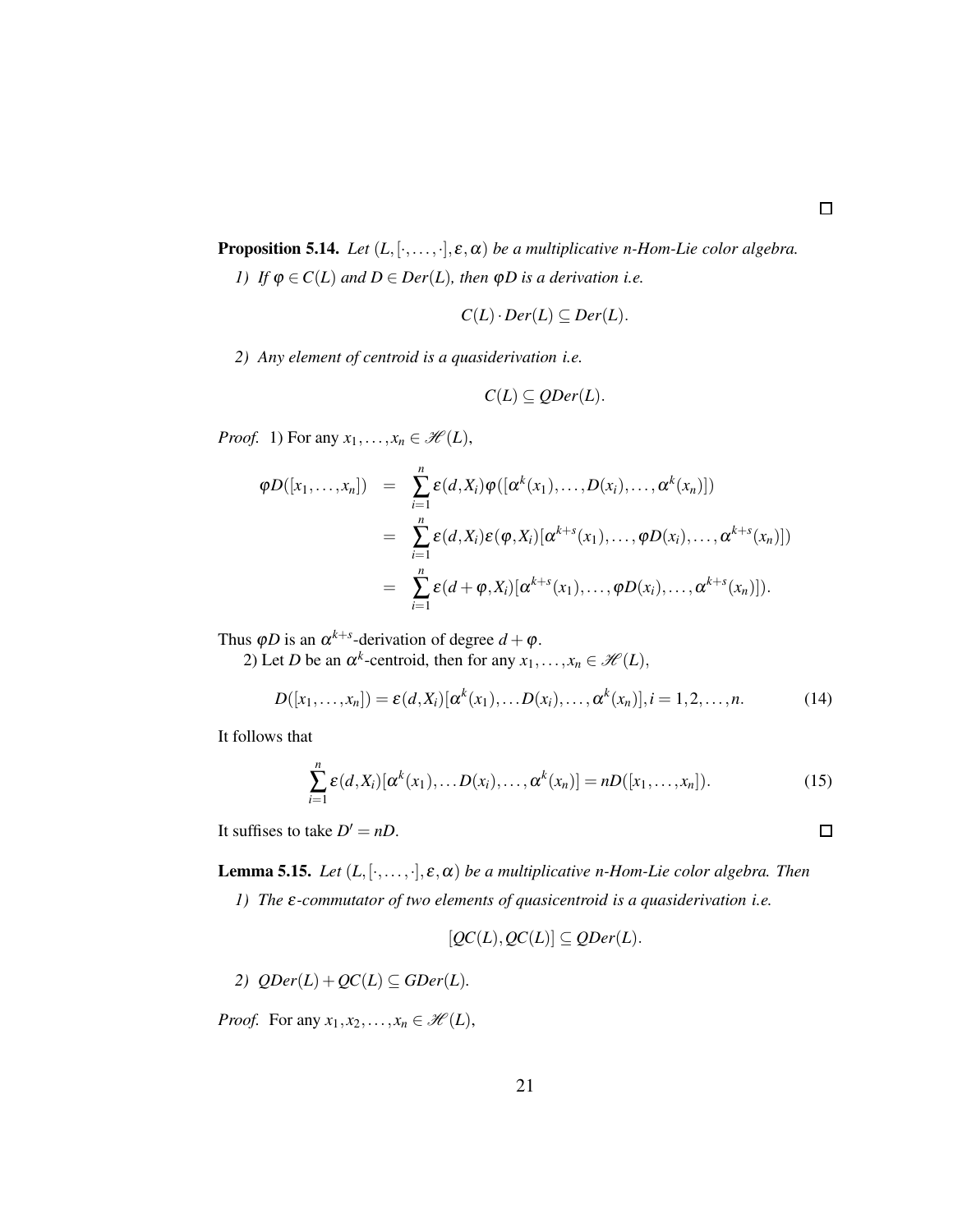1) let  $D_1 \in QC_{\alpha^k}(L)$  and  $D_2 \in QC_{\alpha^s}(L)$ . We have, on the one hand

$$
[D_1D_2(x_1), \alpha^{k+s}(x_2),..., \alpha^{k+s}(x_n)]
$$
  
=  $\varepsilon(D_1, D_2 + X_i)[D_2(\alpha^k(x_1)), \alpha^{k+s}(x_2),..., D_1(\alpha^s(x_i)),..., \alpha^{k+s}(x_n)]$   
=  $\varepsilon(D_1, D_2 + X_i)\varepsilon(D_2, X_i)[\alpha^{k+s}(x_1),..., D_2D_1(x_i),..., \alpha^{k+s}(x_n)]$   
=  $\varepsilon(D_1, D_2)\varepsilon(D_1 + D_2, X_i)[\alpha^{k+s}(x_1),..., D_2D_1(x_i),..., \alpha^{k+s}(x_n)].$ 

On the other hand,

$$
[D_1D_2(x_1), \alpha^{k+s}(x_2),..., \alpha^{k+s}(x_n)] =
$$
  
=  $\varepsilon(D_1, D_2 + x_1)[D_2(\alpha^k(x_1)), D_1(\alpha^s(x_2)),..., \alpha^{k+s}(x_i),..., \alpha^{k+s}(x_n)]$   
=  $\varepsilon(D_1, D_2 + x_1)\varepsilon(D_2, D_1 + X_i)$   

$$
[\alpha^{k+s}(x_1), D_1(\alpha^s(x_2)),..., D_2(\alpha^k(x_i)),..., \alpha^{k+s}(x_n)]
$$
  
=  $\varepsilon(D_1, x_1)\varepsilon(D_2, X_i)\varepsilon(x_1, D_1)$   

$$
[D_1(\alpha^s(x_1)), \alpha^{k+s}(x_2),..., D_2(\alpha^k(x_i)),..., \alpha^{k+s}(x_n)]
$$
  
=  $\varepsilon(D_2, X_i)\varepsilon(D_1, X_i)[\alpha^{k+s}(x_1),..., D_1D_2(x_i),..., \alpha^{k+s}(x_n)]$   
=  $\varepsilon(D_1 + D_2, X_i)[\alpha^{k+s}(x_1),..., D_1D_2(x_i),..., \alpha^{k+s}(x_n)],$ 

and so

$$
\varepsilon(D_1 + D_2, X_i) [\alpha^{k+s}(x_1), \dots, [D_1, D_2](x_i), \dots, \alpha^{k+s}(x_n)] =
$$
  
=  $\varepsilon(D_1 + D_2, X_i) \Big( [\alpha^{k+s}(x_1), \dots, D_1 D_2(x_i), \dots, \alpha^{k+s}(x_n)] -$   
 $-\varepsilon(D_1, D_2) [\alpha^{k+s}(x_1), \dots, D_2 D_1(x_i), \dots, \alpha^{k+s}(x_n)] \Big) = 0.$ 

It follows that

$$
\sum_{i=1}^n \varepsilon(D_1+D_2,X_i)[\alpha^{k+s}(x_1),\ldots,[D_1,D_2](x_i),\ldots,\alpha^{k+s}(x_n)]=0.
$$

Therefore  $D' \equiv 0$ , and  $[D_1, D_2] \in QDer(L)$ .

2) Let  $D_1 \in QDer_{\alpha^k}(L)$  and  $D_2 \in QC_{\alpha^k}(L)$  with  $|D_1| = |D_2|$ . Then there exists  $D'_1 \in End(L)$  such that

$$
D'_{1}([x_{1},...,x_{n}]) = \sum_{i=1}^{n} \varepsilon(D_{1}, X_{i}) [\alpha^{k}(x_{1}),...,D_{1}(x_{i}),..., \alpha^{k}(x_{n})]
$$
  
=  $[D_{1}(x_{1}), \alpha^{k}(x_{2}),..., \alpha^{k}(x_{n})] + \varepsilon(D_{1}, x_{1}) [\alpha^{k}(x_{1}), D_{1}(x_{2}),..., \alpha^{k}(x_{n})]$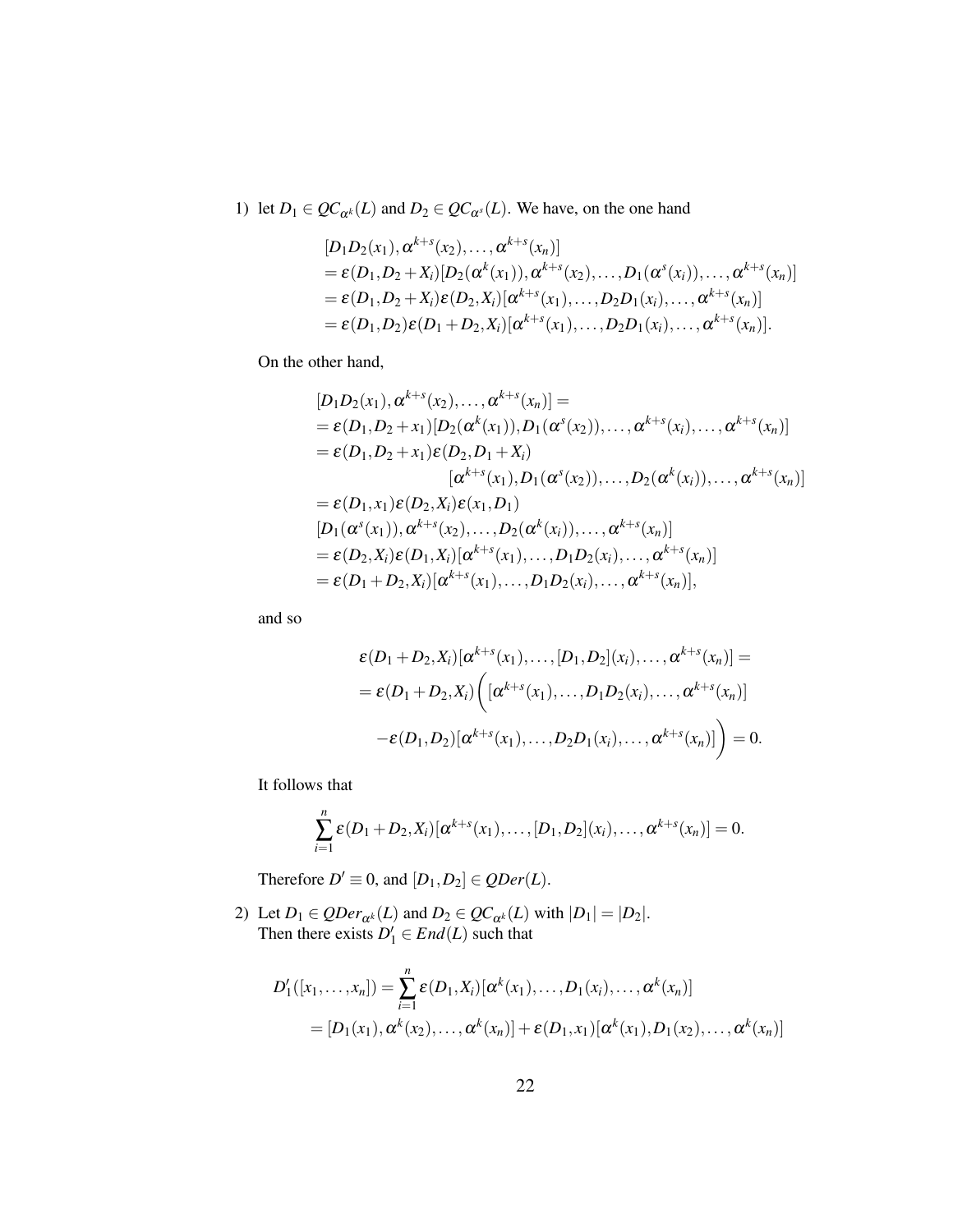+ 
$$
\sum_{i=3}^{n} \varepsilon(D_1, X_i) [\alpha^{k}(x_1),...,D_1(x_i),..., \alpha^{k}(x_n)]
$$
  
\n= 
$$
[(D_1 + D_2)(x_1), \alpha^{k}(x_2),..., \alpha^{k}(x_n)] - [D_2(x_1), \alpha^{k}(x_2),..., \alpha^{k}(x_n)]
$$
  
\n+ 
$$
\varepsilon(D_1, x_1) [\alpha^{k}(x_1), D_1(x_2),..., \alpha^{k}(x_n)]
$$
  
\n+ 
$$
\sum_{i=3}^{n} \varepsilon(D_1, X_i) [\alpha^{k}(x_1),...,D_1(x_i),..., \alpha^{k}(x_n)]
$$
  
\n= 
$$
[(D_1 + D_2)(x_1), \alpha^{k}(x_2),..., \alpha^{k}(x_n)] - \varepsilon(D_2, x_1) [\alpha^{k}(x_1), D_2(x_2),..., \alpha^{k}(x_n)]
$$
  
\n+ 
$$
\varepsilon(D_1, x_1) [\alpha^{k}(x_1), D_1(x_2),..., \alpha^{k}(x_n)]
$$
  
\n+ 
$$
\sum_{i=3}^{n} \varepsilon(D_1, X_i) [\alpha^{k}(x_1),..., D_1(x_i),..., \alpha^{k}(x_n)]
$$
  
\n= 
$$
[(D_1 + D_2)(x_1), \alpha^{k}(x_2),..., \alpha^{k}(x_n)]
$$
  
\n+ 
$$
\varepsilon(D_2, x_1) [\alpha^{k}(x_1), (D_1 - D_2)(x_2),..., \alpha^{k}(x_n)]
$$
  
\n+ 
$$
\sum_{i=3}^{n} \varepsilon(D_1, X_i) [\alpha^{k}(x_1),..., D_1(x_i),..., D_1(x_i),..., \alpha^{k}(x_n)].
$$

The conclusion follows by taking

$$
D^{(n)} = D'_1, \quad D = D_1 + D_2, \quad D' = D_1 - D_2, \quad D^{(i)} = D_1, \quad 2 \leq i \leq n - 1.
$$

 $\Box$ 

This proved that  $D_1 + D_2 \in GDe(L)$ .

**Proposition 5.16.** *If*  $(L, [\cdot, \ldots, \cdot], \varepsilon, \alpha)$  *is a multiplicative n-Hom-Lie color algebra, then* 

$$
QC(L) + [QC(L), QC(L)]
$$

*is a color Hom-subalgebra of GDer*(*L*)*.*

*Proof.* It follows from Lemma [5.15](#page-20-0) by using the same arguments as in Proposition 2.4 in [\[44\]](#page-29-7).  $\Box$ 

**Proposition 5.17.** *Let*  $(L, [\cdot, \ldots, \cdot], \varepsilon, \alpha)$  *is a multiplicative n-Hom-Lie color algebra such that*  $\alpha$  *be a surjective mapping, then*  $[C(L), QC(L)] \subseteq Hom(L, Z(L))$ *. Moreover, if*  $Z(L)$  =  ${0}$ *, then*  $[C(L), QC(L)] = {0}$ *.* 

*Proof.* Let  $D_1 \in C_{\alpha^k}(L)$ ,  $D_2 \in QC_{\alpha^s}(L)$  and  $x_1, \ldots, x_n \in \mathcal{H}(L)$ . Since  $\alpha$  is surjective, for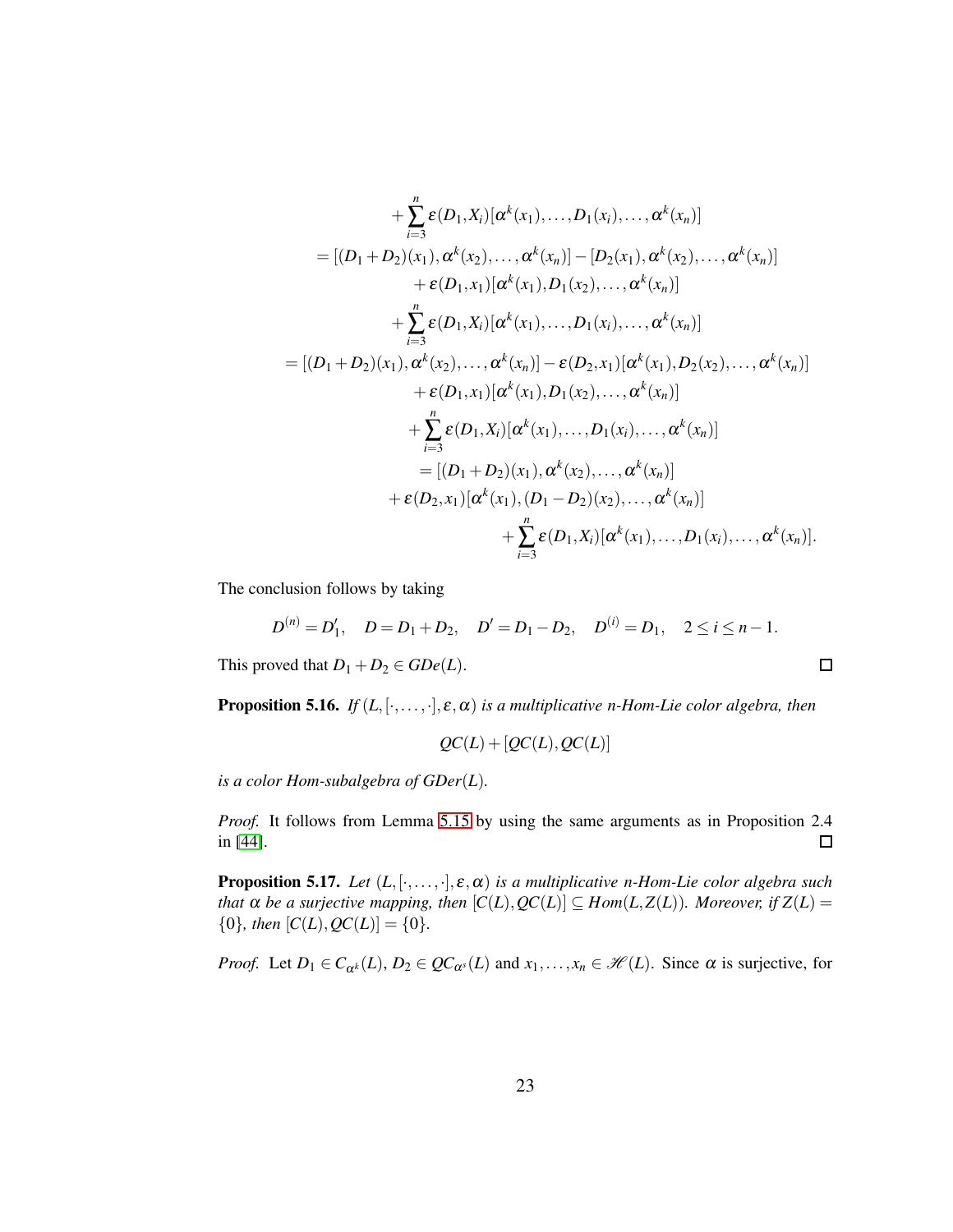any  $y'_i \in L$ , there exists  $y_i \in L$  such that  $y'_i = \alpha^{k+s}(y_i)$ ,  $i = 2, ..., n$ . Thus

$$
[[D_1, D_2](x_1), y'_2, \dots, y'_n] =
$$
  
\n= 
$$
[[D_1, D_2](x_1), \alpha^{k+s}(y_2), \dots, \alpha^{k+s}(y_n)]
$$
  
\n= 
$$
[D_1D_2(x_1), \alpha^{k+s}(y_2), \dots, \alpha^{k+s}(y_n)]
$$
  
\n
$$
- \varepsilon(d_1, d_2)[D_2D_1(x_1), \alpha^{k+s}(y_2), \dots, \alpha^{k+s}(y_n)]
$$
  
\n= 
$$
D_1([D_2(x_1), \alpha^s(y_2), \dots, \alpha^s(y_n)])
$$
  
\n
$$
- \varepsilon(d_1, d_2)\varepsilon(d_2, x_1 + d_1)[D_1\alpha^s(x_1), D_2\alpha^k(y_2), \dots, \alpha^{k+s}(y_n)]
$$
  
\n= 
$$
D_1([D_2(x_1), \alpha^{k+s}(y_2), \dots, \alpha^{k+s}(y_n)])
$$
  
\n
$$
- \varepsilon(d_2, x_1)D_1[\alpha^s(x_1), \alpha^s D_2(y_2), \dots, \alpha^s(y_n)]
$$
  
\n= 
$$
D_1([D_2(x_1), \alpha^{k+s}(y_2), \dots, \alpha^{k+s}(y_n)])
$$
  
\n
$$
- \varepsilon(d_2, x_1)[\alpha^s(x_1), \alpha^s D_2(y_2), \dots, \alpha^s(y_n)]
$$
  
\n= 
$$
D_1([D_2(x_1), \alpha^{k+s}(y_2), \dots, \alpha^{k+s}(y_n)]) - [D_2(x_1), \alpha^s(y_2), \dots, \alpha^s(y_n)] = 0.
$$
  
\n[
$$
D_1[D_2(x_1), \alpha^{k+s}(y_2), \dots, \alpha^{k+s}(y_n)]) - [D_2(x_1), \alpha^s(y_2), \dots, \alpha^s(y_n)] = 0.
$$

Hence,  $[D_1, D_2](x_1) \in Z(L)$ , and  $[D_1, D_2] \in Hom(L, Z(L))$ . Furthermore, if  $Z(L) = \{0\}$ , we know that  $[C(L), QC(L)] = \{0\}.$ 

**Proposition 5.18.** *Let*  $(L, [\cdot, \ldots, \cdot], \varepsilon, \alpha)$  *is a multiplicative n-Hom-Lie color algebra with surjective twisting* <sup>α</sup> *and H be a graded subset of L. Then*

- *i*)  $Z_L(H)$  *is invariant under*  $C(L)$ *.*
- *ii*) Every perfect color Hom-ideal of L is invariant under  $C(L)$ .

*Proof.* i) For any  $\varphi \in C(L)$  and  $x \in Z_L(H)$ , by [\(4\)](#page-6-1), we have

$$
0 = \boldsymbol{\varphi}([x,H,L,\ldots,L]) = [\boldsymbol{\varphi}(x),\boldsymbol{\alpha}^k(H),\boldsymbol{\alpha}^k(L),\ldots,\boldsymbol{\alpha}^k(L)] = [\boldsymbol{\varphi}(x),H,L,\ldots,L].
$$

Therefore  $\varphi(x) \in Z_L(H)$ , which implies that  $Z_L(H)$  is invariant under  $C(L)$ .

ii) Let *H* be a perfect color Hom-ideal of *L*. Then  $H^1 = H$ , and so for any  $x \in H$  there exist  $x_1^i, x_2^i, \dots, x_n^i \in H$  with  $0 < i < \infty$  such that  $x = \sum_i [x_1^i, x_2^i, \dots, x_n^i]$ . If  $\varphi \in C(L)$ , then

$$
\varphi(x) = \varphi(\sum_{i} [x_1^i, x_2^i, \dots, x_n^i]) = \sum_{i} \varphi([x_1^i, x_2^i, \dots, x_n^i])
$$
  
=  $\sum_{i} [\varphi(x_1^i), \alpha^k(x_2^i), \dots, \alpha^k(x_n^i)]) \in H.$ 

This shows that *H* is invariant under  $C(L)$ .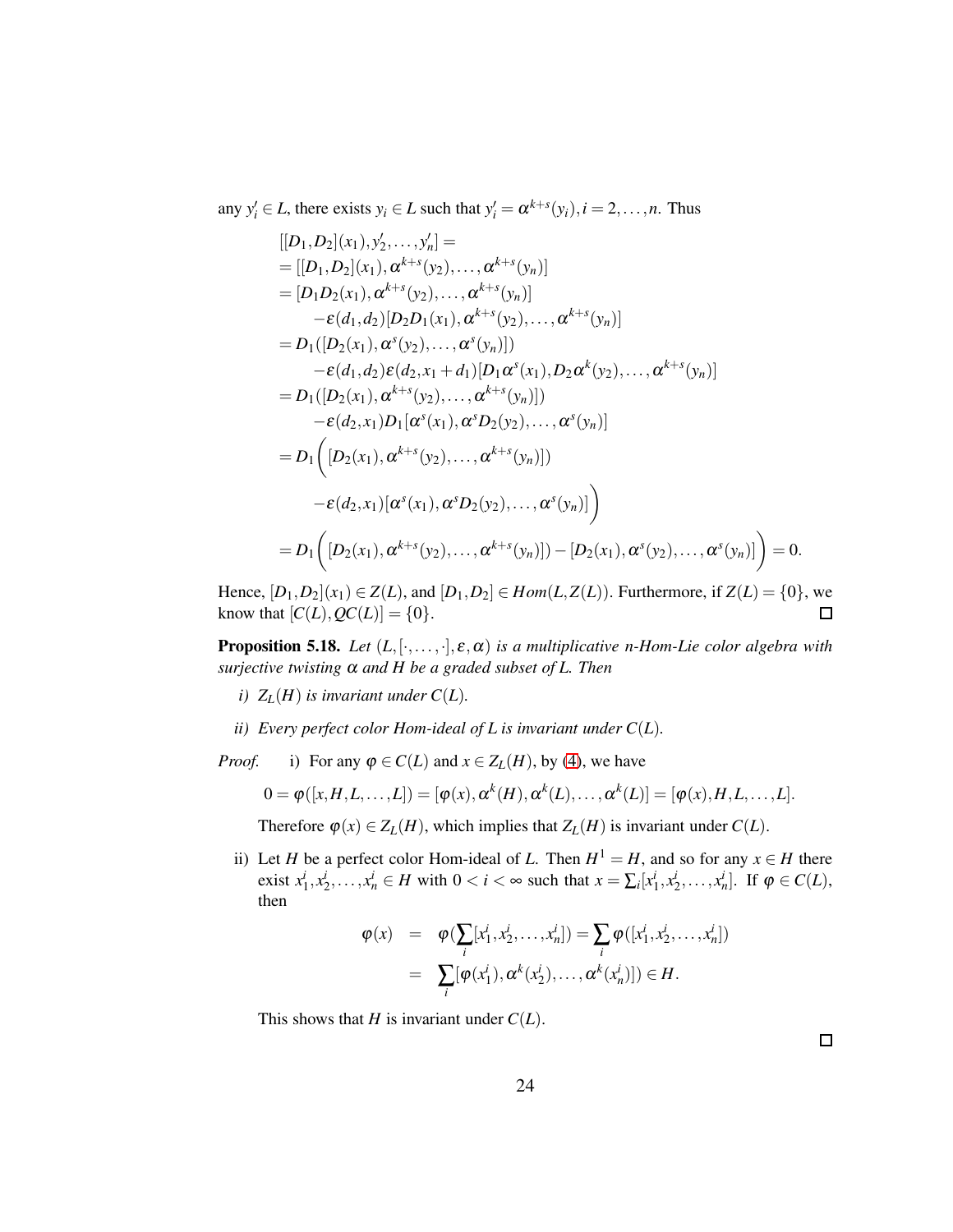<span id="page-24-1"></span>Proposition 5.19. *If the characteristic of* **K** *is* 0 *or not a factor of n*−1*. Then*

$$
ZDer(L)=C(L)\cap Der(L).
$$

*Proof.* If  $\varphi \in C(L) \cap Der(L)$ , then by [\(7\)](#page-15-1) we have

$$
\varphi([x_1,\ldots,x_n])=\sum_{i=1}^n \varepsilon(d,X_i)[\alpha^k(x_1),\ldots,\varphi(x_i),\ldots,\alpha^k(x_n)],
$$

and by [\(14\)](#page-17-0), for  $i = 1, 2, ..., n$ ,

$$
\varepsilon(d,X_i)[\alpha^k(x_1),\ldots,\varphi(x_i),\ldots,\alpha^k(x_n)]=\varphi([x_1,\ldots,x_n]).
$$

Thus  $\varphi([x_1,\ldots,x_n]) = n\varphi([x_1,\ldots,x_n])$ . The characteristic of K being 0 or not a factor of *n*−1. We have

$$
0 = \boldsymbol{\varphi}([x_1,\ldots,x_n]) = \boldsymbol{\varepsilon}(d,X_i)[\boldsymbol{\alpha}^k(x_1),\ldots,\boldsymbol{\varphi}(x_i),\ldots,\boldsymbol{\alpha}^k(x_n)], \quad i = 1,2,\ldots,n.
$$

Which means that  $\varphi \in ZDer(L)$ . Conversly, let  $\varphi \in ZDer(L)$ , Then

$$
\varphi([x_1,\ldots,x_n])=\varepsilon(d,X_i)[\alpha^k(x_1),\ldots,\varphi(x_i),\ldots,\alpha^k(x_n)]=0,\quad 1\leq i\leq n
$$

 $\Box$ 

and thus  $\varphi \in C(L) \cap Der(L)$ . Therefore  $ZDer(L) = C(L) \cap Der(L)$ .

<span id="page-24-0"></span>**Proposition 5.20.** *Let L be an n-Hom-Lie color algebra. For any*  $D \in Der(L)$  *and*  $\varphi \in C(L)$ 

*1) Der*(*L*) *is contained in the normalizer of C*(*L*) *in End*(*L*) *i.e.*

$$
[Der(L), C(L)] \subseteq C(L).
$$

*2) QDer*(*L*) *is contained in the normalizer of QC*(*L*) *in End*(*L*) *i.e.*

$$
[QDer(L), QC(L)] \subseteq QC(L).
$$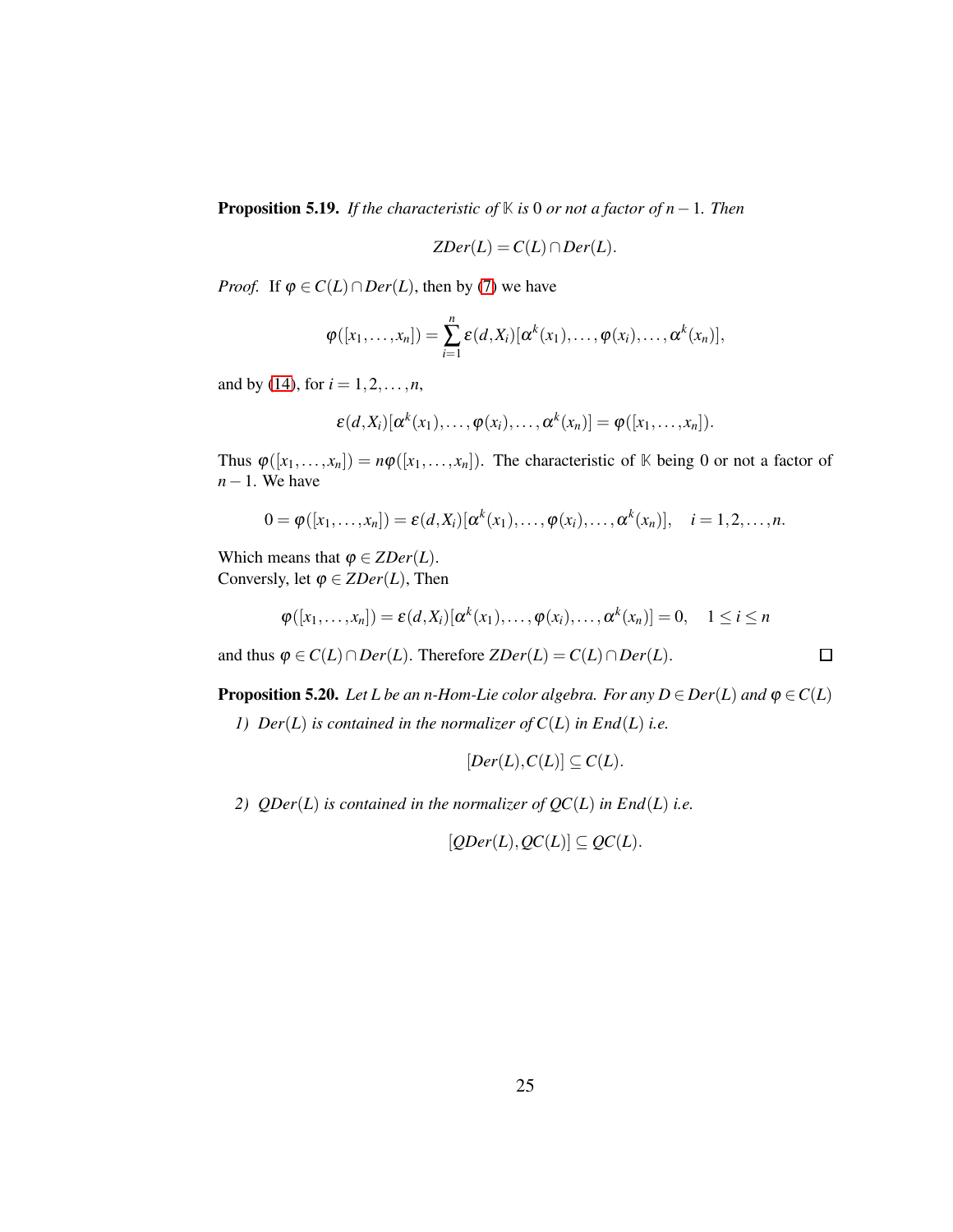*Proof.* 1) For any  $D \in Der(L)$ ,  $\varphi \in C(L)$  and  $x_1, x_2, \ldots, x_n \in \mathcal{H}(L)$ ,

$$
D\varphi([x_1,...,x_n]) = D([\varphi(x_1), \alpha^k(x_2), ..., \alpha^k(x_i), ..., \alpha^k(x_n)])
$$
  
\n
$$
= [D\varphi(x_1), \alpha^{k+s}(x_2), ..., \alpha^{k+s}(x_i), ..., \alpha^{k+s}(x_n)]
$$
  
\n
$$
+ \sum_{i=2}^n \varepsilon(d, \varphi + X_i)[\alpha^s \varphi(x_1), \alpha^{k+s}(x_2), ..., \alpha^k D(x_i), ..., \alpha^{k+s}(x_n)]
$$
  
\n
$$
= [D\varphi(x_1), \alpha^{k+s}(x_2), ..., \alpha^{k+s}(x_i), ..., \alpha^{k+s}(x_n)]
$$
  
\n
$$
+ \sum_{i=2}^n \varepsilon(d, \varphi + X_i)\varepsilon(\varphi, X_i)[[\alpha^{k+s}(x_1), \alpha^{k+s}(x_2), ..., \varphi D(x_i), ..., \alpha^{k+s}(x_n)])
$$
  
\n
$$
= [D\varphi(x_1), \alpha^{k+s}(x_2), ..., \alpha^{k+s}(x_i), ..., \alpha^{k+s}(x_n)]
$$
  
\n
$$
+ \varepsilon(d, \varphi) \sum_{i=2}^n \varepsilon(d + \varphi, X_i)[[\alpha^{k+s}(x_1), \alpha^{k+s}(x_2), ..., \varphi D(x_i), ..., \alpha^{k+s}(x_n)])
$$
  
\n
$$
+ \varepsilon(d, \varphi) (\varphi D[x_1, x_2, ..., x_i, ..., x_n]
$$
  
\n
$$
-[\varphi D(x_1), \alpha^{k+s}(x_2), ..., \alpha^{k+s}(x_i), ..., \alpha^{k+s}(x_n)]
$$

Then we get

$$
(D\varphi - \varepsilon(d,\varphi)\varphi D)([x_1,\ldots,x_n])
$$
  
= 
$$
[(D\varphi - \varepsilon(d,\varphi)\varphi D)(x_1),\ldots,\alpha^{k+s}(x_2),\ldots,\alpha^{k+s}(x_i),\ldots,\alpha^{k+s}(x_n)]
$$
,

 $\Box$ 

that is  $[D, \varphi] = D\varphi - \varepsilon(d, \varphi)\varphi D \in C(L)$ . 2) It is proved by using a similar method.

**Proposition 5.21.** *Let L be an n-Hom-Lie color algebra. For any*  $D \in Der(L)$  *and*  $\varphi \in C(L)$ 

- *1) D*ϕ *is contained in C*(*L*) *if and only if* ϕ*D is a central derivation of L.*
- *2)*  $D\varphi$  *is a derivation of L if and only if*  $[D, \varphi]$  *is a central derivation of L.*

*Proof.* 1) From Proposition [5.20,](#page-24-0)  $D\varphi$  is an element of  $C(L)$  if and only if  $\varphi D \in Der(L) \cap$  $C(L)$ . Thanks to Proposition [5.19,](#page-24-1) we get the result. 2) The conclusion follows from 1), Proposition [5.19](#page-24-1) and Proposition [5.20.](#page-24-0)  $\Box$ 

If *A* is a commutative associative algebra and *L* is an *n*-Hom-Lie color algebra, the *n*-Hom-Lie algebra *A*⊗*L* (Theorem [3.9\)](#page-8-0) is called the tensor product *n*-Hom-Lie color algebra of *A* and *L*. For  $f \in End(A)$  and  $\varphi \in End(L)$  let  $f \otimes \varphi : A \otimes L \to A \otimes L$  be given by  $f \otimes \varphi(a \otimes x) = f(a) \otimes \varphi(x)$ , for  $a \in A, x \in L$ . Then  $f \otimes \varphi \in End(A \otimes L)$ .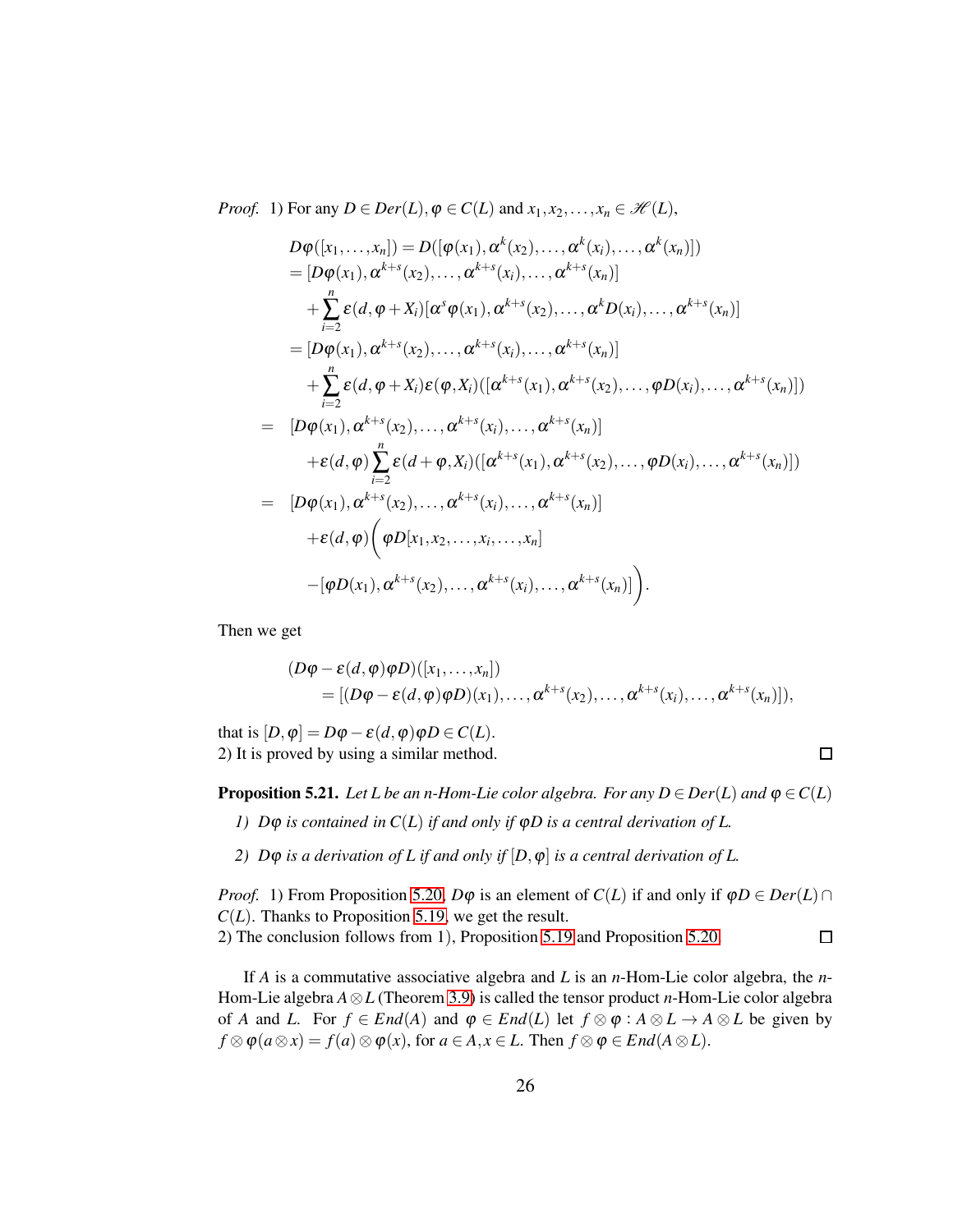Recall that if *A* is a commutative associative algebra, the centroid  $C(A)$  of *A* is by definition

$$
C(A) = \{ f \in End(A) \mid f(ab) = f(a)b = af(b), \forall a, b \in A \}.
$$

We now state the following proposition.

Proposition 5.22. *With the above notation, we have*

$$
C(A)\otimes C(L)\subseteq C(A\otimes L).
$$

*Proof.* For any  $a_i \in A$ ,  $x_i \in \mathcal{H}(L)$ ,  $1 \leq i \leq n$ , and any  $f \in C(A)$  and  $\varphi \in C(L)$ ,

$$
(f \otimes \varphi)[a_1 \otimes x_1, \ldots, a_n \otimes x_n] = (f \otimes \varphi)(a_1 \ldots a_n) \otimes [x_1, \ldots, x_n]
$$
  
=  $f(a_1 \ldots a_n) \otimes \varphi[x_1, \ldots, x_n]$   
=  $\varepsilon(\varphi, X_i)a_1 \ldots f(a_i) \ldots a_n \otimes [\alpha^k(x_1), \ldots, \varphi(x_i), \ldots, \alpha^k(x_n)]$   
=  $\varepsilon(\varphi, X_i)[a_1 \otimes \alpha^k(x_1) \ldots f(a_i) \otimes \varphi(x_i), \ldots, a_n \otimes \alpha^k(x_n)]$   
=  $\varepsilon(\varphi, X_i)[\alpha^{ik}(a_1 \otimes x_1) \ldots (f \otimes \varphi)(a_i \otimes x_i), \ldots, \alpha^{ik}(a_n \otimes x_n)].$ 

 $\Box$ 

Therefore,  $f \otimes \varphi \in C(A \otimes L)$ .

Acknowlegments

Dr. Ibrahima Bakayoko is grateful to the research environment in Mathematics and Applied Mathematics MAM, the Division of Applied Mathematics of the School of Education, Culture and Communication at Mälardalen University for hospitality and an excellent and inspiring environment for research and research education and cooperation in Mathematics during his visit, in the framework of expanding research and research education capacity and cooperation development in Africa and impact of the programs in Mathematics between Sweden and countries in Africa supported by Swedish International Development Agency (Sida) and International Program in Mathematical Sciences (IPMS).

### References

- [1] Abramov, V.: Super 3-Lie algebras induced by super Lie algebras. Adv. Appl. Clifford Algebr. 27, no. 1, 9-16 (2017)
- <span id="page-26-0"></span>[2] Aizawa, N., Sato, H.: *q*-deformation of the Virasoro algebra with central extension, Phys. Lett. B 256, 185-190 (1991) (Hiroshima University preprint, preprint HUPD-9012 (1990))
- <span id="page-26-1"></span>[3] Ammar, F., Ejbehi, Z., Makhlouf, A.: Cohomology and deformations of Homalgebras, J. Lie Theory 21, no. 4, 813–836 (2011)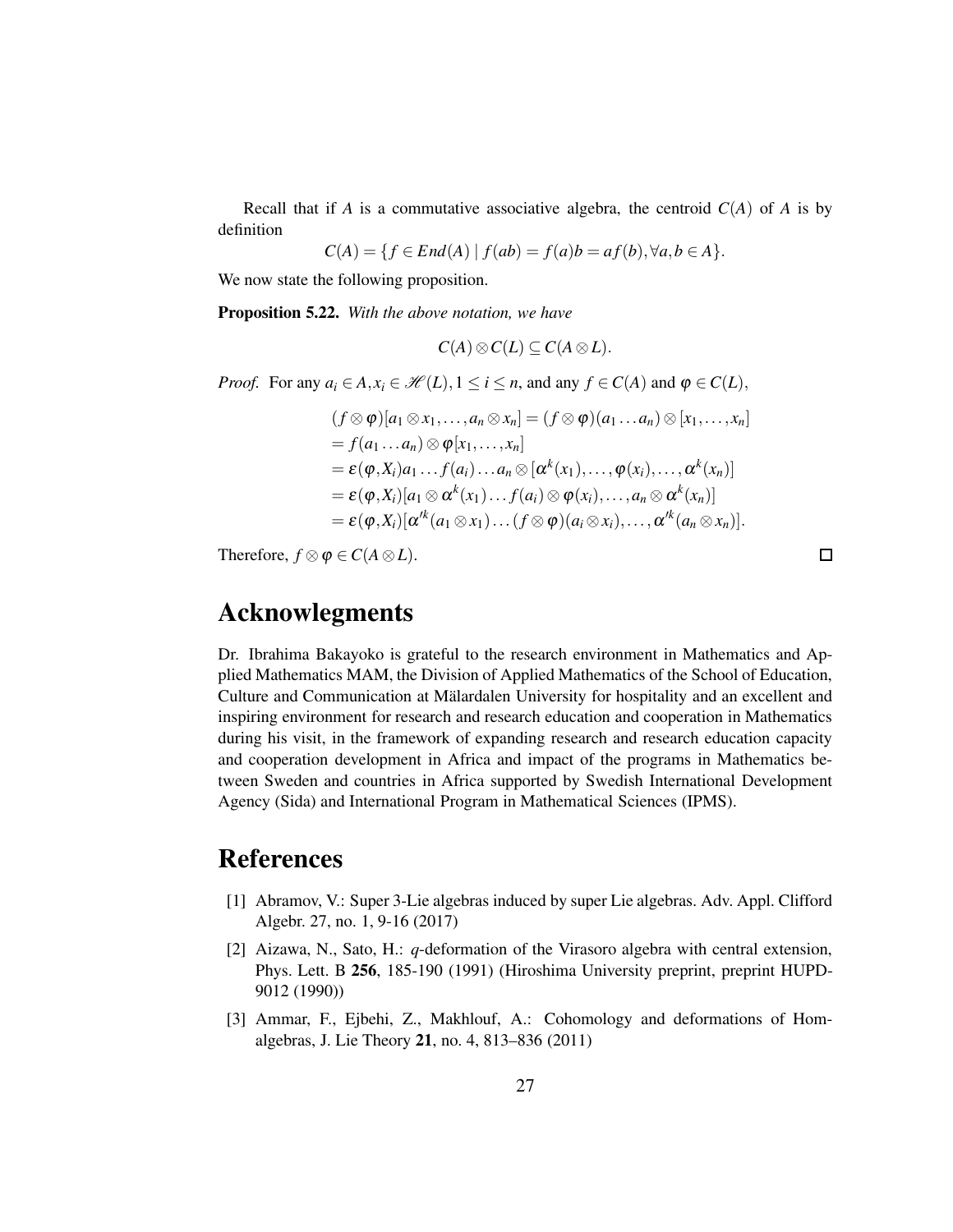- <span id="page-27-0"></span>[4] Ammar, F., Mabrouk, S., Makhlouf, A.: Representation and cohomology of *n*-ary multiplicative Hom-Nambu-Lie algebras, J. Geom. Phys. 61, 1898–1913 (2011)
- [5] Armakan, A., Silvestrov, S., Farhangdoost, M.: Enveloping algebras of color hom-Lie algebras, Turk. J. Math. 43, 316-339 (2019) doi:10.3906/mat-1808-96. [arXiv:1709.06164](http://arxiv.org/abs/1709.06164) [math.QA]
- <span id="page-27-1"></span>[6] Armakan, A., Silvestrov, S., Farhangdoost, M.: Extensions of hom-Lie color algebras, To appear in Georgian Mathematical Journal, doi:10.1515/gmj-2019-2033. [arXiv:1709.08620](http://arxiv.org/abs/1709.08620) [math.QA]
- <span id="page-27-3"></span>[7] Arnlind, J., Kitouni, A., Makhlouf, A., Silvestrov, S.: Structure and Cohomology of 3-Lie algebras induced by Lie algebras, in Algebra, Geometry and Mathematical Physics, Springer proceedings in Mathematics and & Statistics, vol 85 (2014)
- <span id="page-27-6"></span><span id="page-27-4"></span>[8] Arnlind, J., Makhlouf, A., Silvestrov, S.: Ternary Hom-Nambu-Lie algebras induced by Hom-Lie algebras, J. Math. Phys. 51, 043515, 11 pp. (2010)
- [9] Arnlind, J., Makhlouf, A., Silvestrov, S.: Construction of *n*-Lie algebras and *n*-ary Hom-Nambu-Lie algebras, J. Math. Phys. 52, 123502, 13 pp. (2011)
- <span id="page-27-5"></span><span id="page-27-2"></span>[10] Ataguema, H., Makhlouf, A., Silvestrov, S.: Generalization of n-ary Nambu algebras and beyond. J. Math. Phys. 50, 083501 (2009)
- [11] Awata, H., Li, M., Minic, D., Yoneya, T.: On the quantization of Nambu brackets, J. High Energy Phys. 2, Paper 13, 17 pp. (2001)
- <span id="page-27-7"></span>[12] Bai, R., Bai, C., Wang, J.: Realizations of 3-Lie algebras, Journal of Mathematical Physics 51, 063505 (2010)
- [13] Bai, R., Wu, Y., Li, J., Zhou, H.: Constructing (*n*+1)-Lie algebras from *n*-Lie algebras, J. Phys. A 45, no. 47 (2012)
- [14] Bai, R., Song, G., Zhang, Y.: On classification of *n*-Lie algebras, Front. Math. China 6, 581-606 (2011)
- [15] Bai, R., Wang, X., Xiao, W., An, H.: The structure of low dimensional *n*-Lie algebras over the field of characteristic 2, Linear Algebra Appl. 428 (8–9), 1912-1920 (2008)
- [16] Bai, R., Chen, L., Meng, D.: The Frattini subalgebra of n-Lie algebras, Acta Math. Sinica, English Series, 23 (5) 847-856 (2007)
- [17] Bai, R., Meng, D.: The central extension of n-Lie algebras, Chinese Ann. Math. 27 (4) 491-502 (2006)
- <span id="page-27-8"></span>[18] Bai, R., Meng, D.: The centroid of n-Lie algebras, Algebras Groups Geom. 25 (2) 29-38 (2004)
- [19] Bai, R., Zhang, Z., Li, H., Shi, H.: The inner derivation algebras of (n+1)-dimensional n-Lie algebras, Comm. Algebra, 28 (6) 2927-2934 (2000)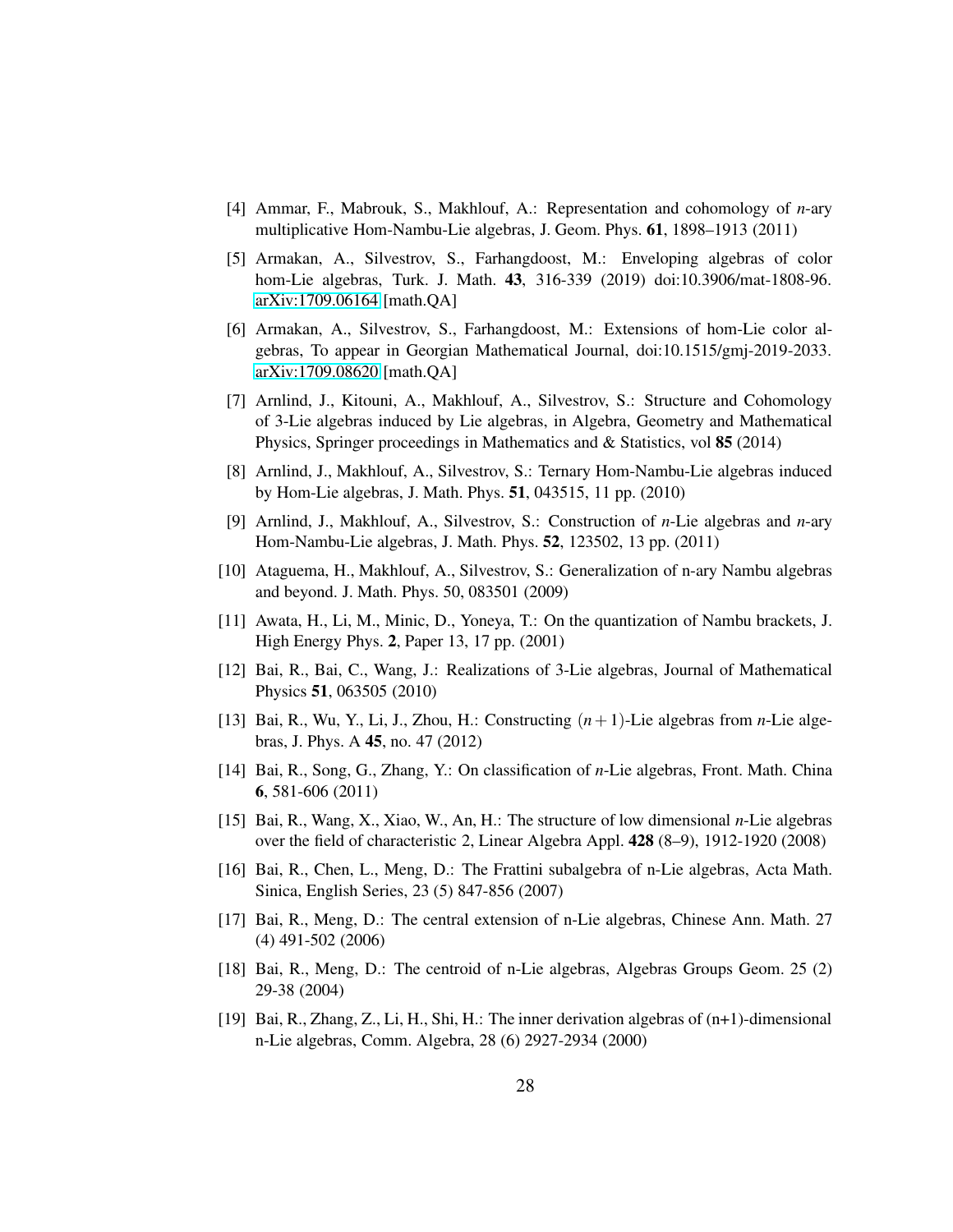- <span id="page-28-11"></span><span id="page-28-10"></span>[20] Bakayoko, I.: Laplacian of Hom-Lie quasi-bialgebras, International Journal of Algebra, 8 (15), 713-727 (2014)
- <span id="page-28-5"></span>[21] Bakayoko, I.: L-modules, L-comodules and Hom-Lie quasi-bialgebras, African Diaspora Journal of Mathematics, Vol 17 49-64 (2014)
- <span id="page-28-12"></span>[22] Benayadi, S., Makhlouf, A.: Hom-Lie algebras with symmetric invariant nondegenerate bilinear forms, J. Geom. Phys. 76, 38–60 (2014)
- <span id="page-28-0"></span>[23] Casas, J. M., Loday, J.-L., Pirashvili, T.: Leibniz *n*-algebras, Forum Math. 14, 189- 207 (2002)
- [24] Chaichian, M., Ellinas, D., Popowicz, Z.: Quantum conformal algebra with central extension, Phys. Lett. B 248, 95-99 (1990)
- [25] Chaichian, M., Isaev, A. P., Lukierski, J., Popowic, Z., Prešnajder, P.: *q*-deformations of Virasoro algebra and conformal dimensions, Phys. Lett. B 262 (1), 32-38 (1991)
- <span id="page-28-1"></span>[26] Chaichian, M., Kulish, P., Lukierski, J.: *q*-deformed Jacobi identity, *q*-oscillators and *q*-deformed infinite-dimensional algebras, Phys. Lett. B 237, 401-406 (1990)
- <span id="page-28-9"></span>[27] Chaichian, M., Popowicz, Z., Prešnajder, P.: *q*-Virasoro algebra and its relation to the *q*-deformed KdV system, Phys. Lett. B 249, 63-65 (1990)
- <span id="page-28-2"></span>[28] Chen, L., Ma, Y., Ni, L.: Generalized Derivations of Lie color algebras, Results Math., 63 (3-4), 923-936 (2013)
- [29] Curtright, T. L., Zachos, C. K.: Deforming maps for quantum algebras, Phys. Lett. B 243, 237-244 (1990)
- [30] Damaskinsky, E. V., Kulish, P. P.: Deformed oscillators and their applications (in Russian), Zap. Nauch. Semin. LOMI 189, 37-74 (1991) (Engl. transl. in J. Sov. Math., 62, 2963-2986 (1992))
- <span id="page-28-6"></span><span id="page-28-3"></span>[31] Daskaloyannis, C.: Generalized deformed Virasoro algebras, Modern Phys. Lett. A 7 no. 9, 809-816 (1992)
- [32] Daletskii, Y. L., Takhtajan, L. A.: Leibniz and Lie algebra structures for Nambu algebra, Lett. Math. Phys. 39, 127-141 (1997)
- <span id="page-28-8"></span>[33] De Azcárraga, J. A., Izquierdo, J. M.: *n*-ary algebras: a review with applications, J. Phys. A: Math. Theor. 43, 293001 (2010)
- <span id="page-28-7"></span>[34] Filippov, V. T.: *n*-Lie algebras, Siberian Math. J. 26, 879-891 (1985) (Transl. from Russian: Sib. Mat. Zh., 26 126-140 (1985))
- <span id="page-28-4"></span>[35] Gautheron, Ph.: Some remarks concerning Nambu mechanics, Lett. Math. Phys. 37, no. 1, 103-116 (1996)
- [36] Hartwig, J. T., Larsson, D., Silvestrov, S. D.: Deformations of Lie algebras using <sup>σ</sup>−derivations, J. Algebra 295, 314-361 (2006) (Preprint in Mathematical Sciences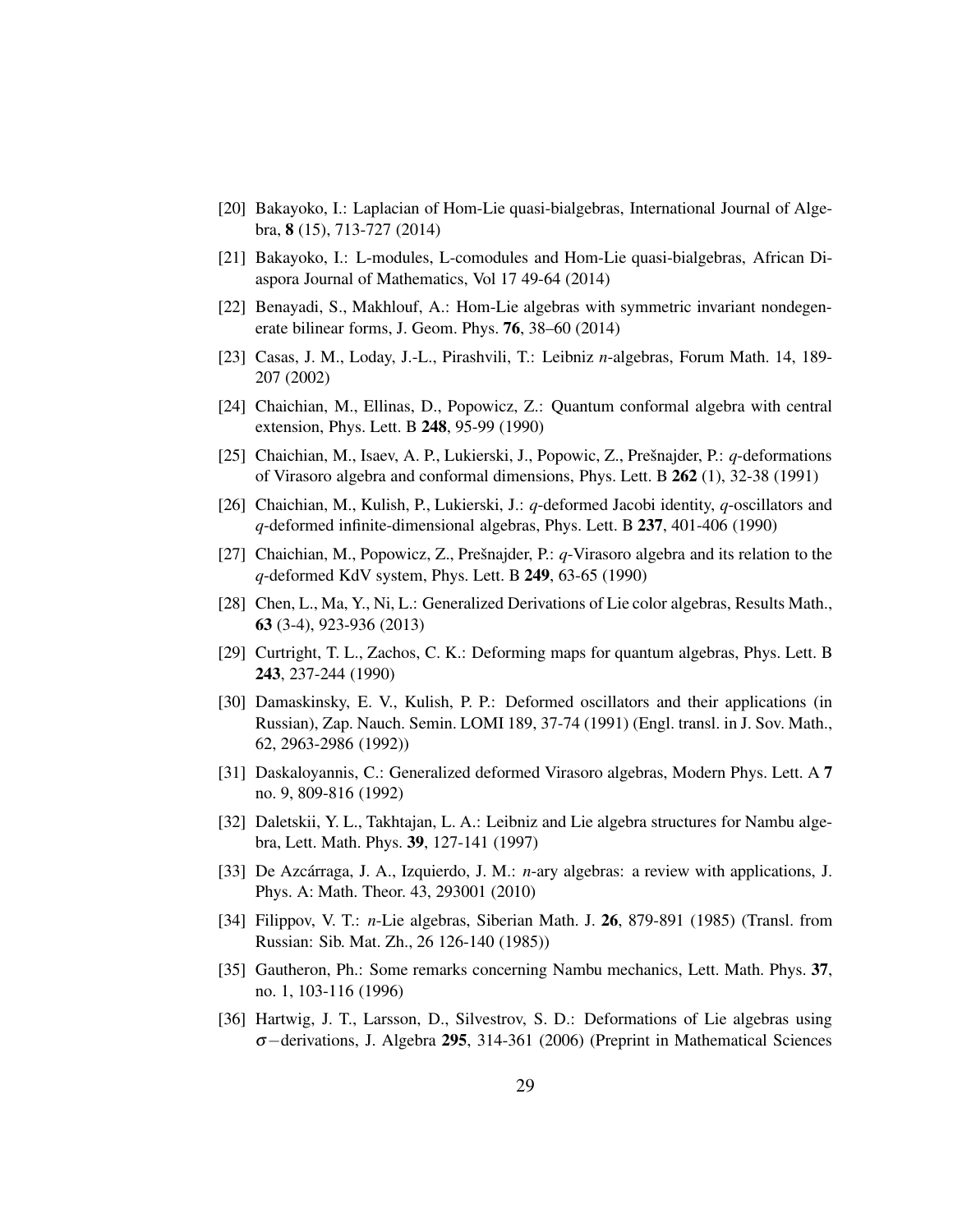2003:32, LUTFMA-5036-2003, Centre for Mathematical Sciences, Department of Mathematics, Lund Institute of Technology, 52 pp. (2003))

- <span id="page-29-2"></span><span id="page-29-0"></span>[37] Hellström, L., Silvestrov, S. D.: Commuting Elements in *q*-Deformed Heisenberg Algebras, World Scientific, Singapore, 256 pp (1985) (ISBN: 981-02-4403-7)
- <span id="page-29-1"></span>[38] Hu, N.: *q*-Witt algebras, *q*-Lie algebras, *q*-holomorph structure and representations, Algebra Colloq. 6, no. 1, 51-70 (1999)
- <span id="page-29-5"></span>[39] Kassel, C.: Cyclic homology of differential operators, the virasoro algebra and a *q*analogue, Comm. Math. Phys. 146 (2), 343-356 (1992)
- <span id="page-29-6"></span>[40] Kasymov, Sh. M.: Theory of *n*-Lie algebras, Algebra and Logic. 26, 155-166 (1987) (Transl. from Russian: Algebra i Logika, Vol. 26, No. 3, pp. 277–297, (1987))
- [41] Kaygorodov, I.: On  $\delta$ -Derivations of n-ary algebras, Izvestiya: Mathematics, 76 (5) 1150-1162 (2012)
- [42] Kaygorodov, I.:  $(n+1)$ -Ary derivations of simple n-ary algebras, Algebra and Logic, 50 (5) 470-471 (2011)
- <span id="page-29-7"></span>[43] Kaygorodov, I.:  $(n + 1)$ -Ary derivations of semisimple Filippov algebras, Math. Notes, 96 (2) 208-216 (2014)
- <span id="page-29-8"></span>[44] Kaygorodov, I., Popov, Y.: Generalized derivations of (color) *n*-ary algebras, Linear and multilinear algebra, 64 (6) (2016)
- [45] Kitouni, A., Makhlouf, A.: On structure and central extensions of  $(n+1)$ -Lie algebras induced by *n*-Lie algebras, [arXiv:1405.5930](http://arxiv.org/abs/1405.5930) (2014)
- <span id="page-29-9"></span>[46] Kitouni, A., Makhlouf, A., Silvestrov, S.: On  $(n+1)$ -Hom-Lie algebras induced by *n*-Hom-Lie algebras Georgian Math. J. 23 no. 1, 75-95 (2016)
- [47] Larsson, D., Sigurdsson, G., Silvestrov, S. D.: Quasi-Lie deformations on the algebra **F**[*t*]/(*t <sup>N</sup>*), J. Gen. Lie Theory Appl. 2, 201-205 (2008)
- <span id="page-29-3"></span>[48] Larsson, D., Silvestrov, S. D.: Quasi-Hom-Lie algebras, central extensions and 2 cocycle-like identities, J. Algebra 288, 321-344 (2005) (Preprints in Mathematical Sciences 2004:3, LUTFMA-5038-2004, Centre for Mathematical Sciences, Department of Mathematics, Lund Institute of Technology, Lund University (2004)).
- [49] Larsson, D., Silvestrov, S. D.: Quasi-Lie algebras. In "Noncommutative Geometry and Representation Theory in Mathematical Physics". Contemp. Math., 391, Amer. Math. Soc., Providence, RI, 241-248 (2005) (Preprints in Mathematical Sciences 2004:30, LUTFMA-5049-2004, Centre for Mathematical Sciences, Department of Mathematics, Lund Institute of Technology, Lund University (2004))
- <span id="page-29-4"></span>[50] Larsson, D., Silvestrov, S. D.: Graded quasi-Lie agebras, Czechoslovak J. Phys. 55, 1473-1478 (2005)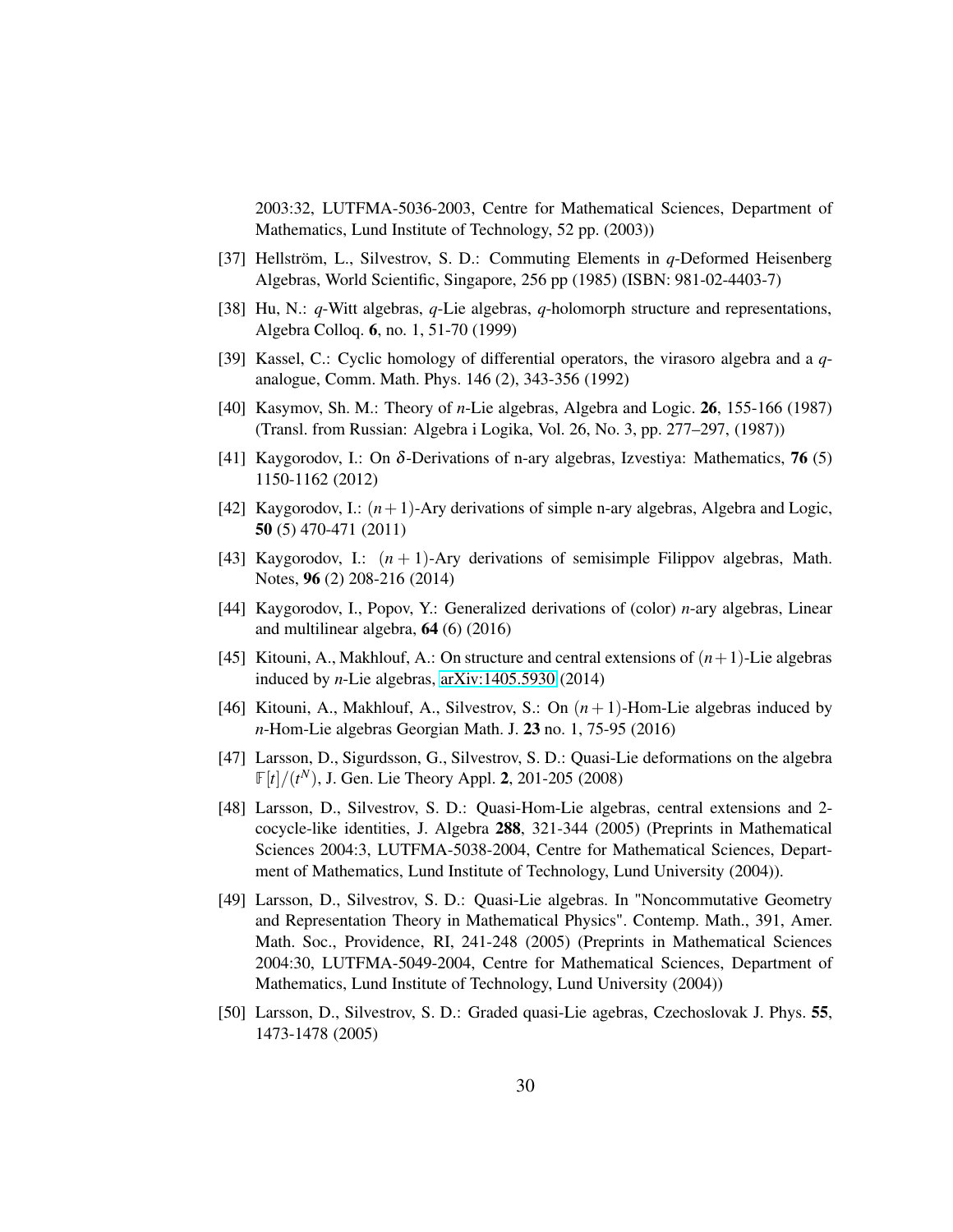- <span id="page-30-9"></span><span id="page-30-4"></span>[51] Larsson, D., Silvestrov, S. D.: Quasi-deformations of *sl*2(**F**) using twisted derivations, Comm. in Algebra 35, 4303-4318 (2007)
- <span id="page-30-0"></span>[52] Ling, W. X.: On the structure of *n*-Lie algebras, PhD Thesis, University-GHS-Siegen, Siegen (1993)
- [53] Liu, K. Q.: Quantum central extensions, C. R. Math. Rep. Acad. Sci. Canada 13 (4), 135-140 (1991)
- <span id="page-30-1"></span>[54] Liu, K. Q.: Characterizations of the Quantum Witt Algebra, Lett. Math. Phys. 24 (4), 257-265 (1992)
- [55] Liu, K. Q.: The Quantum Witt Algebra and Quantization of Some Modules over Witt Algebra, PhD Thesis, Department of Mathematics, University of Alberta, Edmonton, Canada (1992)
- <span id="page-30-3"></span>[56] Loday, J-L., Pirashvili T.: Universal enveloping algebras of Leibniz algebras and (co)homology. Math. Ann. 296 no. 1, 139-158 (1993)
- [57] Makhlouf, A., Silvestrov, S. D.: Hom-algebra structures. J. Gen. Lie Theory Appl. Vol 2 (2), 51-64 (2008) (Preprints in Mathematical Sciences 2006:10, LUTFMA-5074- 2006, Centre for Mathematical Sciences, Department of Mathematics, Lund Institute of Technology, Lund University (2006))
- [58] Nambu, Y.: Generalized Hamiltonian dynamics, Phys. Rev. D (3) 7, 2405-2412 (1973)
- [59] Richard, L., Silvestrov, S. D.: Quasi-Lie structure of  $\sigma$ -derivations of  $\mathbb{C}[t^{\pm 1}]$ , J. Algebra 319, no. 3, 1285-1304 (2008)
- <span id="page-30-8"></span><span id="page-30-5"></span>[60] Sheng, Y.: Representation of Hom-Lie algebras, Algebr. Reprensent. Theory 15, no. 6, 1081-1098 (2012)
- [61] Rotkiewicz, M.: Cohomology ring of n-Lie algebras, Extracta Math. 20, 219-232 (2005)
- [62] Sigurdsson, G., Silvestrov, S.: Lie color and Hom-Lie algebras of Witt type and their central extensions, In "Generalized Lie theory in mathematics, physics and beyond", Springer, Berlin, 247-255 (2009)
- <span id="page-30-2"></span>[63] Sigurdsson, G., Silvestrov, S.: Graded quasi-Lie algebras of Witt type, Czech. J. Phys. 56: 1287-1291 (2006)
- <span id="page-30-6"></span>[64] Takhtajan, L. A.: On foundation of the generalized Nambu mechanics, Comm. Math. Phys., 160, no. 2, 295-315 (1994)
- <span id="page-30-7"></span>[65] Takhtajan, L. A.: Higher order analog of Chevalley-Eilenberg complex and deformation theory of *n*-gebras, St. Petersburg Math. J. 6 no. 2, 429-438 (1995)
- <span id="page-30-10"></span>[66] Yau, D.: A Hom-associative analogue of Hom-Nambu algebras, arXiv: 1005.2373 [math.RA] (2010)